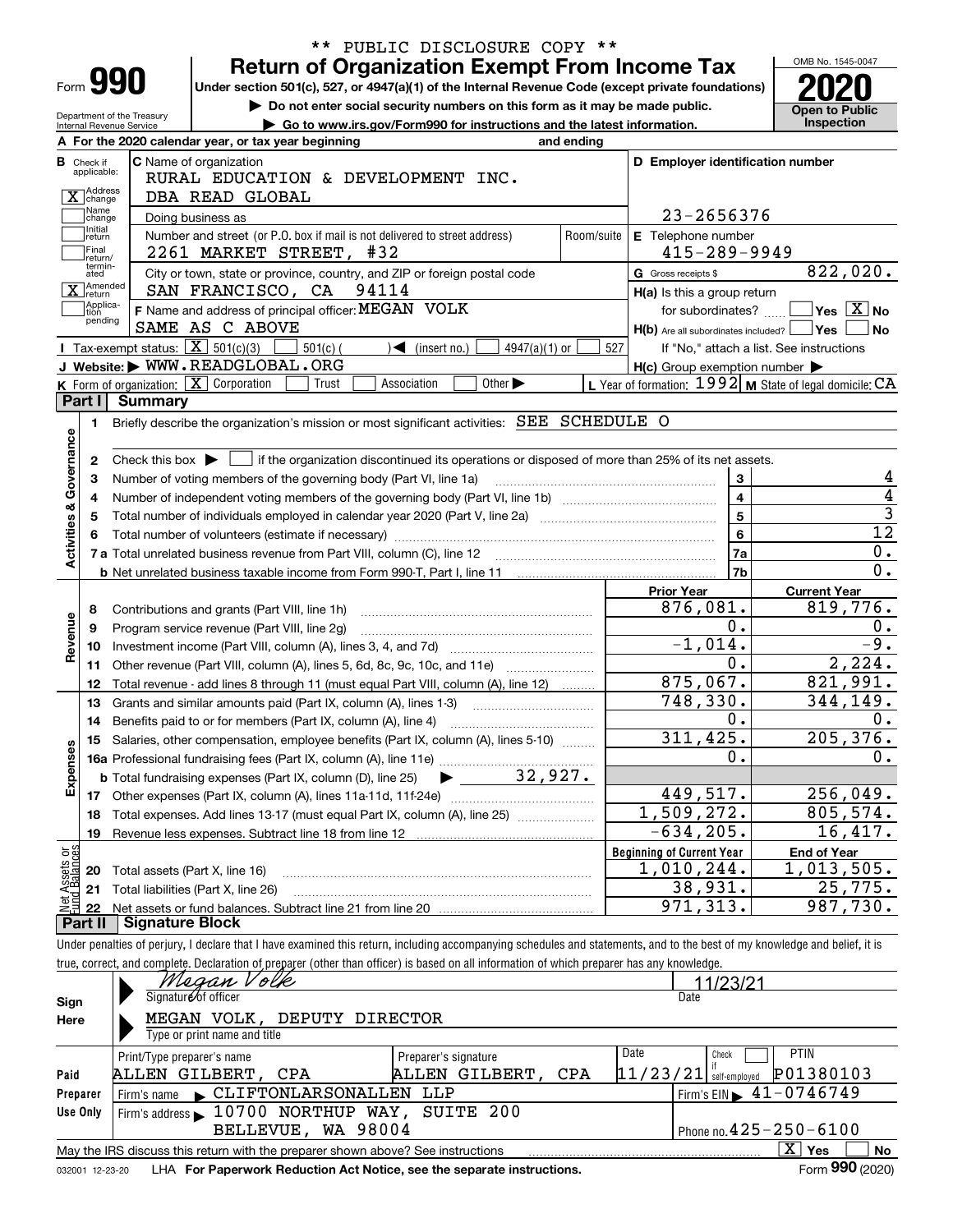|              | RURAL EDUCATION & DEVELOPMENT INC.                                                                                                           |           |               |                      |                                                 |
|--------------|----------------------------------------------------------------------------------------------------------------------------------------------|-----------|---------------|----------------------|-------------------------------------------------|
|              | DBA READ GLOBAL<br>Form 990 (2020)                                                                                                           |           |               | $23 - 2656376$       | Page 2                                          |
|              | <b>Part III Statement of Program Service Accomplishments</b>                                                                                 |           |               |                      |                                                 |
|              |                                                                                                                                              |           |               |                      | $\vert X \vert$                                 |
| 1            | Briefly describe the organization's mission:<br>READ GLOBAL IS A NON-PROFIT ORGANIZATION WORKING IN RURAL ASIA TO                            |           |               |                      |                                                 |
|              | BUILD COMMUNITY LIBRARY AND RESOURCE CENTERS (READ CENTERS) THAT SERVE                                                                       |           |               |                      |                                                 |
|              | AS PLATFORMS FOR EDUCATION, COMMUNITY DEVELOPMENT, AND WOMEN'S                                                                               |           |               |                      |                                                 |
|              | EMPOWERMENT.                                                                                                                                 |           |               |                      |                                                 |
| $\mathbf{2}$ | Did the organization undertake any significant program services during the year which were not listed on the                                 |           |               |                      |                                                 |
|              | prior Form 990 or 990-EZ?                                                                                                                    |           |               |                      | $\boxed{\phantom{1}}$ Yes $\boxed{\text{X}}$ No |
|              | If "Yes," describe these new services on Schedule O.                                                                                         |           |               |                      |                                                 |
| 3            | Did the organization cease conducting, or make significant changes in how it conducts, any program services?                                 |           |               | $\Box$ Yes $\Box$ No |                                                 |
|              | If "Yes," describe these changes on Schedule O.                                                                                              |           |               |                      |                                                 |
| 4            | Describe the organization's program service accomplishments for each of its three largest program services, as measured by expenses.         |           |               |                      |                                                 |
|              | Section 501(c)(3) and 501(c)(4) organizations are required to report the amount of grants and allocations to others, the total expenses, and |           |               |                      |                                                 |
|              | revenue, if any, for each program service reported.                                                                                          |           |               |                      |                                                 |
| 4a           | (Code:                                                                                                                                       |           |               |                      |                                                 |
|              | SEE SCHEDULE O                                                                                                                               |           |               |                      |                                                 |
|              |                                                                                                                                              |           |               |                      |                                                 |
|              |                                                                                                                                              |           |               |                      |                                                 |
|              |                                                                                                                                              |           |               |                      |                                                 |
|              |                                                                                                                                              |           |               |                      |                                                 |
|              |                                                                                                                                              |           |               |                      |                                                 |
|              |                                                                                                                                              |           |               |                      |                                                 |
|              |                                                                                                                                              |           |               |                      |                                                 |
|              |                                                                                                                                              |           |               |                      |                                                 |
|              |                                                                                                                                              |           |               |                      |                                                 |
|              |                                                                                                                                              |           |               |                      |                                                 |
| 4b           |                                                                                                                                              |           |               |                      |                                                 |
|              |                                                                                                                                              |           |               |                      |                                                 |
|              |                                                                                                                                              |           |               |                      |                                                 |
|              |                                                                                                                                              |           |               |                      |                                                 |
|              |                                                                                                                                              |           |               |                      |                                                 |
|              |                                                                                                                                              |           |               |                      |                                                 |
|              |                                                                                                                                              |           |               |                      |                                                 |
|              |                                                                                                                                              |           |               |                      |                                                 |
|              |                                                                                                                                              |           |               |                      |                                                 |
|              |                                                                                                                                              |           |               |                      |                                                 |
|              |                                                                                                                                              |           |               |                      |                                                 |
|              |                                                                                                                                              |           |               |                      |                                                 |
|              |                                                                                                                                              |           |               |                      |                                                 |
| 4с           |                                                                                                                                              |           |               | $($ Revenue \$ $)$   |                                                 |
|              |                                                                                                                                              |           |               |                      |                                                 |
|              |                                                                                                                                              |           |               |                      |                                                 |
|              |                                                                                                                                              |           |               |                      |                                                 |
|              |                                                                                                                                              |           |               |                      |                                                 |
|              |                                                                                                                                              |           |               |                      |                                                 |
|              |                                                                                                                                              |           |               |                      |                                                 |
|              |                                                                                                                                              |           |               |                      |                                                 |
|              |                                                                                                                                              |           |               |                      |                                                 |
|              |                                                                                                                                              |           |               |                      |                                                 |
|              |                                                                                                                                              |           |               |                      |                                                 |
|              |                                                                                                                                              |           |               |                      |                                                 |
|              | 4d Other program services (Describe on Schedule O.)                                                                                          |           |               |                      |                                                 |
|              | (Expenses \$<br>including grants of \$                                                                                                       |           | ) (Revenue \$ |                      |                                                 |
| 4е           | Total program service expenses                                                                                                               | 622, 460. |               |                      |                                                 |
|              |                                                                                                                                              |           |               |                      | Form 990 (2020)                                 |
|              | 032002 12-23-20                                                                                                                              |           |               |                      |                                                 |
|              |                                                                                                                                              |           |               |                      |                                                 |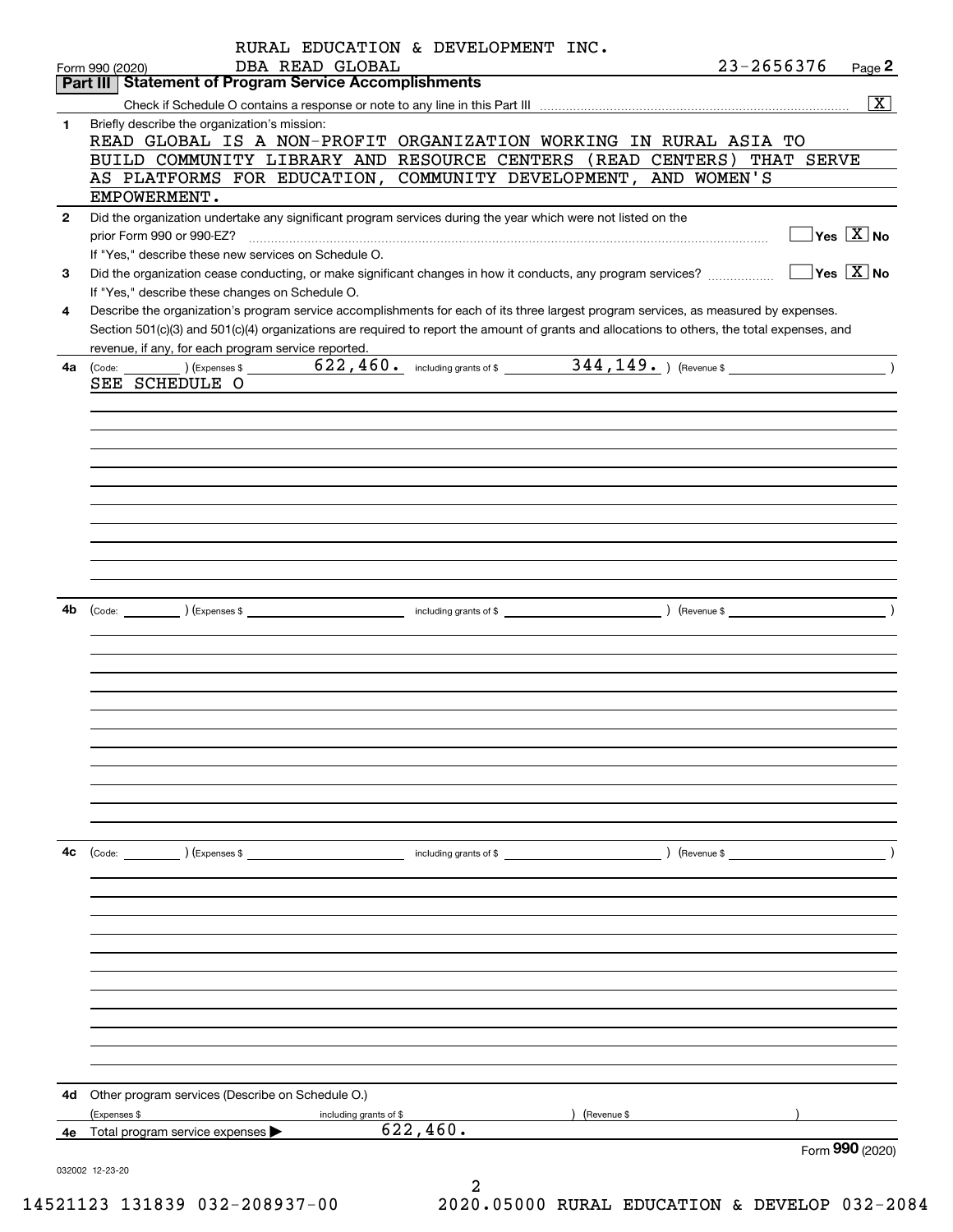|       |                                                                                                                                                                                                                                                   |                               | Yes         | No              |
|-------|---------------------------------------------------------------------------------------------------------------------------------------------------------------------------------------------------------------------------------------------------|-------------------------------|-------------|-----------------|
| 1     | Is the organization described in section $501(c)(3)$ or $4947(a)(1)$ (other than a private foundation)?                                                                                                                                           |                               |             |                 |
|       |                                                                                                                                                                                                                                                   | 1.                            | X           |                 |
| 2     |                                                                                                                                                                                                                                                   | $\overline{2}$                | $\mathbf X$ |                 |
| 3     | Did the organization engage in direct or indirect political campaign activities on behalf of or in opposition to candidates for                                                                                                                   |                               |             |                 |
|       |                                                                                                                                                                                                                                                   | 3                             |             | x               |
| 4     | Section 501(c)(3) organizations. Did the organization engage in lobbying activities, or have a section 501(h) election in effect                                                                                                                  |                               |             |                 |
|       |                                                                                                                                                                                                                                                   | 4                             |             | x               |
| 5     | Is the organization a section 501(c)(4), 501(c)(5), or 501(c)(6) organization that receives membership dues, assessments, or                                                                                                                      |                               |             | x               |
|       |                                                                                                                                                                                                                                                   | 5                             |             |                 |
| 6     | Did the organization maintain any donor advised funds or any similar funds or accounts for which donors have the right to                                                                                                                         | 6                             |             | x               |
| 7     | provide advice on the distribution or investment of amounts in such funds or accounts? If "Yes," complete Schedule D, Part I<br>Did the organization receive or hold a conservation easement, including easements to preserve open space,         |                               |             |                 |
|       |                                                                                                                                                                                                                                                   | $\overline{7}$                |             | x               |
| 8     | Did the organization maintain collections of works of art, historical treasures, or other similar assets? If "Yes," complete                                                                                                                      |                               |             |                 |
|       |                                                                                                                                                                                                                                                   | 8                             |             | x               |
| 9     | Did the organization report an amount in Part X, line 21, for escrow or custodial account liability, serve as a custodian for                                                                                                                     |                               |             |                 |
|       | amounts not listed in Part X; or provide credit counseling, debt management, credit repair, or debt negotiation services?                                                                                                                         |                               |             |                 |
|       |                                                                                                                                                                                                                                                   | 9                             |             | x               |
| 10    | Did the organization, directly or through a related organization, hold assets in donor-restricted endowments                                                                                                                                      |                               |             |                 |
|       |                                                                                                                                                                                                                                                   | 10                            |             | x               |
| 11    | If the organization's answer to any of the following questions is "Yes," then complete Schedule D, Parts VI, VII, VIII, IX, or X                                                                                                                  |                               |             |                 |
|       | as applicable.                                                                                                                                                                                                                                    |                               |             |                 |
|       | a Did the organization report an amount for land, buildings, and equipment in Part X, line 10? If "Yes," complete Schedule D.                                                                                                                     |                               |             |                 |
|       |                                                                                                                                                                                                                                                   | 11a                           | X           |                 |
|       | <b>b</b> Did the organization report an amount for investments - other securities in Part X, line 12, that is 5% or more of its total                                                                                                             |                               |             |                 |
|       |                                                                                                                                                                                                                                                   | 11 <sub>b</sub>               |             | x               |
|       | c Did the organization report an amount for investments - program related in Part X, line 13, that is 5% or more of its total                                                                                                                     |                               |             |                 |
|       |                                                                                                                                                                                                                                                   | 11c                           |             | x               |
|       | d Did the organization report an amount for other assets in Part X, line 15, that is 5% or more of its total assets reported in                                                                                                                   |                               |             |                 |
|       |                                                                                                                                                                                                                                                   | 11d                           |             | x<br>X          |
|       |                                                                                                                                                                                                                                                   | <b>11e</b>                    |             |                 |
| f     | Did the organization's separate or consolidated financial statements for the tax year include a footnote that addresses                                                                                                                           |                               |             | x               |
|       | the organization's liability for uncertain tax positions under FIN 48 (ASC 740)? If "Yes," complete Schedule D, Part X<br>12a Did the organization obtain separate, independent audited financial statements for the tax year? If "Yes," complete | 11f                           |             |                 |
|       |                                                                                                                                                                                                                                                   | 12a                           | х           |                 |
|       | <b>b</b> Was the organization included in consolidated, independent audited financial statements for the tax year?                                                                                                                                |                               |             |                 |
|       | If "Yes," and if the organization answered "No" to line 12a, then completing Schedule D, Parts XI and XII is optional <i>maniman</i> .                                                                                                            | 12b                           |             | ᅀ               |
| 13    |                                                                                                                                                                                                                                                   | 13                            |             | X               |
| 14a l | Did the organization maintain an office, employees, or agents outside of the United States?                                                                                                                                                       | 14a                           | X           |                 |
|       | <b>b</b> Did the organization have aggregate revenues or expenses of more than \$10,000 from grantmaking, fundraising, business,                                                                                                                  |                               |             |                 |
|       | investment, and program service activities outside the United States, or aggregate foreign investments valued at \$100,000                                                                                                                        |                               |             |                 |
|       |                                                                                                                                                                                                                                                   | 14b                           | х           |                 |
| 15    | Did the organization report on Part IX, column (A), line 3, more than \$5,000 of grants or other assistance to or for any                                                                                                                         |                               |             |                 |
|       |                                                                                                                                                                                                                                                   | 15                            | х           |                 |
| 16    | Did the organization report on Part IX, column (A), line 3, more than \$5,000 of aggregate grants or other assistance to                                                                                                                          |                               |             |                 |
|       |                                                                                                                                                                                                                                                   | 16                            |             | x               |
| 17    | Did the organization report a total of more than \$15,000 of expenses for professional fundraising services on Part IX,                                                                                                                           |                               |             |                 |
|       |                                                                                                                                                                                                                                                   | 17                            |             | x               |
| 18    | Did the organization report more than \$15,000 total of fundraising event gross income and contributions on Part VIII, lines                                                                                                                      |                               |             |                 |
|       |                                                                                                                                                                                                                                                   | 18                            |             | x               |
| 19    | Did the organization report more than \$15,000 of gross income from gaming activities on Part VIII, line 9a? If "Yes."                                                                                                                            |                               |             |                 |
|       |                                                                                                                                                                                                                                                   | 19                            |             | x<br>X          |
|       |                                                                                                                                                                                                                                                   | <b>20a</b><br>20 <sub>b</sub> |             |                 |
| 21    | b If "Yes" to line 20a, did the organization attach a copy of its audited financial statements to this return?<br>Did the organization report more than \$5,000 of grants or other assistance to any domestic organization or                     |                               |             |                 |
|       |                                                                                                                                                                                                                                                   | 21                            |             | x               |
|       | 032003 12-23-20                                                                                                                                                                                                                                   |                               |             | Form 990 (2020) |

032003 12-23-20

14521123 131839 032-208937-00 2020.05000 RURAL EDUCATION & DEVELOP 032-2084

3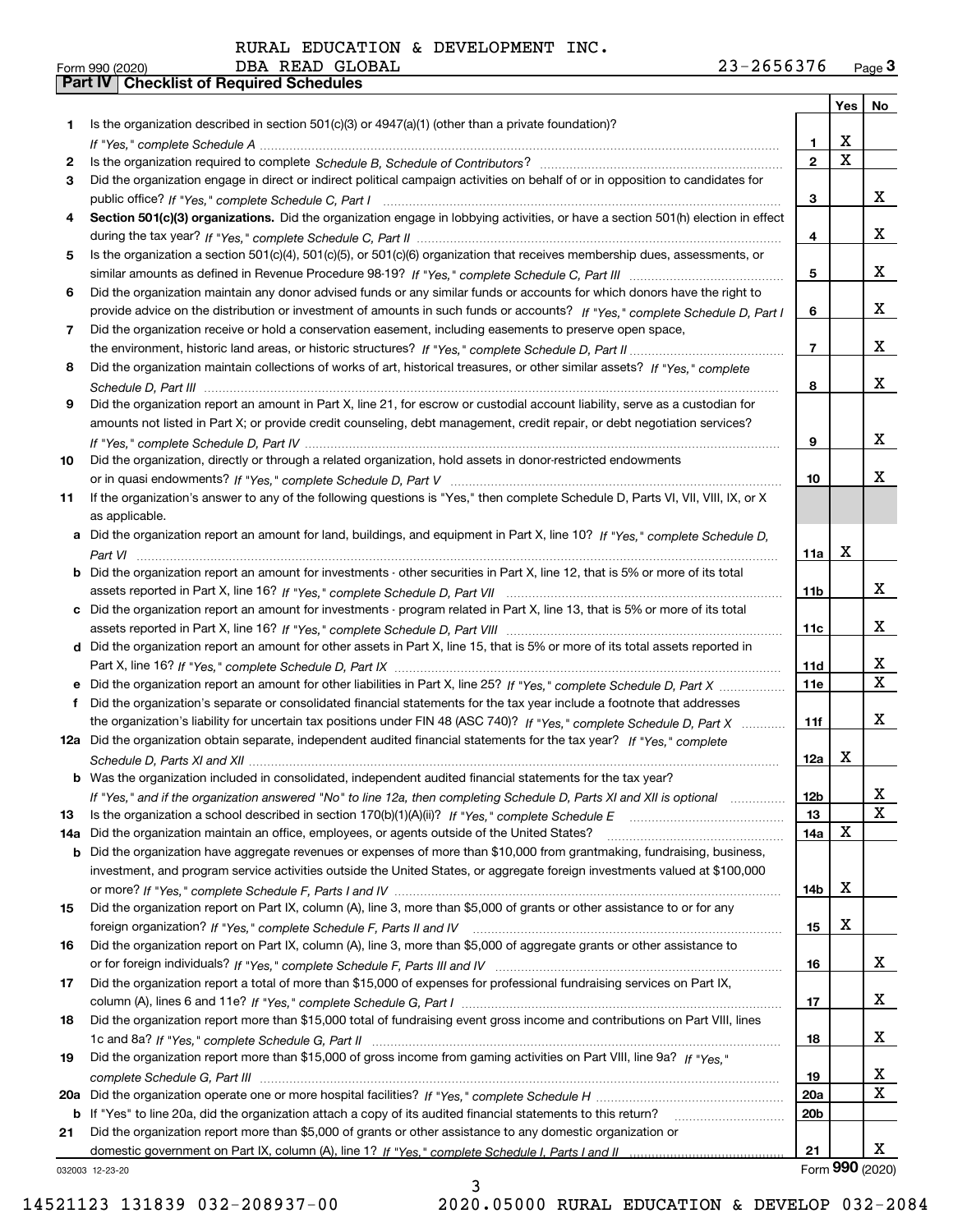|               | 23-2656376<br>DBA READ GLOBAL<br>Form 990 (2020)                                                                              |            |     | Page 4           |
|---------------|-------------------------------------------------------------------------------------------------------------------------------|------------|-----|------------------|
|               | Part IV   Checklist of Required Schedules (continued)                                                                         |            |     |                  |
|               |                                                                                                                               |            | Yes | No               |
| 22            | Did the organization report more than \$5,000 of grants or other assistance to or for domestic individuals on                 |            |     |                  |
|               |                                                                                                                               | 22         |     | х                |
| 23            | Did the organization answer "Yes" to Part VII, Section A, line 3, 4, or 5 about compensation of the organization's current    |            |     |                  |
|               | and former officers, directors, trustees, key employees, and highest compensated employees? If "Yes." complete                |            |     |                  |
|               |                                                                                                                               | 23         |     | X                |
|               | 24a Did the organization have a tax-exempt bond issue with an outstanding principal amount of more than \$100,000 as of the   |            |     |                  |
|               | last day of the year, that was issued after December 31, 2002? If "Yes," answer lines 24b through 24d and complete            |            |     |                  |
|               |                                                                                                                               | 24a        |     | x                |
|               | <b>b</b> Did the organization invest any proceeds of tax-exempt bonds beyond a temporary period exception? <i>mmmmmmmmmmm</i> | 24b        |     |                  |
|               | c Did the organization maintain an escrow account other than a refunding escrow at any time during the year to defease        |            |     |                  |
|               |                                                                                                                               | 24c        |     |                  |
|               |                                                                                                                               | 24d        |     |                  |
|               | 25a Section 501(c)(3), 501(c)(4), and 501(c)(29) organizations. Did the organization engage in an excess benefit              |            |     |                  |
|               |                                                                                                                               | 25a        |     | x                |
|               | b Is the organization aware that it engaged in an excess benefit transaction with a disqualified person in a prior year, and  |            |     |                  |
|               | that the transaction has not been reported on any of the organization's prior Forms 990 or 990-EZ? If "Yes," complete         |            |     |                  |
|               | Schedule L, Part I                                                                                                            | 25b        |     | x                |
| 26            | Did the organization report any amount on Part X, line 5 or 22, for receivables from or payables to any current               |            |     |                  |
|               | or former officer, director, trustee, key employee, creator or founder, substantial contributor, or 35%                       |            |     |                  |
|               | controlled entity or family member of any of these persons? If "Yes," complete Schedule L, Part II                            | 26         |     | x                |
| 27            | Did the organization provide a grant or other assistance to any current or former officer, director, trustee, key employee,   |            |     |                  |
|               | creator or founder, substantial contributor or employee thereof, a grant selection committee member, or to a 35% controlled   |            |     |                  |
|               | entity (including an employee thereof) or family member of any of these persons? If "Yes," complete Schedule L, Part III      | 27         |     | х                |
|               |                                                                                                                               |            |     |                  |
| 28            | Was the organization a party to a business transaction with one of the following parties (see Schedule L, Part IV             |            |     |                  |
|               | instructions, for applicable filing thresholds, conditions, and exceptions):                                                  |            |     |                  |
| а             | A current or former officer, director, trustee, key employee, creator or founder, or substantial contributor? If              |            |     | x                |
|               |                                                                                                                               | 28a        |     | $\mathbf x$      |
|               |                                                                                                                               | 28b        |     |                  |
|               | c A 35% controlled entity of one or more individuals and/or organizations described in lines 28a or 28b? If                   |            |     |                  |
|               |                                                                                                                               | 28c        |     | x<br>$\mathbf X$ |
| 29            |                                                                                                                               | 29         |     |                  |
| 30            | Did the organization receive contributions of art, historical treasures, or other similar assets, or qualified conservation   |            |     |                  |
|               |                                                                                                                               | 30         |     | x<br>X           |
| 31            | Did the organization liquidate, terminate, or dissolve and cease operations? If "Yes," complete Schedule N, Part I            | 31         |     |                  |
| 32            | Did the organization sell, exchange, dispose of, or transfer more than 25% of its net assets? If "Yes," complete              |            |     |                  |
|               |                                                                                                                               | 32         |     | x                |
| 33            | Did the organization own 100% of an entity disregarded as separate from the organization under Regulations                    |            |     |                  |
|               |                                                                                                                               | 33         |     | X.               |
| 34            | Was the organization related to any tax-exempt or taxable entity? If "Yes," complete Schedule R, Part II, III, or IV, and     |            |     |                  |
|               |                                                                                                                               | 34         |     | х                |
|               | 35a Did the organization have a controlled entity within the meaning of section 512(b)(13)?                                   | <b>35a</b> |     | $\mathbf x$      |
|               | b If "Yes" to line 35a, did the organization receive any payment from or engage in any transaction with a controlled entity   |            |     |                  |
|               |                                                                                                                               | 35b        |     |                  |
| 36            | Section 501(c)(3) organizations. Did the organization make any transfers to an exempt non-charitable related organization?    |            |     |                  |
|               |                                                                                                                               | 36         |     | x                |
| 37            | Did the organization conduct more than 5% of its activities through an entity that is not a related organization              |            |     |                  |
|               |                                                                                                                               | 37         |     | х                |
| 38            | Did the organization complete Schedule O and provide explanations in Schedule O for Part VI, lines 11b and 19?                |            |     |                  |
|               | Note: All Form 990 filers are required to complete Schedule O                                                                 | 38         | х   |                  |
| <b>Part V</b> | <b>Statements Regarding Other IRS Filings and Tax Compliance</b>                                                              |            |     |                  |
|               | Check if Schedule O contains a response or note to any line in this Part V                                                    |            |     |                  |
|               |                                                                                                                               |            | Yes | No               |
|               | 9<br>1a                                                                                                                       |            |     |                  |
| b             | 0<br>1 <sub>b</sub><br>Enter the number of Forms W-2G included in line 1a. Enter -0- if not applicable                        |            |     |                  |
| c.            | Did the organization comply with backup withholding rules for reportable payments to vendors and reportable gaming            |            |     |                  |
|               |                                                                                                                               | 1c         | х   |                  |

032004 12-23-20

14521123 131839 032-208937-00 2020.05000 RURAL EDUCATION & DEVELOP 032-2084

Form (2020) **990**

4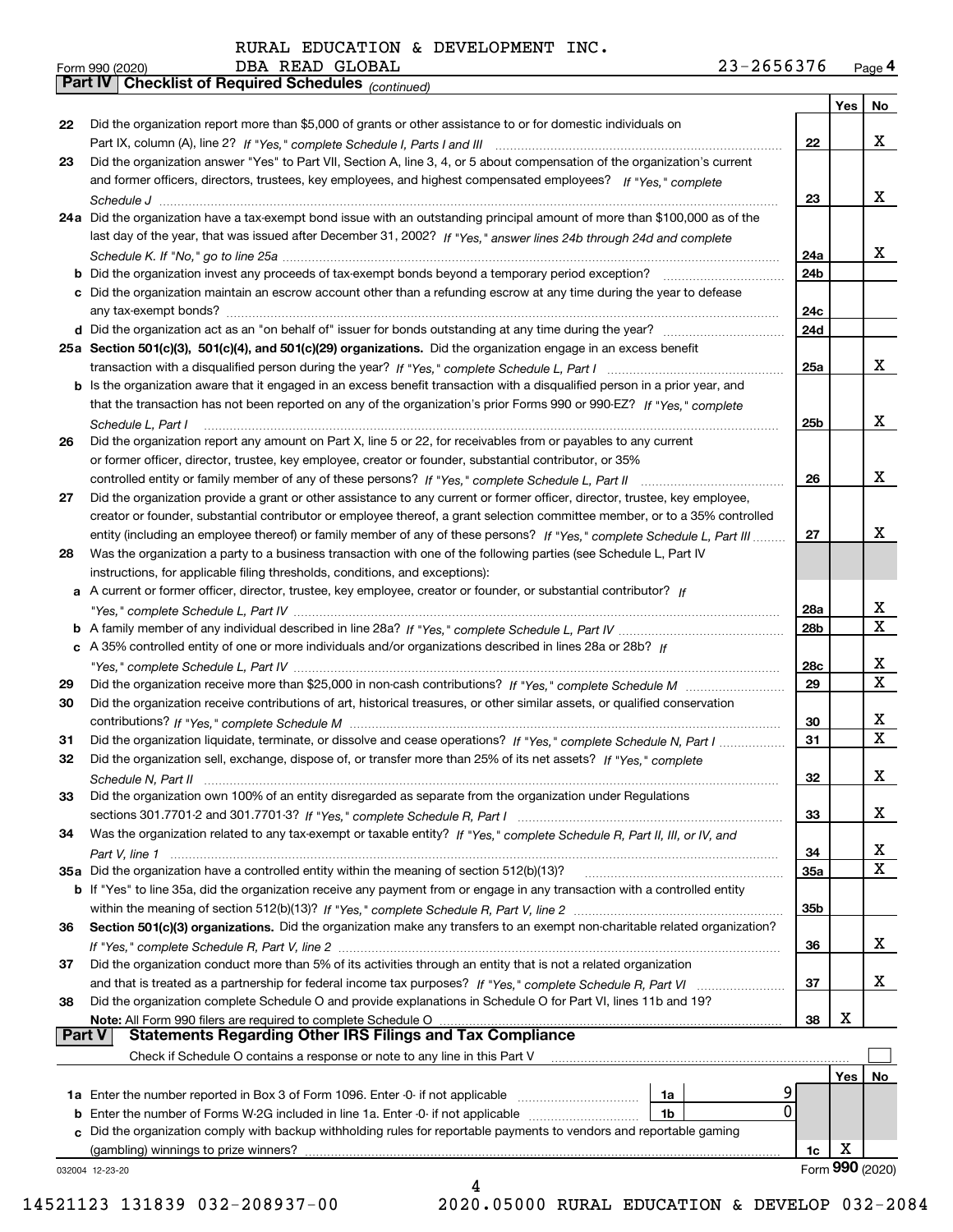|  | RURAL EDUCATION & DEVELOPMENT INC. |
|--|------------------------------------|

|               | 23-2656376<br>DBA READ GLOBAL<br>Form 990 (2020)                                                                                                                                                                                |                |     | Page $5$ |  |  |  |  |  |  |  |
|---------------|---------------------------------------------------------------------------------------------------------------------------------------------------------------------------------------------------------------------------------|----------------|-----|----------|--|--|--|--|--|--|--|
| <b>Part V</b> | Statements Regarding Other IRS Filings and Tax Compliance (continued)                                                                                                                                                           |                |     |          |  |  |  |  |  |  |  |
|               |                                                                                                                                                                                                                                 |                | Yes | No       |  |  |  |  |  |  |  |
|               | 2a Enter the number of employees reported on Form W-3, Transmittal of Wage and Tax Statements,                                                                                                                                  |                |     |          |  |  |  |  |  |  |  |
|               | filed for the calendar year ending with or within the year covered by this return<br>2a                                                                                                                                         | 3              | Х   |          |  |  |  |  |  |  |  |
|               |                                                                                                                                                                                                                                 |                |     |          |  |  |  |  |  |  |  |
|               |                                                                                                                                                                                                                                 |                |     |          |  |  |  |  |  |  |  |
|               | 3a Did the organization have unrelated business gross income of \$1,000 or more during the year?                                                                                                                                | 3a             |     | х        |  |  |  |  |  |  |  |
|               |                                                                                                                                                                                                                                 | 3b             |     |          |  |  |  |  |  |  |  |
|               | 4a At any time during the calendar year, did the organization have an interest in, or a signature or other authority over, a                                                                                                    |                |     |          |  |  |  |  |  |  |  |
|               |                                                                                                                                                                                                                                 | 4a             | х   |          |  |  |  |  |  |  |  |
|               | <b>b</b> If "Yes," enter the name of the foreign country $\triangleright$ BHUTAN                                                                                                                                                |                |     |          |  |  |  |  |  |  |  |
|               | See instructions for filing requirements for FinCEN Form 114, Report of Foreign Bank and Financial Accounts (FBAR).                                                                                                             |                |     |          |  |  |  |  |  |  |  |
| 5a            | Was the organization a party to a prohibited tax shelter transaction at any time during the tax year?                                                                                                                           | 5а             |     | X        |  |  |  |  |  |  |  |
| b             |                                                                                                                                                                                                                                 | 5 <sub>b</sub> |     | X        |  |  |  |  |  |  |  |
| с             |                                                                                                                                                                                                                                 | 5c             |     |          |  |  |  |  |  |  |  |
|               | 6a Does the organization have annual gross receipts that are normally greater than \$100,000, and did the organization solicit                                                                                                  |                |     |          |  |  |  |  |  |  |  |
|               | any contributions that were not tax deductible as charitable contributions?                                                                                                                                                     | 6a             |     | x        |  |  |  |  |  |  |  |
|               | b If "Yes," did the organization include with every solicitation an express statement that such contributions or gifts                                                                                                          |                |     |          |  |  |  |  |  |  |  |
|               | were not tax deductible?                                                                                                                                                                                                        | 6b             |     |          |  |  |  |  |  |  |  |
| 7             | Organizations that may receive deductible contributions under section 170(c).                                                                                                                                                   |                |     |          |  |  |  |  |  |  |  |
| a             | Did the organization receive a payment in excess of \$75 made partly as a contribution and partly for goods and services provided to the payor?                                                                                 | 7a             |     | х        |  |  |  |  |  |  |  |
| b             | If "Yes," did the organization notify the donor of the value of the goods or services provided?                                                                                                                                 | 7b             |     |          |  |  |  |  |  |  |  |
|               | Did the organization sell, exchange, or otherwise dispose of tangible personal property for which it was required                                                                                                               |                |     | x        |  |  |  |  |  |  |  |
|               | 7d                                                                                                                                                                                                                              | 7c             |     |          |  |  |  |  |  |  |  |
| d             |                                                                                                                                                                                                                                 | 7e             |     |          |  |  |  |  |  |  |  |
| е<br>f        | Did the organization receive any funds, directly or indirectly, to pay premiums on a personal benefit contract?<br>Did the organization, during the year, pay premiums, directly or indirectly, on a personal benefit contract? | 7f             |     |          |  |  |  |  |  |  |  |
| g             | If the organization received a contribution of qualified intellectual property, did the organization file Form 8899 as required?                                                                                                | 7g             |     |          |  |  |  |  |  |  |  |
| h.            | If the organization received a contribution of cars, boats, airplanes, or other vehicles, did the organization file a Form 1098-C?                                                                                              | 7h             |     |          |  |  |  |  |  |  |  |
| 8             | Sponsoring organizations maintaining donor advised funds. Did a donor advised fund maintained by the                                                                                                                            |                |     |          |  |  |  |  |  |  |  |
|               | sponsoring organization have excess business holdings at any time during the year?                                                                                                                                              | 8              |     |          |  |  |  |  |  |  |  |
| 9             | Sponsoring organizations maintaining donor advised funds.                                                                                                                                                                       |                |     |          |  |  |  |  |  |  |  |
| a             | Did the sponsoring organization make any taxable distributions under section 4966?                                                                                                                                              | 9а             |     |          |  |  |  |  |  |  |  |
| b             | Did the sponsoring organization make a distribution to a donor, donor advisor, or related person?                                                                                                                               | 9b             |     |          |  |  |  |  |  |  |  |
| 10            | Section 501(c)(7) organizations. Enter:                                                                                                                                                                                         |                |     |          |  |  |  |  |  |  |  |
|               | 10a                                                                                                                                                                                                                             |                |     |          |  |  |  |  |  |  |  |
|               | 10b <br>Gross receipts, included on Form 990, Part VIII, line 12, for public use of club facilities                                                                                                                             |                |     |          |  |  |  |  |  |  |  |
| 11            | Section 501(c)(12) organizations. Enter:                                                                                                                                                                                        |                |     |          |  |  |  |  |  |  |  |
| a             | Gross income from members or shareholders<br>11a                                                                                                                                                                                |                |     |          |  |  |  |  |  |  |  |
|               | b Gross income from other sources (Do not net amounts due or paid to other sources against                                                                                                                                      |                |     |          |  |  |  |  |  |  |  |
|               | 11b                                                                                                                                                                                                                             |                |     |          |  |  |  |  |  |  |  |
|               | 12a Section 4947(a)(1) non-exempt charitable trusts. Is the organization filing Form 990 in lieu of Form 1041?                                                                                                                  | 12a            |     |          |  |  |  |  |  |  |  |
|               | 12 <sub>b</sub><br><b>b</b> If "Yes," enter the amount of tax-exempt interest received or accrued during the year <i>manument</i>                                                                                               |                |     |          |  |  |  |  |  |  |  |
| 13            | Section 501(c)(29) qualified nonprofit health insurance issuers.                                                                                                                                                                |                |     |          |  |  |  |  |  |  |  |
|               | <b>a</b> Is the organization licensed to issue qualified health plans in more than one state?                                                                                                                                   | <b>13a</b>     |     |          |  |  |  |  |  |  |  |
|               | Note: See the instructions for additional information the organization must report on Schedule O.                                                                                                                               |                |     |          |  |  |  |  |  |  |  |
|               | <b>b</b> Enter the amount of reserves the organization is required to maintain by the states in which the                                                                                                                       |                |     |          |  |  |  |  |  |  |  |
|               | 13 <sub>b</sub>                                                                                                                                                                                                                 |                |     |          |  |  |  |  |  |  |  |
|               | 13c                                                                                                                                                                                                                             |                |     |          |  |  |  |  |  |  |  |
| 14a           | Did the organization receive any payments for indoor tanning services during the tax year?                                                                                                                                      | 14a            |     | х        |  |  |  |  |  |  |  |
|               | <b>b</b> If "Yes," has it filed a Form 720 to report these payments? If "No," provide an explanation on Schedule O                                                                                                              | 14b            |     |          |  |  |  |  |  |  |  |
| 15            | Is the organization subject to the section 4960 tax on payment(s) of more than \$1,000,000 in remuneration or                                                                                                                   |                |     |          |  |  |  |  |  |  |  |
|               |                                                                                                                                                                                                                                 | 15             |     | х        |  |  |  |  |  |  |  |
|               | If "Yes," see instructions and file Form 4720, Schedule N.                                                                                                                                                                      |                |     |          |  |  |  |  |  |  |  |
| 16            | Is the organization an educational institution subject to the section 4968 excise tax on net investment income?                                                                                                                 | 16             |     | X        |  |  |  |  |  |  |  |
|               | If "Yes," complete Form 4720, Schedule O.                                                                                                                                                                                       |                |     |          |  |  |  |  |  |  |  |

5

Form (2020) **990**

032005 12-23-20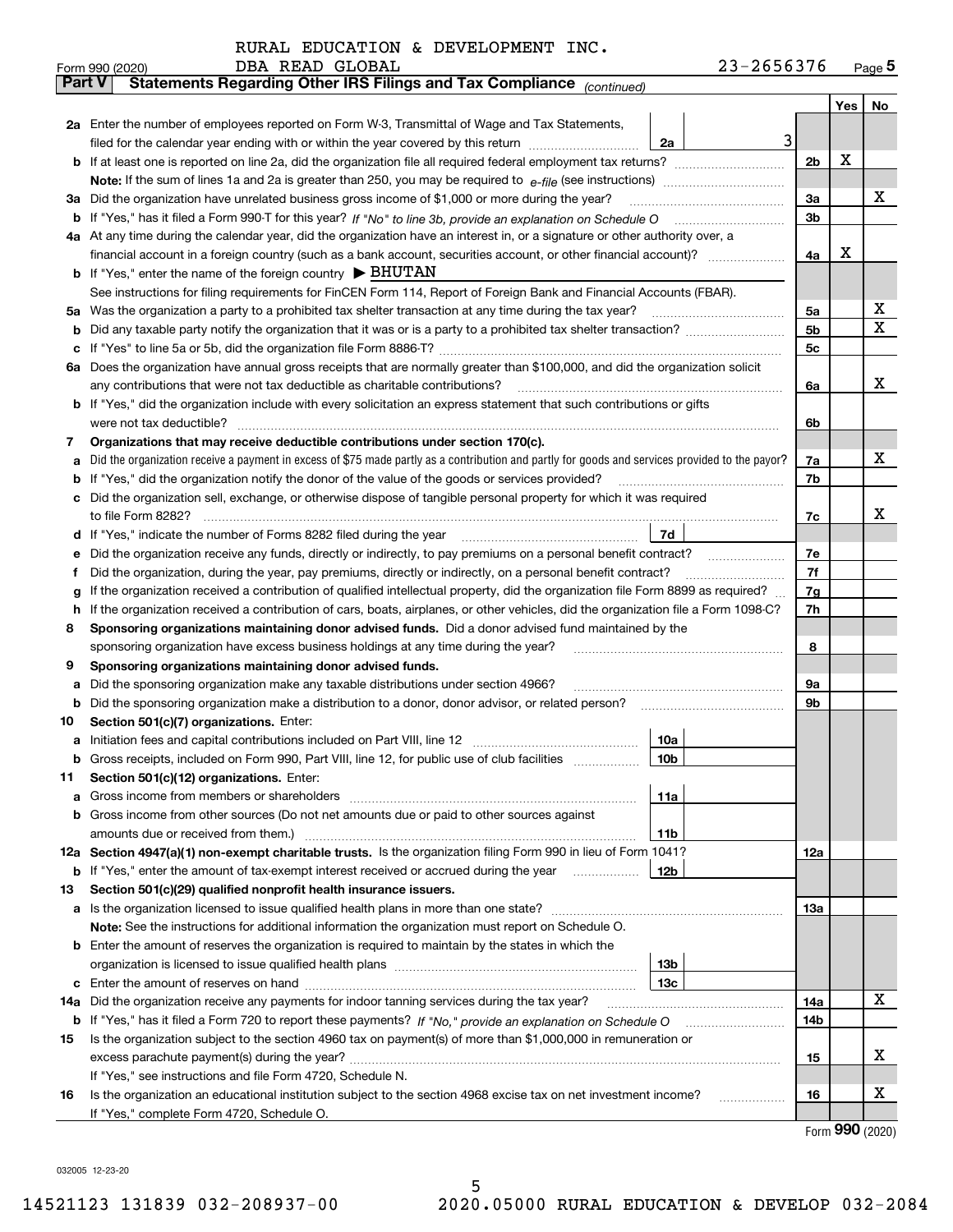### DBA READ GLOBAL RURAL EDUCATION & DEVELOPMENT INC.

| Form 990 (2020)                                                                                                  |                                                                             |  | DBA READ GLOBAL | $23 - 2656376$                                                                                                                     | Page $6$ |  |  |  |  |
|------------------------------------------------------------------------------------------------------------------|-----------------------------------------------------------------------------|--|-----------------|------------------------------------------------------------------------------------------------------------------------------------|----------|--|--|--|--|
|                                                                                                                  |                                                                             |  |                 | <b>Part VI Governance, Management, and Disclosure</b> For each "Yes" response to lines 2 through 7b below, and for a "No" response |          |  |  |  |  |
| to line 8a, 8b, or 10b below, describe the circumstances, processes, or changes on Schedule O. See instructions. |                                                                             |  |                 |                                                                                                                                    |          |  |  |  |  |
|                                                                                                                  | Check if Schedule O contains a response or note to any line in this Part VI |  |                 |                                                                                                                                    |          |  |  |  |  |

|    |                                                                                                                                                                                                                                |    |   |                 | Yes             | No          |
|----|--------------------------------------------------------------------------------------------------------------------------------------------------------------------------------------------------------------------------------|----|---|-----------------|-----------------|-------------|
|    | <b>1a</b> Enter the number of voting members of the governing body at the end of the tax year                                                                                                                                  | 1a | 4 |                 |                 |             |
|    | If there are material differences in voting rights among members of the governing body, or if the governing<br>body delegated broad authority to an executive committee or similar committee, explain on Schedule O.           |    |   |                 |                 |             |
| b  | Enter the number of voting members included on line 1a, above, who are independent <i>managerery</i>                                                                                                                           | 1b |   |                 |                 |             |
| 2  | Did any officer, director, trustee, or key employee have a family relationship or a business relationship with any other<br>officer, director, trustee, or key employee?                                                       |    |   | $\mathbf{2}$    | X               |             |
| з  | Did the organization delegate control over management duties customarily performed by or under the direct supervision                                                                                                          |    |   |                 |                 |             |
|    | of officers, directors, trustees, or key employees to a management company or other person?                                                                                                                                    |    |   | 3               | X               |             |
| 4  | Did the organization make any significant changes to its governing documents since the prior Form 990 was filed?                                                                                                               |    |   | 4               |                 | $\mathbf X$ |
| 5  |                                                                                                                                                                                                                                |    |   | 5               |                 | $\mathbf X$ |
| 6  | Did the organization have members or stockholders?                                                                                                                                                                             |    |   | 6               |                 | X           |
| 7a | Did the organization have members, stockholders, or other persons who had the power to elect or appoint one or                                                                                                                 |    |   |                 |                 |             |
|    | more members of the governing body?                                                                                                                                                                                            |    |   | 7a              |                 | х           |
|    | <b>b</b> Are any governance decisions of the organization reserved to (or subject to approval by) members, stockholders, or                                                                                                    |    |   |                 |                 |             |
|    | persons other than the governing body?                                                                                                                                                                                         |    |   | 7b              |                 | х           |
| 8  | Did the organization contemporaneously document the meetings held or written actions undertaken during the year by the following:                                                                                              |    |   |                 |                 |             |
| a  |                                                                                                                                                                                                                                |    |   | 8a              | х               |             |
| b  | Each committee with authority to act on behalf of the governing body?                                                                                                                                                          |    |   | 8b              | X               |             |
| 9  | Is there any officer, director, trustee, or key employee listed in Part VII, Section A, who cannot be reached at the                                                                                                           |    |   |                 |                 |             |
|    |                                                                                                                                                                                                                                |    |   | 9               |                 | x           |
|    | Section B. Policies <i>(This Section B requests information about policies not required by the Internal Revenue Code.)</i>                                                                                                     |    |   |                 |                 |             |
|    |                                                                                                                                                                                                                                |    |   |                 | Yes             | No          |
|    |                                                                                                                                                                                                                                |    |   | 10a             |                 | X           |
|    | <b>b</b> If "Yes," did the organization have written policies and procedures governing the activities of such chapters, affiliates,                                                                                            |    |   |                 |                 |             |
|    | and branches to ensure their operations are consistent with the organization's exempt purposes?                                                                                                                                |    |   | 10b             |                 |             |
|    | 11a Has the organization provided a complete copy of this Form 990 to all members of its governing body before filing the form?                                                                                                |    |   | 11a             | X               |             |
|    | <b>b</b> Describe in Schedule O the process, if any, used by the organization to review this Form 990.                                                                                                                         |    |   |                 |                 |             |
|    |                                                                                                                                                                                                                                |    |   | 12a             | X               |             |
|    | <b>b</b> Were officers, directors, or trustees, and key employees required to disclose annually interests that could give rise to conflicts?                                                                                   |    |   | 12 <sub>b</sub> | X               |             |
| c  | Did the organization regularly and consistently monitor and enforce compliance with the policy? If "Yes." describe                                                                                                             |    |   |                 |                 |             |
|    | in Schedule O how this was done measured and the control of the control of the state of the control of the control of the control of the control of the control of the control of the control of the control of the control of |    |   | 12c             |                 | х           |
| 13 | Did the organization have a written whistleblower policy?                                                                                                                                                                      |    |   | 13              | X               |             |
| 14 | Did the organization have a written document retention and destruction policy?                                                                                                                                                 |    |   | 14              | X               |             |
| 15 | Did the process for determining compensation of the following persons include a review and approval by independent                                                                                                             |    |   |                 |                 |             |
|    | persons, comparability data, and contemporaneous substantiation of the deliberation and decision?                                                                                                                              |    |   |                 |                 |             |
|    | The organization's CEO, Executive Director, or top management official [111] [11] manument content of the organization's CEO, Executive Director, or top management official [11] manument content of the original content of  |    |   | 15a             | X               |             |
|    | <b>b</b> Other officers or key employees of the organization                                                                                                                                                                   |    |   | 15 <sub>b</sub> |                 | $\mathbf X$ |
|    | If "Yes" to line 15a or 15b, describe the process in Schedule O (see instructions).                                                                                                                                            |    |   |                 |                 |             |
|    | 16a Did the organization invest in, contribute assets to, or participate in a joint venture or similar arrangement with a                                                                                                      |    |   |                 |                 |             |
|    | taxable entity during the year?                                                                                                                                                                                                |    |   | 16a             |                 | х           |
|    | b If "Yes," did the organization follow a written policy or procedure requiring the organization to evaluate its participation                                                                                                 |    |   |                 |                 |             |
|    | in joint venture arrangements under applicable federal tax law, and take steps to safeguard the organization's                                                                                                                 |    |   |                 |                 |             |
|    | exempt status with respect to such arrangements?                                                                                                                                                                               |    |   | 16b             |                 |             |
|    | <b>Section C. Disclosure</b>                                                                                                                                                                                                   |    |   |                 |                 |             |
| 17 | List the states with which a copy of this Form 990 is required to be filed $\blacktriangleright$ CA                                                                                                                            |    |   |                 |                 |             |
| 18 | Section 6104 requires an organization to make its Forms 1023 (1024 or 1024-A, if applicable), 990, and 990-T (Section 501(c)(3)s only) available                                                                               |    |   |                 |                 |             |
|    | for public inspection. Indicate how you made these available. Check all that apply.                                                                                                                                            |    |   |                 |                 |             |
|    | $X$ Own website<br>$X$ Upon request<br>Another's website<br>Other (explain on Schedule O)                                                                                                                                      |    |   |                 |                 |             |
| 19 | Describe on Schedule O whether (and if so, how) the organization made its governing documents, conflict of interest policy, and financial                                                                                      |    |   |                 |                 |             |
|    | statements available to the public during the tax year.                                                                                                                                                                        |    |   |                 |                 |             |
|    | State the name, address, and telephone number of the person who possesses the organization's books and records<br>SMARTER GOOD (OUTSOURCED ACCOUNTING FIRM) - 510-480-8288                                                     |    |   |                 |                 |             |
| 20 | 402 MARINA WAY, RICHMOND, CA<br>94801                                                                                                                                                                                          |    |   |                 | Form 990 (2020) |             |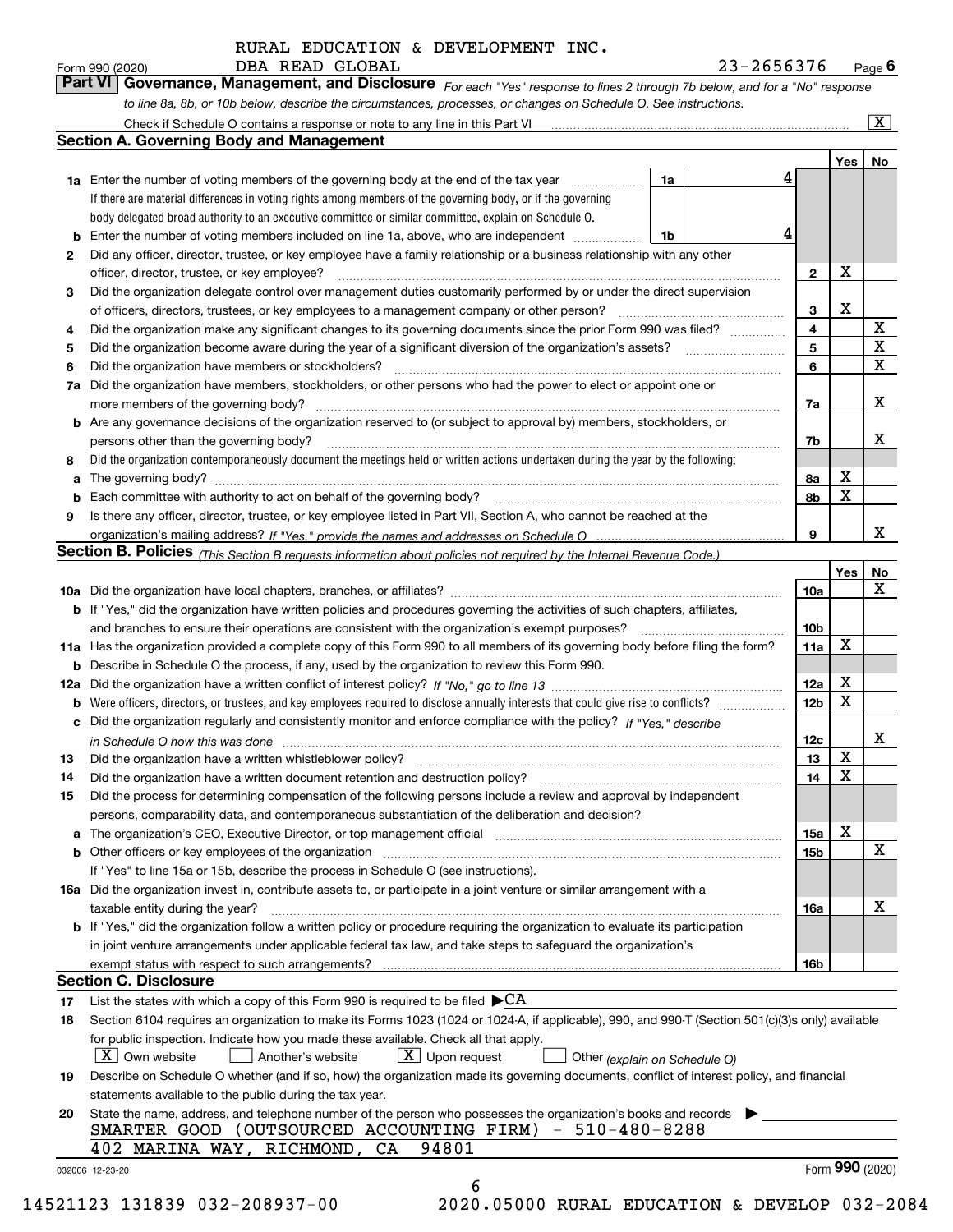| RURAL EDUCATION & DEVELOPMENT INC. |  |  |  |  |  |
|------------------------------------|--|--|--|--|--|
|------------------------------------|--|--|--|--|--|

Form 990 (2020) Page DBA READ GLOBAL 23-2656376

 $\mathcal{L}^{\text{max}}$ 

| orm 990 (2020) <sup>.</sup> |                                               | DBA READ GLOBAL | 23-2656376                                                                                 | Page $\prime$ |
|-----------------------------|-----------------------------------------------|-----------------|--------------------------------------------------------------------------------------------|---------------|
|                             |                                               |                 | Part VII Compensation of Officers, Directors, Trustees, Key Employees, Highest Compensated |               |
|                             | <b>Employees, and Independent Contractors</b> |                 |                                                                                            |               |

Check if Schedule O contains a response or note to any line in this Part VII

**Section A. Officers, Directors, Trustees, Key Employees, and Highest Compensated Employees**

**1a**  Complete this table for all persons required to be listed. Report compensation for the calendar year ending with or within the organization's tax year. **•** List all of the organization's current officers, directors, trustees (whether individuals or organizations), regardless of amount of compensation.

Enter -0- in columns (D), (E), and (F) if no compensation was paid.

 $\bullet$  List all of the organization's  $\,$ current key employees, if any. See instructions for definition of "key employee."

**•** List the organization's five current highest compensated employees (other than an officer, director, trustee, or key employee) who received reportable compensation (Box 5 of Form W-2 and/or Box 7 of Form 1099-MISC) of more than \$100,000 from the organization and any related organizations.

**•** List all of the organization's former officers, key employees, and highest compensated employees who received more than \$100,000 of reportable compensation from the organization and any related organizations.

**former directors or trustees**  ¥ List all of the organization's that received, in the capacity as a former director or trustee of the organization, more than \$10,000 of reportable compensation from the organization and any related organizations.

See instructions for the order in which to list the persons above.

Check this box if neither the organization nor any related organization compensated any current officer, director, or trustee.  $\mathcal{L}^{\text{max}}$ 

| (A)                                  | (B)            |                                         |                      | (C)                     |              |                                                                  |        | (D)             | (E)             | (F)           |
|--------------------------------------|----------------|-----------------------------------------|----------------------|-------------------------|--------------|------------------------------------------------------------------|--------|-----------------|-----------------|---------------|
| Name and title                       | Average        | Position<br>(do not check more than one |                      |                         |              |                                                                  |        | Reportable      | Reportable      | Estimated     |
|                                      | hours per      |                                         |                      |                         |              | box, unless person is both an<br>officer and a director/trustee) |        | compensation    | compensation    | amount of     |
|                                      | week           |                                         |                      |                         |              |                                                                  |        | from            | from related    | other         |
|                                      | (list any      |                                         |                      |                         |              |                                                                  |        | the             | organizations   | compensation  |
|                                      | hours for      |                                         |                      |                         |              |                                                                  |        | organization    | (W-2/1099-MISC) | from the      |
|                                      | related        |                                         |                      |                         |              |                                                                  |        | (W-2/1099-MISC) |                 | organization  |
|                                      | organizations  |                                         |                      |                         |              |                                                                  |        |                 |                 | and related   |
|                                      | below<br>line) | ndividual trustee or director           | nstitutional trustee | Officer                 | Key employee | Highest compensated<br>  employee                                | Former |                 |                 | organizations |
| NAITA SAECHAO CHIALVO<br>(1)         | 40.00          |                                         |                      |                         |              |                                                                  |        |                 |                 |               |
| DEPUTY DIRECTOR                      |                |                                         |                      | X                       |              |                                                                  |        | 88,718.         | 0.              | 18,341.       |
| TINA SCIABICA<br>(2)                 | 40.00          |                                         |                      |                         |              |                                                                  |        |                 |                 |               |
| EXECUTIVE DIRECTOR                   |                |                                         |                      | X                       |              |                                                                  |        | 75,098.         | 0.              | 5,525.        |
| TONI NEAUBAUER<br>(3)                | 40.00          |                                         |                      |                         |              |                                                                  |        |                 |                 |               |
| <b>BOARD CHAIR</b>                   |                | $\mathbf x$                             |                      | $\overline{\textbf{X}}$ |              |                                                                  |        | $\mathbf 0$ .   | 0.              | $0 \cdot$     |
| DEBORAH JACOBS<br>(4)                | 1.00           |                                         |                      |                         |              |                                                                  |        |                 |                 |               |
| BOARD CHAIR THRU 3/20                |                | $\mathbf X$                             |                      | X                       |              |                                                                  |        | 0.              | 0.              | $\mathbf 0$ . |
| SARAH STREET<br>(5)                  | 1.00           |                                         |                      |                         |              |                                                                  |        |                 |                 |               |
| FINANCE CHAIR THRU 3/20              |                | $\mathbf X$                             |                      | $\mathbf X$             |              |                                                                  |        | 0.              | 0.              | $\mathbf 0$ . |
| (6)<br>MELISSA ANDERSON              | 2.00           |                                         |                      |                         |              |                                                                  |        |                 |                 |               |
| <b>MEMBER</b>                        |                | $\mathbf X$                             |                      |                         |              |                                                                  |        | 0.              | 0.              | $\mathbf 0$ . |
| CAREY BOHJANEN<br>(7)                | 2.00           |                                         |                      |                         |              |                                                                  |        |                 |                 |               |
| <b>MEMBER</b>                        |                | $\mathbf x$                             |                      |                         |              |                                                                  |        | 0.              | 0.              | $0_{.}$       |
| (8)<br>SWATHI BALASUBRAMANIAN MASSER | 1.00           |                                         |                      |                         |              |                                                                  |        |                 |                 |               |
| <b>MEMBER</b>                        |                | $\mathbf X$                             |                      |                         |              |                                                                  |        | 0.              | 0.              | 0.            |
| SABINA AHMED<br>(9)                  | 1.00           |                                         |                      |                         |              |                                                                  |        |                 |                 |               |
| MEMBER THRU 7/20                     |                | $\mathbf x$                             |                      |                         |              |                                                                  |        | 0.              | 0.              | 0.            |
| (10) CAROLYN BREHM                   | 2.00           |                                         |                      |                         |              |                                                                  |        |                 |                 |               |
| MEMBER THRU 7/20                     |                | $\mathbf X$                             |                      |                         |              |                                                                  |        | 0.              | 0.              | 0.            |
| (11) BETH HALVORSEN                  | 1.00           |                                         |                      |                         |              |                                                                  |        |                 |                 |               |
| MEMBER THRU 9/20                     |                | $\mathbf x$                             |                      |                         |              |                                                                  |        | 0.              | 0.              | 0.            |
|                                      |                |                                         |                      |                         |              |                                                                  |        |                 |                 |               |
|                                      |                |                                         |                      |                         |              |                                                                  |        |                 |                 |               |
|                                      |                |                                         |                      |                         |              |                                                                  |        |                 |                 |               |
|                                      |                |                                         |                      |                         |              |                                                                  |        |                 |                 |               |
|                                      |                |                                         |                      |                         |              |                                                                  |        |                 |                 |               |
|                                      |                |                                         |                      |                         |              |                                                                  |        |                 |                 |               |
|                                      |                |                                         |                      |                         |              |                                                                  |        |                 |                 |               |
|                                      |                |                                         |                      |                         |              |                                                                  |        |                 |                 |               |
|                                      |                |                                         |                      |                         |              |                                                                  |        |                 |                 |               |
|                                      |                |                                         |                      |                         |              |                                                                  |        |                 |                 |               |

7

032007 12-23-20

Form (2020) **990**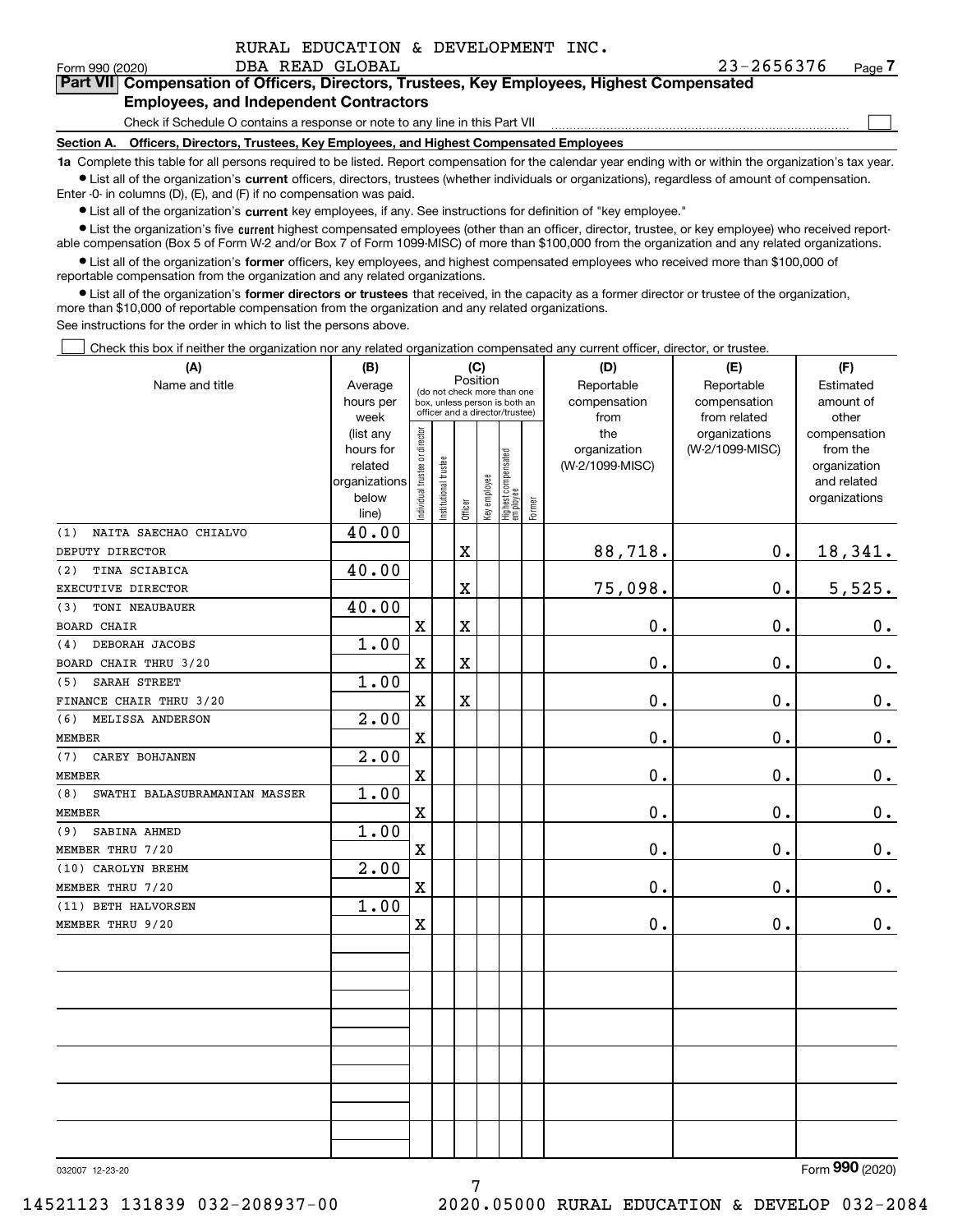|  |                 | RURAL EDUCATION & DEVELOPMENT INC. |  |
|--|-----------------|------------------------------------|--|
|  | DD3 BR3D GLOD3T |                                    |  |

| 23-2656376 | Page 8 |
|------------|--------|
|------------|--------|

|              | Form 990 (2020) | DBA READ GLOBAL                                                                                                                                                                                                                                                      |                                                                      |                                |                      |         |                 |                                                                                                 | 23-2656376 |                                           |                                                   | Page 8                               |                          |                                                                          |
|--------------|-----------------|----------------------------------------------------------------------------------------------------------------------------------------------------------------------------------------------------------------------------------------------------------------------|----------------------------------------------------------------------|--------------------------------|----------------------|---------|-----------------|-------------------------------------------------------------------------------------------------|------------|-------------------------------------------|---------------------------------------------------|--------------------------------------|--------------------------|--------------------------------------------------------------------------|
|              | <b>Part VII</b> | Section A. Officers, Directors, Trustees, Key Employees, and Highest Compensated Employees (continued)                                                                                                                                                               |                                                                      |                                |                      |         |                 |                                                                                                 |            |                                           |                                                   |                                      |                          |                                                                          |
|              |                 | (A)<br>Name and title                                                                                                                                                                                                                                                | (B)<br>Average<br>hours per<br>week                                  |                                |                      |         | (C)<br>Position | (do not check more than one<br>box, unless person is both an<br>officer and a director/trustee) |            | (D)<br>Reportable<br>compensation<br>from | (E)<br>Reportable<br>compensation<br>from related |                                      |                          | (F)<br>Estimated<br>amount of<br>other                                   |
|              |                 |                                                                                                                                                                                                                                                                      | (list any<br>hours for<br>related<br>organizations<br>below<br>line) | Individual trustee or director | nstitutional trustee | Officer | Key employee    | Highest compensated<br> employee                                                                | Former     | the<br>organization<br>(W-2/1099-MISC)    | organizations<br>(W-2/1099-MISC)                  |                                      |                          | compensation<br>from the<br>organization<br>and related<br>organizations |
|              |                 |                                                                                                                                                                                                                                                                      |                                                                      |                                |                      |         |                 |                                                                                                 |            |                                           |                                                   |                                      |                          |                                                                          |
|              |                 |                                                                                                                                                                                                                                                                      |                                                                      |                                |                      |         |                 |                                                                                                 |            |                                           |                                                   |                                      |                          |                                                                          |
|              |                 |                                                                                                                                                                                                                                                                      |                                                                      |                                |                      |         |                 |                                                                                                 |            |                                           |                                                   |                                      |                          |                                                                          |
|              |                 |                                                                                                                                                                                                                                                                      |                                                                      |                                |                      |         |                 |                                                                                                 |            |                                           |                                                   |                                      |                          |                                                                          |
|              |                 |                                                                                                                                                                                                                                                                      |                                                                      |                                |                      |         |                 |                                                                                                 |            |                                           |                                                   |                                      |                          |                                                                          |
|              |                 |                                                                                                                                                                                                                                                                      |                                                                      |                                |                      |         |                 |                                                                                                 |            |                                           |                                                   |                                      |                          |                                                                          |
|              |                 |                                                                                                                                                                                                                                                                      |                                                                      |                                |                      |         |                 |                                                                                                 |            | 163,816.                                  |                                                   | $0$ .                                |                          |                                                                          |
|              | 1b Subtotal     | c Total from continuation sheets to Part VII, Section A <b>manual</b> Total from continuation sheets                                                                                                                                                                 |                                                                      |                                |                      |         |                 |                                                                                                 |            | 0.<br>163,816.                            |                                                   | $\overline{0}$ .<br>$\overline{0}$ . | 23,866.<br>0.<br>23,866. |                                                                          |
| $\mathbf{2}$ |                 | Total number of individuals (including but not limited to those listed above) who received more than \$100,000 of reportable<br>compensation from the organization $\blacktriangleright$                                                                             |                                                                      |                                |                      |         |                 |                                                                                                 |            |                                           |                                                   |                                      |                          | 0<br>Yes<br>No                                                           |
| 3            |                 | Did the organization list any former officer, director, trustee, key employee, or highest compensated employee on<br>line 1a? If "Yes," complete Schedule J for such individual manufactured contained and the 1a? If "Yes," complete Schedule J for such individual |                                                                      |                                |                      |         |                 |                                                                                                 |            |                                           |                                                   |                                      | 3                        | х                                                                        |
|              |                 | For any individual listed on line 1a, is the sum of reportable compensation and other compensation from the organization                                                                                                                                             |                                                                      |                                |                      |         |                 |                                                                                                 |            |                                           |                                                   |                                      | 4                        | х                                                                        |
| 5            |                 | Did any person listed on line 1a receive or accrue compensation from any unrelated organization or individual for services<br><b>Section B. Independent Contractors</b>                                                                                              |                                                                      |                                |                      |         |                 |                                                                                                 |            |                                           |                                                   |                                      | 5                        | x                                                                        |
| 1.           |                 | Complete this table for your five highest compensated independent contractors that received more than \$100,000 of compensation from<br>the organization. Report compensation for the calendar year ending with or within the organization's tax year.               |                                                                      |                                |                      |         |                 |                                                                                                 |            |                                           |                                                   |                                      |                          |                                                                          |
|              |                 | (A)<br>Name and business address                                                                                                                                                                                                                                     |                                                                      |                                | <b>NONE</b>          |         |                 |                                                                                                 |            | (B)<br>Description of services            |                                                   |                                      | (C)<br>Compensation      |                                                                          |
|              |                 |                                                                                                                                                                                                                                                                      |                                                                      |                                |                      |         |                 |                                                                                                 |            |                                           |                                                   |                                      |                          |                                                                          |
|              |                 |                                                                                                                                                                                                                                                                      |                                                                      |                                |                      |         |                 |                                                                                                 |            |                                           |                                                   |                                      |                          |                                                                          |
|              |                 |                                                                                                                                                                                                                                                                      |                                                                      |                                |                      |         |                 |                                                                                                 |            |                                           |                                                   |                                      |                          |                                                                          |
|              |                 |                                                                                                                                                                                                                                                                      |                                                                      |                                |                      |         |                 |                                                                                                 |            |                                           |                                                   |                                      |                          |                                                                          |
| 2            |                 | Total number of independent contractors (including but not limited to those listed above) who received more than<br>\$100,000 of compensation from the organization                                                                                                  |                                                                      |                                |                      |         |                 | 0                                                                                               |            |                                           |                                                   |                                      |                          |                                                                          |

Form (2020) **990**

032008 12-23-20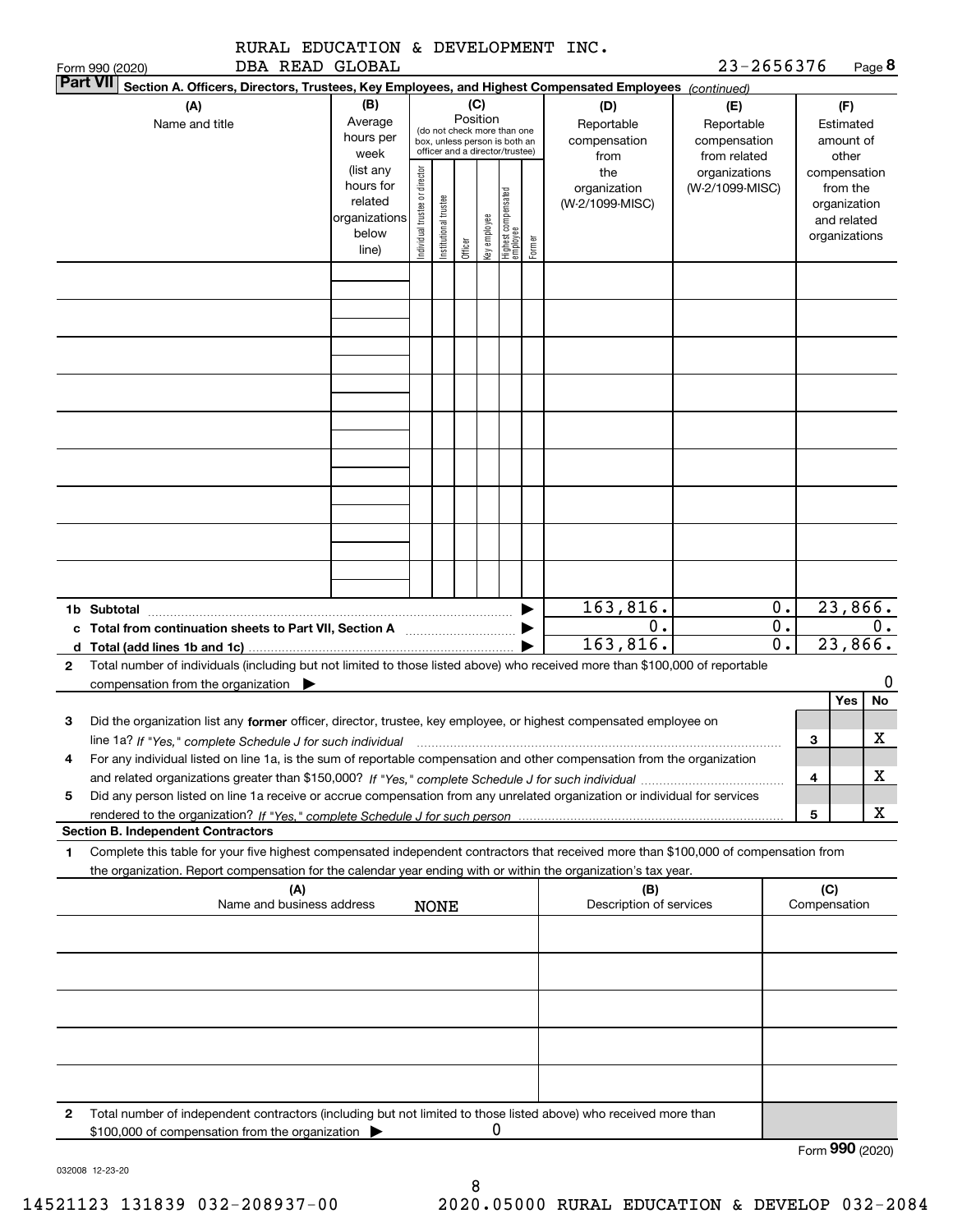Form 990 (2020) DBA READ GLOBAL 2 3~2 b b 5 / b Page **9** DBA READ GLOBAL 23-2656376

| <b>Part VIII</b>                                          |    |     | <b>Statement of Revenue</b>                                                                                            |                      |                      |                                              |                                                 |                                                                 |
|-----------------------------------------------------------|----|-----|------------------------------------------------------------------------------------------------------------------------|----------------------|----------------------|----------------------------------------------|-------------------------------------------------|-----------------------------------------------------------------|
|                                                           |    |     | Check if Schedule O contains a response or note to any line in this Part VIII                                          |                      |                      |                                              |                                                 |                                                                 |
|                                                           |    |     |                                                                                                                        |                      | (A)<br>Total revenue | (B)<br>Related or exempt<br>function revenue | $\overline{C}$<br>Unrelated<br>business revenue | (D)<br>Revenue excluded<br>from tax under<br>sections 512 - 514 |
|                                                           |    |     | 1 a Federated campaigns<br>1a                                                                                          |                      |                      |                                              |                                                 |                                                                 |
| Contributions, Gifts, Grants<br>and Other Similar Amounts |    |     | <b>b</b> Membership dues<br>1b                                                                                         |                      |                      |                                              |                                                 |                                                                 |
|                                                           |    |     | $\ldots \ldots \ldots \ldots \ldots$<br>c Fundraising events<br>1c                                                     |                      |                      |                                              |                                                 |                                                                 |
|                                                           |    |     | d Related organizations<br>1d                                                                                          |                      |                      |                                              |                                                 |                                                                 |
|                                                           |    |     | 1e                                                                                                                     |                      |                      |                                              |                                                 |                                                                 |
|                                                           |    |     | e Government grants (contributions)<br>f All other contributions, gifts, grants, and                                   |                      |                      |                                              |                                                 |                                                                 |
|                                                           |    |     |                                                                                                                        | 819,776.             |                      |                                              |                                                 |                                                                 |
|                                                           |    |     | similar amounts not included above<br>1f                                                                               |                      |                      |                                              |                                                 |                                                                 |
|                                                           |    |     | $1g$ \$<br>g Noncash contributions included in lines 1a-1f                                                             |                      | 819,776.             |                                              |                                                 |                                                                 |
|                                                           |    |     |                                                                                                                        | <b>Business Code</b> |                      |                                              |                                                 |                                                                 |
|                                                           |    |     |                                                                                                                        |                      |                      |                                              |                                                 |                                                                 |
|                                                           |    | 2 a | <u> 1989 - Johann Barn, mars ann an t-Amhain Aonaich an t-Aonaich an t-Aonaich an t-Aonaich an t-Aonaich an t-Aon</u>  |                      |                      |                                              |                                                 |                                                                 |
|                                                           |    | b   | <u> 1989 - Johann Stein, mars et al. 1989 - Anna ann an t-Anna ann an t-Anna ann an t-Anna ann an t-Anna ann an t-</u> |                      |                      |                                              |                                                 |                                                                 |
|                                                           |    | с   | <u> 2008 - John Stein, Amerikaansk politiker (</u>                                                                     |                      |                      |                                              |                                                 |                                                                 |
|                                                           |    | d   | <u> 1989 - Johann Barn, amerikansk politiker (</u>                                                                     |                      |                      |                                              |                                                 |                                                                 |
| Program Service<br>Revenue                                |    | е   |                                                                                                                        |                      |                      |                                              |                                                 |                                                                 |
|                                                           |    |     | f All other program service revenue                                                                                    |                      |                      |                                              |                                                 |                                                                 |
|                                                           |    |     |                                                                                                                        | ▶                    |                      |                                              |                                                 |                                                                 |
|                                                           | З  |     | Investment income (including dividends, interest, and                                                                  |                      |                      |                                              |                                                 |                                                                 |
|                                                           |    |     |                                                                                                                        |                      | 20.                  |                                              |                                                 | 20.                                                             |
|                                                           | 4  |     | Income from investment of tax-exempt bond proceeds                                                                     |                      |                      |                                              |                                                 |                                                                 |
|                                                           | 5  |     |                                                                                                                        |                      |                      |                                              |                                                 |                                                                 |
|                                                           |    |     | (i) Real                                                                                                               | (ii) Personal        |                      |                                              |                                                 |                                                                 |
|                                                           |    | 6а  | Gross rents<br>6a<br>.                                                                                                 |                      |                      |                                              |                                                 |                                                                 |
|                                                           |    | b   | Less: rental expenses<br>6b                                                                                            |                      |                      |                                              |                                                 |                                                                 |
|                                                           |    | c   | Rental income or (loss)<br>6c                                                                                          |                      |                      |                                              |                                                 |                                                                 |
|                                                           |    |     | d Net rental income or (loss)                                                                                          |                      |                      |                                              |                                                 |                                                                 |
|                                                           |    |     | (i) Securities<br>7 a Gross amount from sales of                                                                       | (ii) Other           |                      |                                              |                                                 |                                                                 |
|                                                           |    |     | assets other than inventory<br>7a                                                                                      |                      |                      |                                              |                                                 |                                                                 |
|                                                           |    |     | <b>b</b> Less: cost or other basis                                                                                     |                      |                      |                                              |                                                 |                                                                 |
|                                                           |    |     | 29.<br>7b<br>and sales expenses                                                                                        |                      |                      |                                              |                                                 |                                                                 |
| Revenue                                                   |    |     | $-29.$<br>7c<br>c Gain or (loss)                                                                                       |                      |                      |                                              |                                                 |                                                                 |
|                                                           |    |     |                                                                                                                        | ▶                    | $-29.$               |                                              |                                                 | $-29.$                                                          |
| 늤                                                         |    |     | 8 a Gross income from fundraising events (not                                                                          |                      |                      |                                              |                                                 |                                                                 |
| Othe                                                      |    |     | including \$                                                                                                           |                      |                      |                                              |                                                 |                                                                 |
|                                                           |    |     | contributions reported on line 1c). See                                                                                |                      |                      |                                              |                                                 |                                                                 |
|                                                           |    |     | 8a                                                                                                                     |                      |                      |                                              |                                                 |                                                                 |
|                                                           |    |     | 8b<br><b>b</b> Less: direct expenses                                                                                   |                      |                      |                                              |                                                 |                                                                 |
|                                                           |    |     | c Net income or (loss) from fundraising events                                                                         |                      |                      |                                              |                                                 |                                                                 |
|                                                           |    |     | 9 a Gross income from gaming activities. See                                                                           |                      |                      |                                              |                                                 |                                                                 |
|                                                           |    |     | 9a                                                                                                                     |                      |                      |                                              |                                                 |                                                                 |
|                                                           |    |     | 9 <sub>b</sub><br><b>b</b> Less: direct expenses <b>manually</b>                                                       |                      |                      |                                              |                                                 |                                                                 |
|                                                           |    |     | c Net income or (loss) from gaming activities                                                                          | .                    |                      |                                              |                                                 |                                                                 |
|                                                           |    |     | 10 a Gross sales of inventory, less returns                                                                            |                      |                      |                                              |                                                 |                                                                 |
|                                                           |    |     | 10a                                                                                                                    |                      |                      |                                              |                                                 |                                                                 |
|                                                           |    |     | 10bl<br><b>b</b> Less: cost of goods sold                                                                              |                      |                      |                                              |                                                 |                                                                 |
|                                                           |    |     | c Net income or (loss) from sales of inventory                                                                         |                      |                      |                                              |                                                 |                                                                 |
|                                                           |    |     |                                                                                                                        | <b>Business Code</b> |                      |                                              |                                                 |                                                                 |
|                                                           |    |     | 11 a MISCELLANEOUS INCOME                                                                                              | 611710               | 2, 224.              |                                              |                                                 | 2,224.                                                          |
|                                                           |    | b   | <u> 1999 - Johann Barbara, martxa eta idazlea (h. 1989).</u>                                                           |                      |                      |                                              |                                                 |                                                                 |
|                                                           |    | с   |                                                                                                                        |                      |                      |                                              |                                                 |                                                                 |
| Miscellaneous<br>Revenue                                  |    |     |                                                                                                                        |                      |                      |                                              |                                                 |                                                                 |
|                                                           |    |     |                                                                                                                        | ▶                    | 2,224.               |                                              |                                                 |                                                                 |
|                                                           | 12 |     |                                                                                                                        |                      | 821,991.             | 0.                                           | 0.                                              | $\overline{2,215.}$                                             |
| 032009 12-23-20                                           |    |     |                                                                                                                        |                      |                      |                                              |                                                 | Form 990 (2020)                                                 |

9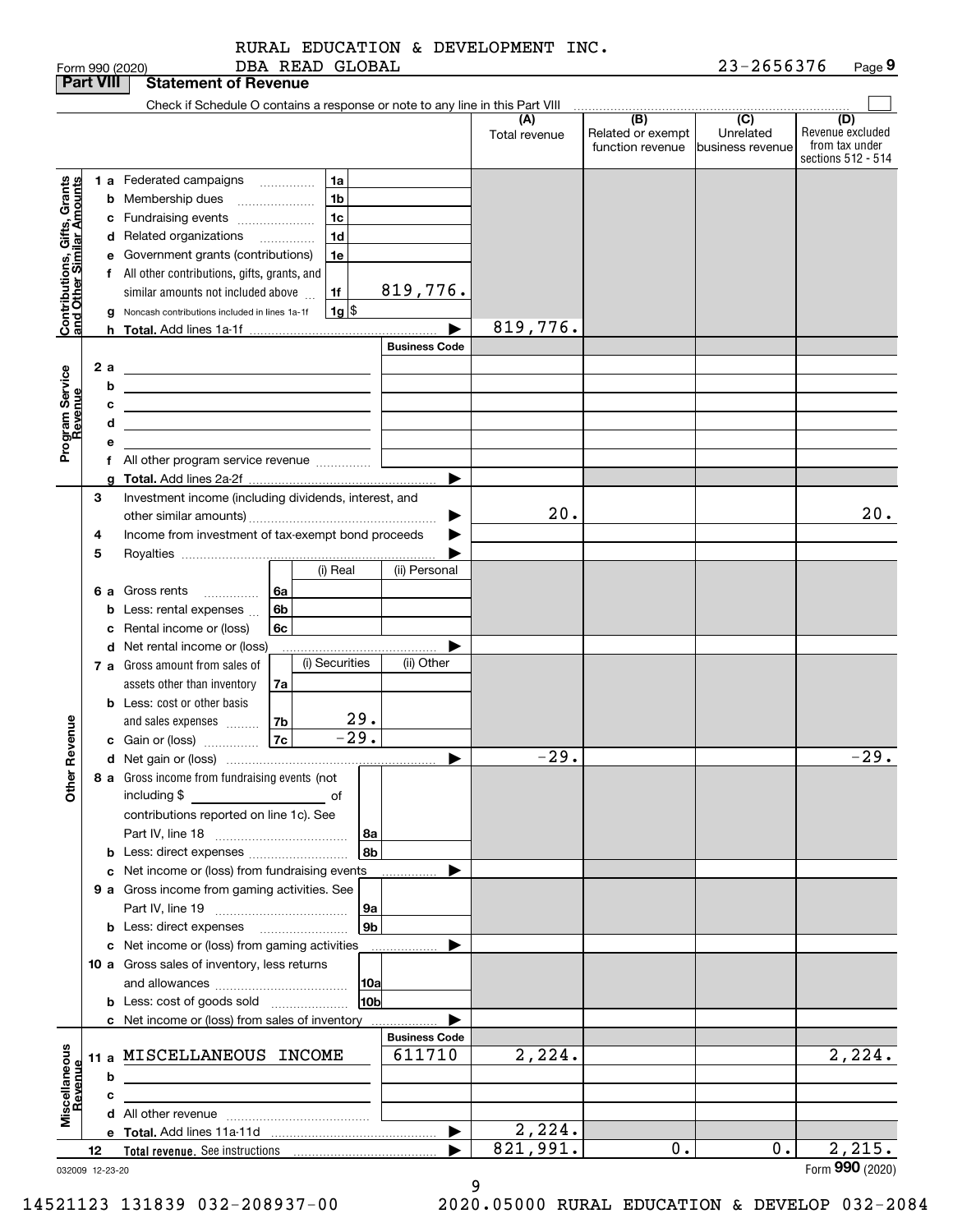### Form 990 (2020) Page DBA READ GLOBAL 23-2656376 RURAL EDUCATION & DEVELOPMENT INC.

**10 Part IX Statement of Functional Expenses**

|              | Section 501(c)(3) and 501(c)(4) organizations must complete all columns. All other organizations must complete column (A).                                 |                   |                             |                                    | $\overline{\mathbf{X}}$ |
|--------------|------------------------------------------------------------------------------------------------------------------------------------------------------------|-------------------|-----------------------------|------------------------------------|-------------------------|
|              | Check if Schedule O contains a response or note to any line in this Part IX                                                                                | (A)               | (B)                         | (C)                                | (D)                     |
|              | Do not include amounts reported on lines 6b,<br>7b, 8b, 9b, and 10b of Part VIII.                                                                          | Total expenses    | Program service<br>expenses | Management and<br>general expenses | Fundraising<br>expenses |
| 1.           | Grants and other assistance to domestic organizations                                                                                                      |                   |                             |                                    |                         |
|              | and domestic governments. See Part IV, line 21<br>$\ddotsc$                                                                                                |                   |                             |                                    |                         |
| $\mathbf{2}$ | Grants and other assistance to domestic                                                                                                                    |                   |                             |                                    |                         |
|              | individuals. See Part IV, line 22                                                                                                                          |                   |                             |                                    |                         |
| 3            | Grants and other assistance to foreign                                                                                                                     |                   |                             |                                    |                         |
|              | organizations, foreign governments, and foreign                                                                                                            |                   |                             |                                    |                         |
|              | individuals. See Part IV, lines 15 and 16                                                                                                                  | 344,149.          | 344,149.                    |                                    |                         |
| 4            | Benefits paid to or for members                                                                                                                            |                   |                             |                                    |                         |
| 5            | Compensation of current officers, directors,                                                                                                               |                   |                             |                                    |                         |
|              | trustees, and key employees                                                                                                                                | 187,885.          | 150,145.                    | 28, 243.                           | 9,497.                  |
| 6            | Compensation not included above to disqualified                                                                                                            |                   |                             |                                    |                         |
|              | persons (as defined under section 4958(f)(1)) and                                                                                                          |                   |                             |                                    |                         |
|              | persons described in section $4958(c)(3)(B)$<br>1.1.1.1.1.1.1                                                                                              |                   |                             |                                    |                         |
| 7            |                                                                                                                                                            | 3,663.            | 3,663.                      |                                    |                         |
| 8            | Pension plan accruals and contributions (include                                                                                                           |                   |                             |                                    |                         |
|              | section 401(k) and 403(b) employer contributions)                                                                                                          |                   |                             |                                    |                         |
| 9            |                                                                                                                                                            | 749.              | 749.                        |                                    |                         |
| 10           |                                                                                                                                                            | 13,079.           | 10,463.                     | 1,962.                             | 654.                    |
| 11           | Fees for services (nonemployees):                                                                                                                          |                   |                             |                                    |                         |
|              |                                                                                                                                                            |                   |                             |                                    |                         |
| b            |                                                                                                                                                            | 1,135.<br>39,560. |                             | 1,135.                             |                         |
| c            |                                                                                                                                                            |                   |                             | 39,560.                            |                         |
| d            |                                                                                                                                                            |                   |                             |                                    |                         |
| е            | Professional fundraising services. See Part IV, line 17                                                                                                    |                   |                             |                                    |                         |
| f            | Investment management fees                                                                                                                                 |                   |                             |                                    |                         |
| g            | Other. (If line 11g amount exceeds 10% of line 25,                                                                                                         |                   |                             |                                    |                         |
|              | column (A) amount, list line 11g expenses on Sch 0.)                                                                                                       | 190,417.          | 110,946.                    | 57,279.                            | <u>22,192.</u>          |
| 12           |                                                                                                                                                            |                   | 168.                        |                                    | 584.                    |
| 13           |                                                                                                                                                            | 13,234.<br>3,872. |                             | 12,482.<br>3,872.                  |                         |
| 14           |                                                                                                                                                            |                   |                             |                                    |                         |
| 15           |                                                                                                                                                            |                   |                             |                                    |                         |
| 16           |                                                                                                                                                            | 1,616.            | 954.                        | 662.                               |                         |
| 17           |                                                                                                                                                            |                   |                             |                                    |                         |
| 18           | Payments of travel or entertainment expenses                                                                                                               |                   |                             |                                    |                         |
|              | for any federal, state, or local public officials                                                                                                          | 1,223.            | 1,223.                      |                                    |                         |
| 19           | Conferences, conventions, and meetings                                                                                                                     |                   |                             |                                    |                         |
| 20           | Interest                                                                                                                                                   |                   |                             |                                    |                         |
| 21<br>22     | Depreciation, depletion, and amortization                                                                                                                  | 541.              |                             | 541.                               |                         |
| 23           | Insurance                                                                                                                                                  | 4,451.            |                             | 4,451.                             |                         |
| 24           | Other expenses. Itemize expenses not covered                                                                                                               |                   |                             |                                    |                         |
|              | above (List miscellaneous expenses on line 24e. If<br>line 24e amount exceeds 10% of line 25, column (A)<br>amount, list line 24e expenses on Schedule O.) |                   |                             |                                    |                         |
| а            | <u> 1989 - Johann Stein, mars an t-Amerikaansk ferskeider (</u>                                                                                            |                   |                             |                                    |                         |
| b            | <u> 1989 - Johann Barn, mars ann an t-Amhain ann an t-Amhain ann an t-Amhain ann an t-Amhain ann an t-Amhain ann </u>                                      |                   |                             |                                    |                         |
| c            | <u> 1989 - Johann Barn, mars ann an t-Amhain ann an t-Amhain ann an t-Amhain ann an t-Amhain ann an t-Amhain ann </u>                                      |                   |                             |                                    |                         |
| d            |                                                                                                                                                            |                   |                             |                                    |                         |
|              | e All other expenses                                                                                                                                       |                   |                             |                                    |                         |
| 25           | Total functional expenses. Add lines 1 through 24e                                                                                                         | 805,574.          | 622, 460.                   | 150,187.                           | 32,927.                 |
| 26           | Joint costs. Complete this line only if the organization                                                                                                   |                   |                             |                                    |                         |
|              | reported in column (B) joint costs from a combined                                                                                                         |                   |                             |                                    |                         |
|              | educational campaign and fundraising solicitation.                                                                                                         |                   |                             |                                    |                         |
|              | Check here $\blacktriangleright$<br>if following SOP 98-2 (ASC 958-720)                                                                                    |                   |                             |                                    |                         |

10

032010 12-23-20

Form (2020) **990**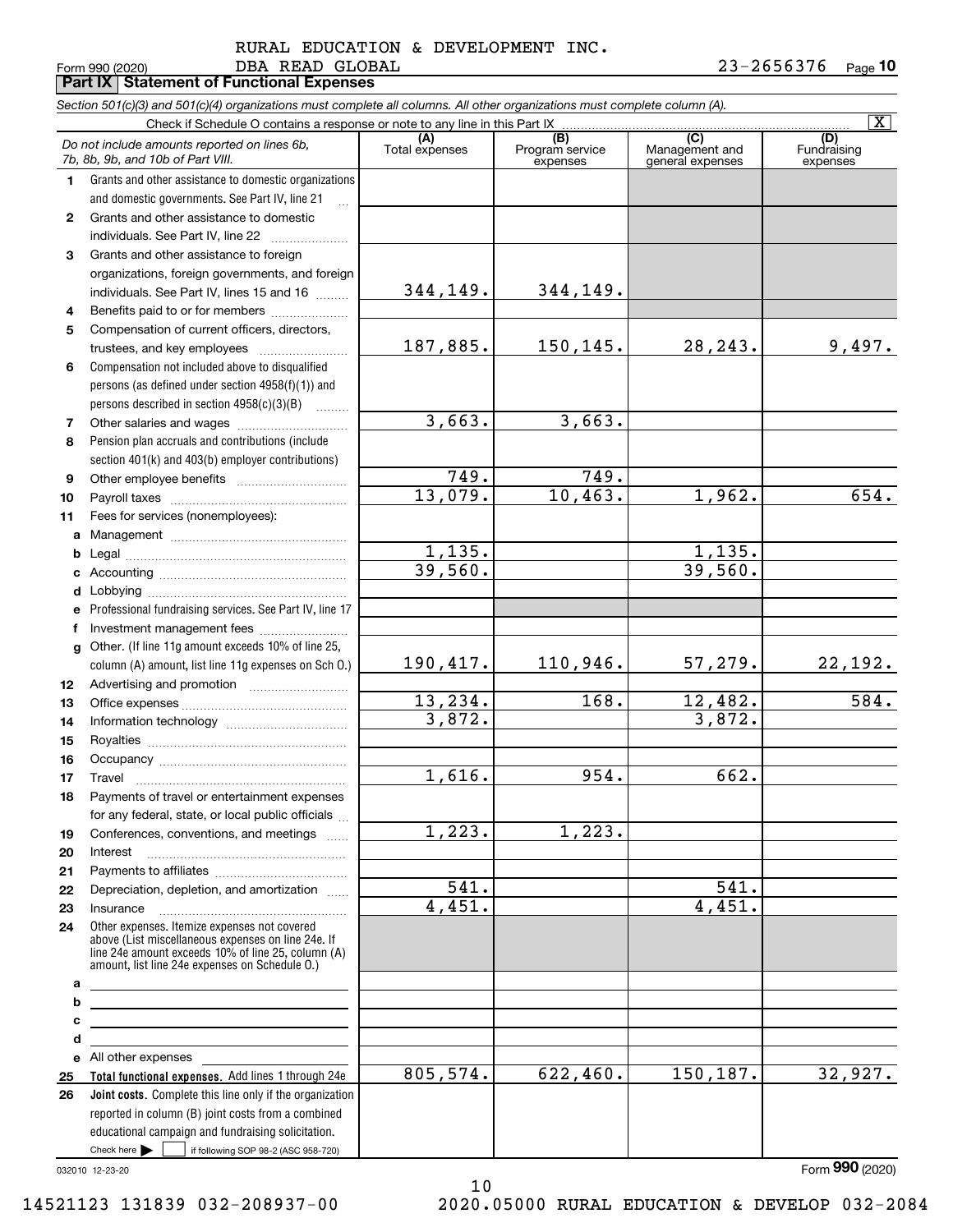|                             | <b>UIIII JJU</b><br>Part X | cucu<br><b>Balance Sheet</b>                                                                                                                                                                                                   |                          |                 |                             |
|-----------------------------|----------------------------|--------------------------------------------------------------------------------------------------------------------------------------------------------------------------------------------------------------------------------|--------------------------|-----------------|-----------------------------|
|                             |                            |                                                                                                                                                                                                                                |                          |                 |                             |
|                             |                            |                                                                                                                                                                                                                                | (A)<br>Beginning of year |                 | (B)<br>End of year          |
|                             | 1                          | Cash - non-interest-bearing                                                                                                                                                                                                    | 477,851.                 | $\blacksquare$  | 790,294.                    |
|                             | 2                          |                                                                                                                                                                                                                                | 125,440.                 | $\mathbf{2}$    |                             |
|                             | з                          |                                                                                                                                                                                                                                | 263,832.                 | 3               | 99,020.                     |
|                             | 4                          |                                                                                                                                                                                                                                |                          | 4               |                             |
|                             | 5                          | Loans and other receivables from any current or former officer, director,                                                                                                                                                      |                          |                 |                             |
|                             |                            | trustee, key employee, creator or founder, substantial contributor, or 35%                                                                                                                                                     |                          |                 |                             |
|                             |                            | controlled entity or family member of any of these persons                                                                                                                                                                     |                          | 5               |                             |
|                             | 6                          | Loans and other receivables from other disqualified persons (as defined                                                                                                                                                        |                          |                 |                             |
|                             |                            | under section $4958(f)(1)$ , and persons described in section $4958(c)(3)(B)$<br>$\sim$                                                                                                                                        |                          | 6               |                             |
|                             | 7                          |                                                                                                                                                                                                                                |                          | $\overline{7}$  |                             |
| Assets                      | 8                          |                                                                                                                                                                                                                                |                          | 8               |                             |
|                             | 9                          | Prepaid expenses and deferred charges                                                                                                                                                                                          | 132,451.                 | 9               | 122,485.                    |
|                             |                            | <b>10a</b> Land, buildings, and equipment: cost or other                                                                                                                                                                       |                          |                 |                             |
|                             |                            | basis. Complete Part VI of Schedule D  10a                                                                                                                                                                                     |                          |                 |                             |
|                             |                            | $\frac{1,895.}{189.}$<br><b>b</b> Less: accumulated depreciation                                                                                                                                                               | 351.                     | 10 <sub>c</sub> | 1,706.                      |
|                             | 11                         |                                                                                                                                                                                                                                |                          | 11              |                             |
|                             | 12                         |                                                                                                                                                                                                                                |                          | 12              |                             |
|                             | 13                         |                                                                                                                                                                                                                                |                          | 13              |                             |
|                             | 14                         |                                                                                                                                                                                                                                |                          | 14              |                             |
|                             | 15                         |                                                                                                                                                                                                                                | 10,319.                  | 15              | $0$ .                       |
|                             | 16                         |                                                                                                                                                                                                                                | 1,010,244.               | 16              | 1,013,505.                  |
|                             | 17                         |                                                                                                                                                                                                                                | 38,931.                  | 17              | 25,775.                     |
|                             | 18                         |                                                                                                                                                                                                                                |                          | 18              |                             |
|                             | 19                         | Deferred revenue manual contracts and contracts are all the contracts and contracts are contracted and contracts are contracted and contract are contracted and contract are contracted and contract are contracted and contra |                          | 19              |                             |
|                             | 20                         |                                                                                                                                                                                                                                |                          | 20              |                             |
|                             | 21                         | Escrow or custodial account liability. Complete Part IV of Schedule D<br>.                                                                                                                                                     |                          | 21              |                             |
|                             | 22                         | Loans and other payables to any current or former officer, director,                                                                                                                                                           |                          |                 |                             |
|                             |                            | trustee, key employee, creator or founder, substantial contributor, or 35%                                                                                                                                                     |                          |                 |                             |
| Liabilities                 |                            | controlled entity or family member of any of these persons                                                                                                                                                                     |                          | 22              |                             |
|                             | 23                         | Secured mortgages and notes payable to unrelated third parties<br>.                                                                                                                                                            |                          | 23              |                             |
|                             | 24                         |                                                                                                                                                                                                                                |                          | 24              |                             |
|                             | 25                         | Other liabilities (including federal income tax, payables to related third                                                                                                                                                     |                          |                 |                             |
|                             |                            | parties, and other liabilities not included on lines 17-24). Complete Part X                                                                                                                                                   |                          |                 |                             |
|                             |                            | of Schedule D                                                                                                                                                                                                                  |                          | 25              |                             |
|                             | 26                         | Total liabilities. Add lines 17 through 25                                                                                                                                                                                     | 38,931.                  | 26              | 25,775.                     |
|                             |                            | Organizations that follow FASB ASC 958, check here $\blacktriangleright \boxed{X}$                                                                                                                                             |                          |                 |                             |
|                             |                            | and complete lines 27, 28, 32, and 33.                                                                                                                                                                                         |                          |                 |                             |
|                             | 27                         | Net assets without donor restrictions                                                                                                                                                                                          | <u>195,147.</u>          | 27              | $\frac{337,779.}{649,951.}$ |
|                             | 28                         |                                                                                                                                                                                                                                | 776, 166.                | 28              |                             |
|                             |                            | Organizations that do not follow FASB ASC 958, check here $\blacktriangleright$                                                                                                                                                |                          |                 |                             |
|                             |                            | and complete lines 29 through 33.                                                                                                                                                                                              |                          |                 |                             |
|                             | 29                         |                                                                                                                                                                                                                                |                          | 29              |                             |
|                             | 30                         | Paid-in or capital surplus, or land, building, or equipment fund                                                                                                                                                               |                          | 30              |                             |
|                             | 31                         | Retained earnings, endowment, accumulated income, or other funds<br>1.1.1.1.1.1.1.1.1                                                                                                                                          |                          | 31              |                             |
| Net Assets or Fund Balances | 32                         | Total net assets or fund balances                                                                                                                                                                                              | 971, 313.                | 32              | 987,730.                    |
|                             | 33                         |                                                                                                                                                                                                                                | 1,010,244.               | 33              | 1,013,505.                  |

Form (2020) **990**

032011 12-23-20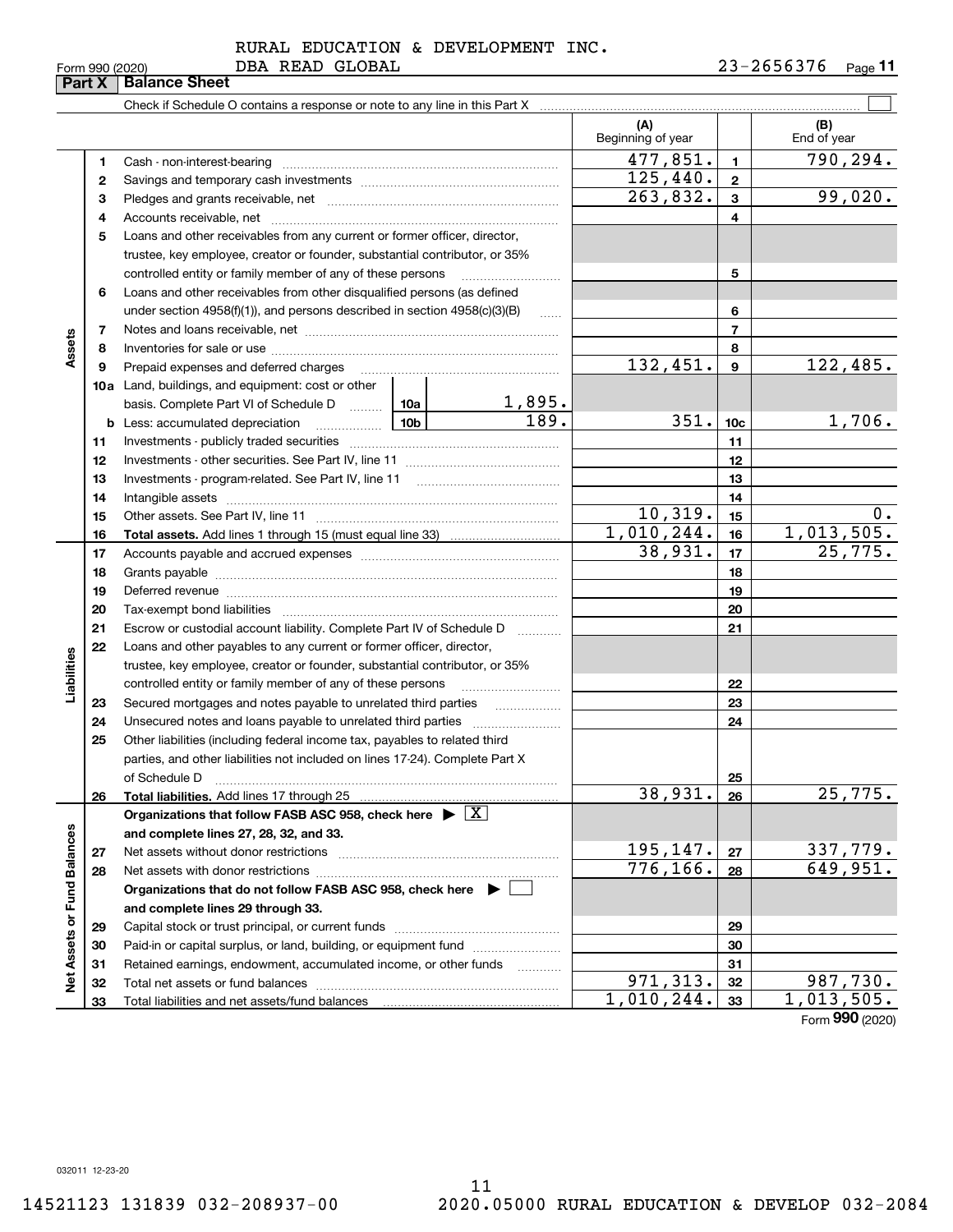|  |  |  |  | RURAL EDUCATION & DEVELOPMENT INC. |  |
|--|--|--|--|------------------------------------|--|
|--|--|--|--|------------------------------------|--|

|    | DBA READ GLOBAL<br>Form 990 (2020)                                                                                                                                                                                             | 23-2656376      |                | Page 12          |
|----|--------------------------------------------------------------------------------------------------------------------------------------------------------------------------------------------------------------------------------|-----------------|----------------|------------------|
|    | <b>Part XI   Reconciliation of Net Assets</b>                                                                                                                                                                                  |                 |                |                  |
|    |                                                                                                                                                                                                                                |                 |                |                  |
|    |                                                                                                                                                                                                                                |                 |                |                  |
| 1  |                                                                                                                                                                                                                                | $\blacksquare$  |                | 821,991.         |
| 2  |                                                                                                                                                                                                                                | $\overline{2}$  |                | 805, 574.        |
| З  | Revenue less expenses. Subtract line 2 from line 1                                                                                                                                                                             | $\mathbf{3}$    |                | 16,417.          |
| 4  |                                                                                                                                                                                                                                | $\overline{4}$  |                | 971, 313.        |
| 5  |                                                                                                                                                                                                                                | 5               |                |                  |
| 6  | Donated services and use of facilities [111] Donated and the service of facilities [11] Donated services and use of facilities [11] Donated and the service of the service of the service of the service of the service of the | 6               |                |                  |
| 7  | Investment expenses www.communication.com/www.communication.com/www.communication.com/www.com                                                                                                                                  | $\overline{7}$  |                |                  |
| 8  |                                                                                                                                                                                                                                | 8               |                |                  |
| 9  | Other changes in net assets or fund balances (explain on Schedule O)                                                                                                                                                           | $\mathbf{9}$    |                | $\overline{0}$ . |
| 10 | Net assets or fund balances at end of year. Combine lines 3 through 9 (must equal Part X, line 32,                                                                                                                             |                 |                |                  |
|    |                                                                                                                                                                                                                                | 10 <sup>1</sup> |                | 987,730.         |
|    | Part XII Financial Statements and Reporting                                                                                                                                                                                    |                 |                |                  |
|    |                                                                                                                                                                                                                                |                 |                |                  |
|    |                                                                                                                                                                                                                                |                 |                | <b>No</b><br>Yes |
| 1  | $\boxed{\text{X}}$ Accrual<br>Accounting method used to prepare the Form 990: [139] Cash<br>Other                                                                                                                              |                 |                |                  |
|    | If the organization changed its method of accounting from a prior year or checked "Other," explain in Schedule O.                                                                                                              |                 |                |                  |
|    | 2a Were the organization's financial statements compiled or reviewed by an independent accountant?                                                                                                                             |                 | 2a             | x                |
|    | If "Yes," check a box below to indicate whether the financial statements for the year were compiled or reviewed on a                                                                                                           |                 |                |                  |
|    | separate basis, consolidated basis, or both:                                                                                                                                                                                   |                 |                |                  |
|    | Separate basis<br>Consolidated basis<br>Both consolidated and separate basis                                                                                                                                                   |                 |                |                  |
|    | <b>b</b> Were the organization's financial statements audited by an independent accountant?                                                                                                                                    |                 | 2 <sub>b</sub> | X                |
|    | If "Yes," check a box below to indicate whether the financial statements for the year were audited on a separate basis,                                                                                                        |                 |                |                  |
|    | consolidated basis, or both:                                                                                                                                                                                                   |                 |                |                  |
|    | $ \mathbf{X} $ Separate basis<br><b>Consolidated basis</b><br>Both consolidated and separate basis                                                                                                                             |                 |                |                  |
|    | c If "Yes" to line 2a or 2b, does the organization have a committee that assumes responsibility for oversight of the audit,                                                                                                    |                 |                |                  |
|    |                                                                                                                                                                                                                                |                 | 2c             | x                |
|    | If the organization changed either its oversight process or selection process during the tax year, explain on Schedule O.                                                                                                      |                 |                |                  |
|    | 3a As a result of a federal award, was the organization required to undergo an audit or audits as set forth in the Single Audit                                                                                                |                 |                |                  |
|    |                                                                                                                                                                                                                                |                 | За             | x                |
|    | <b>b</b> If "Yes," did the organization undergo the required audit or audits? If the organization did not undergo the required audit                                                                                           |                 |                |                  |
|    |                                                                                                                                                                                                                                |                 | 3 <sub>b</sub> |                  |

Form (2020) **990**

032012 12-23-20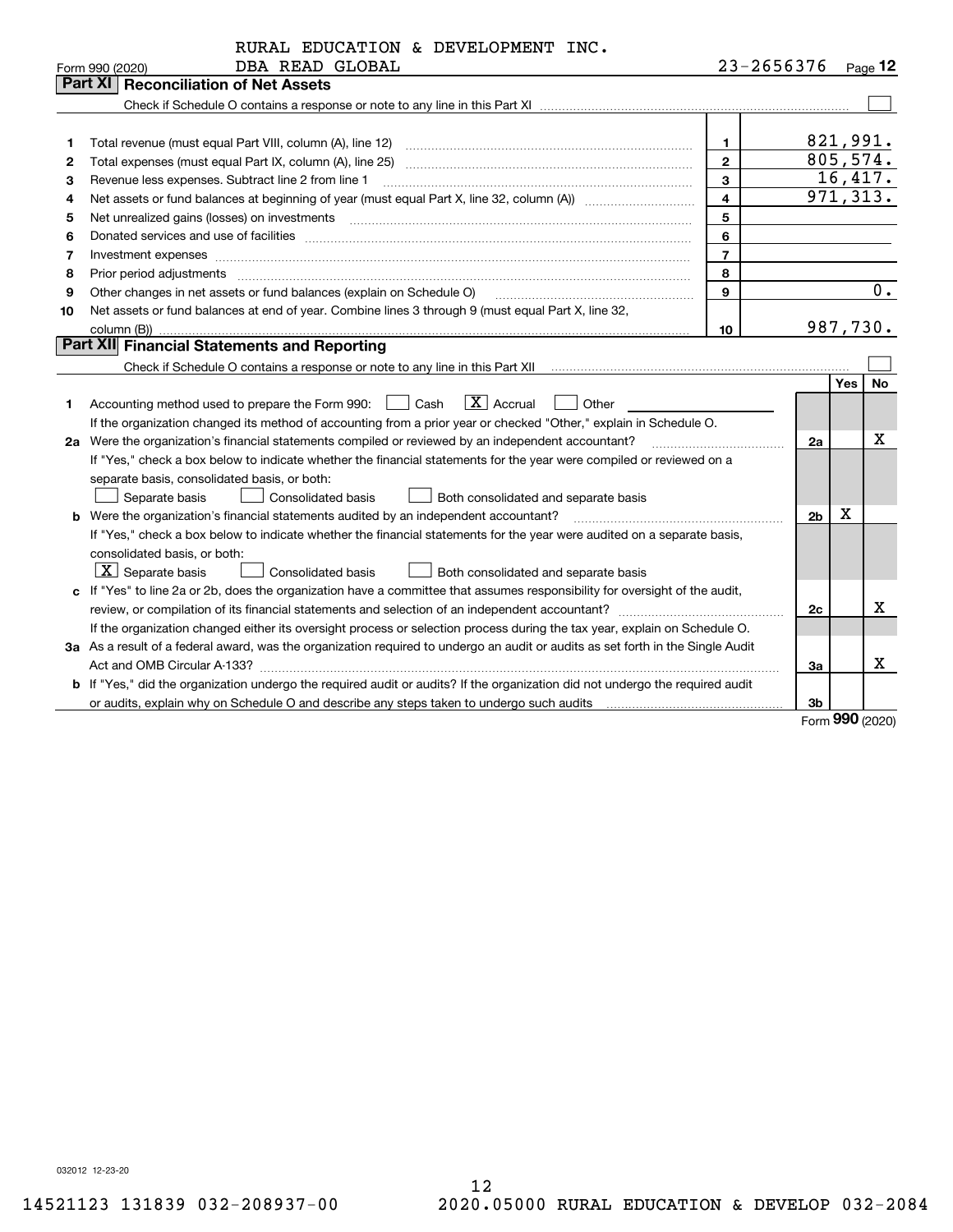|                |        | <b>SCHEDULE A</b>                                      |                                                                        |                                                                                                                                                                                                                                                                                  |     |                                 |                                                      |  | OMB No. 1545-0047                                   |
|----------------|--------|--------------------------------------------------------|------------------------------------------------------------------------|----------------------------------------------------------------------------------------------------------------------------------------------------------------------------------------------------------------------------------------------------------------------------------|-----|---------------------------------|------------------------------------------------------|--|-----------------------------------------------------|
|                |        | (Form 990 or 990-EZ)                                   |                                                                        | <b>Public Charity Status and Public Support</b><br>Complete if the organization is a section 501(c)(3) organization or a section                                                                                                                                                 |     |                                 |                                                      |  |                                                     |
|                |        |                                                        |                                                                        | 4947(a)(1) nonexempt charitable trust.                                                                                                                                                                                                                                           |     |                                 |                                                      |  |                                                     |
|                |        | Department of the Treasury<br>Internal Revenue Service |                                                                        | Attach to Form 990 or Form 990-EZ.                                                                                                                                                                                                                                               |     |                                 |                                                      |  | <b>Open to Public</b>                               |
|                |        |                                                        |                                                                        | Go to www.irs.gov/Form990 for instructions and the latest information.                                                                                                                                                                                                           |     |                                 |                                                      |  | Inspection                                          |
|                |        | Name of the organization                               | DBA READ GLOBAL                                                        | RURAL EDUCATION & DEVELOPMENT INC.                                                                                                                                                                                                                                               |     |                                 |                                                      |  | <b>Employer identification number</b><br>23-2656376 |
|                | Part I |                                                        |                                                                        | Reason for Public Charity Status. (All organizations must complete this part.) See instructions.                                                                                                                                                                                 |     |                                 |                                                      |  |                                                     |
|                |        |                                                        |                                                                        | The organization is not a private foundation because it is: (For lines 1 through 12, check only one box.)                                                                                                                                                                        |     |                                 |                                                      |  |                                                     |
| 1              |        |                                                        |                                                                        | A church, convention of churches, or association of churches described in section 170(b)(1)(A)(i).                                                                                                                                                                               |     |                                 |                                                      |  |                                                     |
| 2              |        |                                                        |                                                                        | A school described in section 170(b)(1)(A)(ii). (Attach Schedule E (Form 990 or 990-EZ).)                                                                                                                                                                                        |     |                                 |                                                      |  |                                                     |
| 3              |        |                                                        |                                                                        | A hospital or a cooperative hospital service organization described in section 170(b)(1)(A)(iii).                                                                                                                                                                                |     |                                 |                                                      |  |                                                     |
| 4              |        |                                                        |                                                                        | A medical research organization operated in conjunction with a hospital described in section 170(b)(1)(A)(iii). Enter the hospital's name,                                                                                                                                       |     |                                 |                                                      |  |                                                     |
|                |        | city, and state:                                       |                                                                        |                                                                                                                                                                                                                                                                                  |     |                                 |                                                      |  |                                                     |
| 5              |        |                                                        |                                                                        | An organization operated for the benefit of a college or university owned or operated by a governmental unit described in                                                                                                                                                        |     |                                 |                                                      |  |                                                     |
|                |        |                                                        | section 170(b)(1)(A)(iv). (Complete Part II.)                          |                                                                                                                                                                                                                                                                                  |     |                                 |                                                      |  |                                                     |
| 6              |        |                                                        |                                                                        | A federal, state, or local government or governmental unit described in section 170(b)(1)(A)(v).                                                                                                                                                                                 |     |                                 |                                                      |  |                                                     |
| $\overline{7}$ | X      |                                                        |                                                                        | An organization that normally receives a substantial part of its support from a governmental unit or from the general public described in                                                                                                                                        |     |                                 |                                                      |  |                                                     |
| 8              |        |                                                        | section 170(b)(1)(A)(vi). (Complete Part II.)                          | A community trust described in section 170(b)(1)(A)(vi). (Complete Part II.)                                                                                                                                                                                                     |     |                                 |                                                      |  |                                                     |
| 9              |        |                                                        |                                                                        | An agricultural research organization described in section 170(b)(1)(A)(ix) operated in conjunction with a land-grant college                                                                                                                                                    |     |                                 |                                                      |  |                                                     |
|                |        |                                                        |                                                                        | or university or a non-land-grant college of agriculture (see instructions). Enter the name, city, and state of the college or                                                                                                                                                   |     |                                 |                                                      |  |                                                     |
|                |        | university:                                            |                                                                        |                                                                                                                                                                                                                                                                                  |     |                                 |                                                      |  |                                                     |
| 10             |        |                                                        |                                                                        | An organization that normally receives (1) more than 33 1/3% of its support from contributions, membership fees, and gross receipts from                                                                                                                                         |     |                                 |                                                      |  |                                                     |
|                |        |                                                        |                                                                        | activities related to its exempt functions, subject to certain exceptions; and (2) no more than 33 1/3% of its support from gross investment                                                                                                                                     |     |                                 |                                                      |  |                                                     |
|                |        |                                                        |                                                                        | income and unrelated business taxable income (less section 511 tax) from businesses acquired by the organization after June 30, 1975.                                                                                                                                            |     |                                 |                                                      |  |                                                     |
|                |        |                                                        | See section 509(a)(2). (Complete Part III.)                            |                                                                                                                                                                                                                                                                                  |     |                                 |                                                      |  |                                                     |
| 11             |        |                                                        |                                                                        | An organization organized and operated exclusively to test for public safety. See section 509(a)(4).                                                                                                                                                                             |     |                                 |                                                      |  |                                                     |
| 12             |        |                                                        |                                                                        | An organization organized and operated exclusively for the benefit of, to perform the functions of, or to carry out the purposes of one or<br>more publicly supported organizations described in section 509(a)(1) or section 509(a)(2). See section 509(a)(3). Check the box in |     |                                 |                                                      |  |                                                     |
|                |        |                                                        |                                                                        | lines 12a through 12d that describes the type of supporting organization and complete lines 12e, 12f, and 12g.                                                                                                                                                                   |     |                                 |                                                      |  |                                                     |
| a              |        |                                                        |                                                                        | Type I. A supporting organization operated, supervised, or controlled by its supported organization(s), typically by giving                                                                                                                                                      |     |                                 |                                                      |  |                                                     |
|                |        |                                                        |                                                                        | the supported organization(s) the power to regularly appoint or elect a majority of the directors or trustees of the supporting                                                                                                                                                  |     |                                 |                                                      |  |                                                     |
|                |        |                                                        | organization. You must complete Part IV, Sections A and B.             |                                                                                                                                                                                                                                                                                  |     |                                 |                                                      |  |                                                     |
| b              |        |                                                        |                                                                        | Type II. A supporting organization supervised or controlled in connection with its supported organization(s), by having                                                                                                                                                          |     |                                 |                                                      |  |                                                     |
|                |        |                                                        |                                                                        | control or management of the supporting organization vested in the same persons that control or manage the supported                                                                                                                                                             |     |                                 |                                                      |  |                                                     |
|                |        |                                                        |                                                                        | organization(s). You must complete Part IV, Sections A and C.                                                                                                                                                                                                                    |     |                                 |                                                      |  |                                                     |
| с              |        |                                                        |                                                                        | Type III functionally integrated. A supporting organization operated in connection with, and functionally integrated with,                                                                                                                                                       |     |                                 |                                                      |  |                                                     |
| d              |        |                                                        |                                                                        | its supported organization(s) (see instructions). You must complete Part IV, Sections A, D, and E.<br>Type III non-functionally integrated. A supporting organization operated in connection with its supported organization(s)                                                  |     |                                 |                                                      |  |                                                     |
|                |        |                                                        |                                                                        | that is not functionally integrated. The organization generally must satisfy a distribution requirement and an attentiveness                                                                                                                                                     |     |                                 |                                                      |  |                                                     |
|                |        |                                                        |                                                                        | requirement (see instructions). You must complete Part IV, Sections A and D, and Part V.                                                                                                                                                                                         |     |                                 |                                                      |  |                                                     |
| е              |        |                                                        |                                                                        | Check this box if the organization received a written determination from the IRS that it is a Type I, Type II, Type III                                                                                                                                                          |     |                                 |                                                      |  |                                                     |
|                |        |                                                        |                                                                        | functionally integrated, or Type III non-functionally integrated supporting organization.                                                                                                                                                                                        |     |                                 |                                                      |  |                                                     |
|                |        | f Enter the number of supported organizations          |                                                                        |                                                                                                                                                                                                                                                                                  |     |                                 |                                                      |  |                                                     |
|                |        |                                                        | Provide the following information about the supported organization(s). |                                                                                                                                                                                                                                                                                  |     | (iv) Is the organization listed |                                                      |  |                                                     |
|                |        | (i) Name of supported<br>organization                  | (ii) EIN                                                               | (iii) Type of organization<br>(described on lines 1-10                                                                                                                                                                                                                           |     | in your governing document?     | (v) Amount of monetary<br>support (see instructions) |  | (vi) Amount of other<br>support (see instructions)  |
|                |        |                                                        |                                                                        | above (see instructions))                                                                                                                                                                                                                                                        | Yes | No                              |                                                      |  |                                                     |
|                |        |                                                        |                                                                        |                                                                                                                                                                                                                                                                                  |     |                                 |                                                      |  |                                                     |
|                |        |                                                        |                                                                        |                                                                                                                                                                                                                                                                                  |     |                                 |                                                      |  |                                                     |
|                |        |                                                        |                                                                        |                                                                                                                                                                                                                                                                                  |     |                                 |                                                      |  |                                                     |
|                |        |                                                        |                                                                        |                                                                                                                                                                                                                                                                                  |     |                                 |                                                      |  |                                                     |
|                |        |                                                        |                                                                        |                                                                                                                                                                                                                                                                                  |     |                                 |                                                      |  |                                                     |
|                |        |                                                        |                                                                        |                                                                                                                                                                                                                                                                                  |     |                                 |                                                      |  |                                                     |
|                |        |                                                        |                                                                        |                                                                                                                                                                                                                                                                                  |     |                                 |                                                      |  |                                                     |
|                |        |                                                        |                                                                        |                                                                                                                                                                                                                                                                                  |     |                                 |                                                      |  |                                                     |
|                |        |                                                        |                                                                        |                                                                                                                                                                                                                                                                                  |     |                                 |                                                      |  |                                                     |
| Total          |        |                                                        |                                                                        |                                                                                                                                                                                                                                                                                  |     |                                 |                                                      |  |                                                     |

LHA For Paperwork Reduction Act Notice, see the Instructions for Form 990 or 990-EZ. <sub>032021</sub> o1-25-21 Schedule A (Form 990 or 990-EZ) 2020 13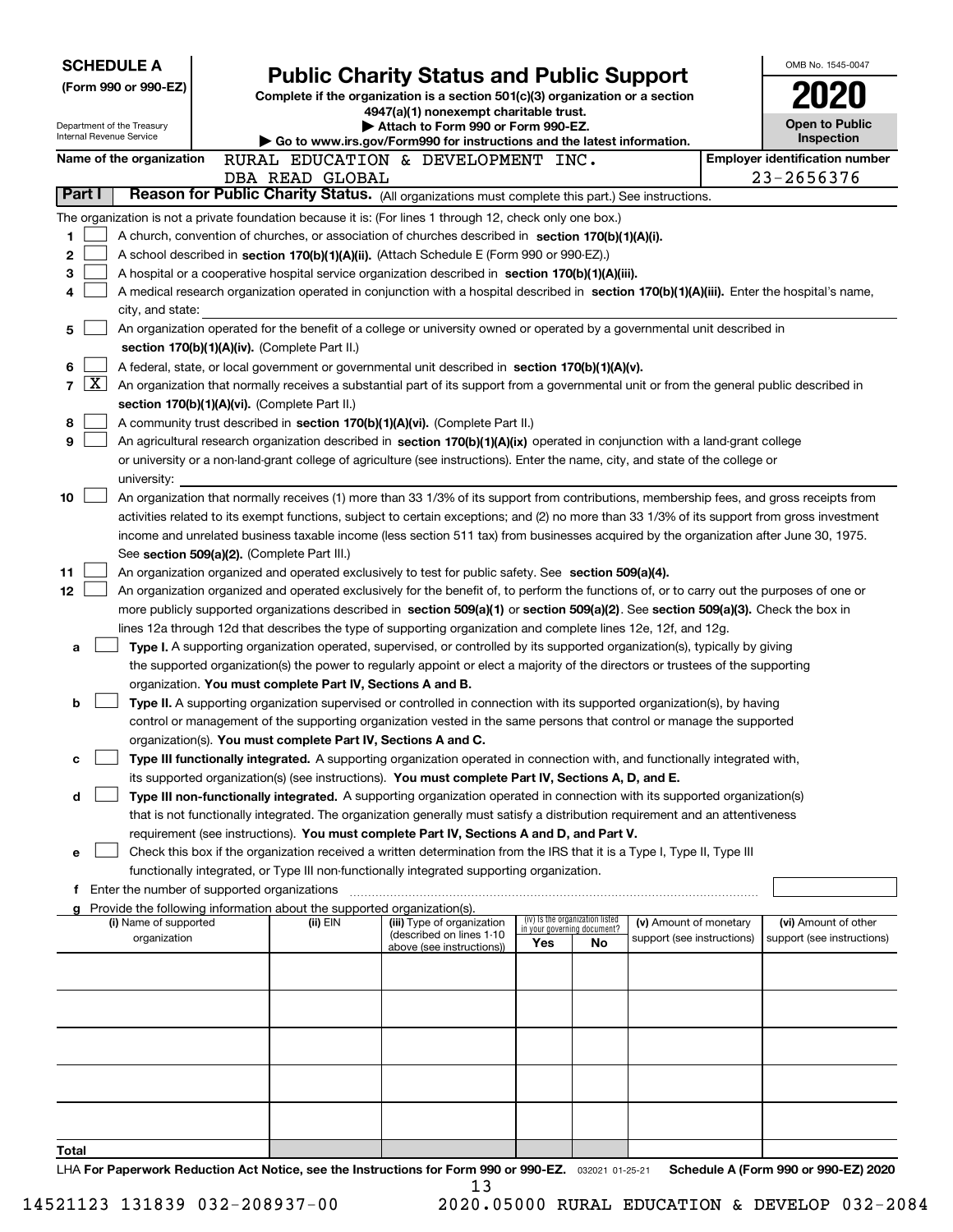Schedule A (Form 990 or 990-EZ) 2020 Page DBA READ GLOBAL 23-2656376

23-2656376 Page 2

(Complete only if you checked the box on line 5, 7, or 8 of Part I or if the organization failed to qualify under Part III. If the organization fails to qualify under the tests listed below, please complete Part III.) **Part II** Support Schedule for Organizations Described in Sections 170(b)(1)(A)(iv) and 170(b)(1)(A)(vi)

|    | <b>Section A. Public Support</b>                                                                                                                                                                                               |          |          |            |            |          |                                          |  |  |
|----|--------------------------------------------------------------------------------------------------------------------------------------------------------------------------------------------------------------------------------|----------|----------|------------|------------|----------|------------------------------------------|--|--|
|    | Calendar year (or fiscal year beginning in)                                                                                                                                                                                    | (a) 2016 | (b) 2017 | $(c)$ 2018 | $(d)$ 2019 | (e) 2020 | (f) Total                                |  |  |
|    | 1 Gifts, grants, contributions, and                                                                                                                                                                                            |          |          |            |            |          |                                          |  |  |
|    | membership fees received. (Do not                                                                                                                                                                                              |          |          |            |            |          |                                          |  |  |
|    | include any "unusual grants.")                                                                                                                                                                                                 | 1498571. | 861,975. | 1667376.   | 876,081.   | 819,776. | 5723779.                                 |  |  |
|    | 2 Tax revenues levied for the organ-                                                                                                                                                                                           |          |          |            |            |          |                                          |  |  |
|    | ization's benefit and either paid to                                                                                                                                                                                           |          |          |            |            |          |                                          |  |  |
|    | or expended on its behalf                                                                                                                                                                                                      |          |          |            |            |          |                                          |  |  |
|    | 3 The value of services or facilities                                                                                                                                                                                          |          |          |            |            |          |                                          |  |  |
|    | furnished by a governmental unit to                                                                                                                                                                                            |          |          |            |            |          |                                          |  |  |
|    | the organization without charge                                                                                                                                                                                                |          |          |            |            |          |                                          |  |  |
|    | <b>Total.</b> Add lines 1 through 3                                                                                                                                                                                            | 1498571. | 861,975. | 1667376.   | 876,081.   | 819,776. | 5723779.                                 |  |  |
| 5. | The portion of total contributions                                                                                                                                                                                             |          |          |            |            |          |                                          |  |  |
|    | by each person (other than a                                                                                                                                                                                                   |          |          |            |            |          |                                          |  |  |
|    | governmental unit or publicly                                                                                                                                                                                                  |          |          |            |            |          |                                          |  |  |
|    |                                                                                                                                                                                                                                |          |          |            |            |          |                                          |  |  |
|    | supported organization) included                                                                                                                                                                                               |          |          |            |            |          |                                          |  |  |
|    | on line 1 that exceeds 2% of the                                                                                                                                                                                               |          |          |            |            |          |                                          |  |  |
|    | amount shown on line 11,                                                                                                                                                                                                       |          |          |            |            |          |                                          |  |  |
|    | column (f)                                                                                                                                                                                                                     |          |          |            |            |          | 2591844.                                 |  |  |
|    | 6 Public support. Subtract line 5 from line 4.                                                                                                                                                                                 |          |          |            |            |          | 3131935.                                 |  |  |
|    | <b>Section B. Total Support</b>                                                                                                                                                                                                |          |          |            |            |          |                                          |  |  |
|    | Calendar year (or fiscal year beginning in)                                                                                                                                                                                    | (a) 2016 | (b) 2017 | $(c)$ 2018 | $(d)$ 2019 | (e) 2020 | (f) Total                                |  |  |
|    | 7 Amounts from line 4                                                                                                                                                                                                          | 1498571. | 861,975. | 1667376.   | 876,081.   | 819,776. | 5723779.                                 |  |  |
| 8  | Gross income from interest,                                                                                                                                                                                                    |          |          |            |            |          |                                          |  |  |
|    | dividends, payments received on                                                                                                                                                                                                |          |          |            |            |          |                                          |  |  |
|    | securities loans, rents, royalties,                                                                                                                                                                                            |          |          |            |            |          |                                          |  |  |
|    | and income from similar sources                                                                                                                                                                                                | 39.      | 24.      | 219.       | 295.       | 20.      | 597.                                     |  |  |
| 9  | Net income from unrelated business                                                                                                                                                                                             |          |          |            |            |          |                                          |  |  |
|    | activities, whether or not the                                                                                                                                                                                                 |          |          |            |            |          |                                          |  |  |
|    | business is regularly carried on                                                                                                                                                                                               |          |          |            |            |          |                                          |  |  |
|    | 10 Other income. Do not include gain                                                                                                                                                                                           |          |          |            |            |          |                                          |  |  |
|    | or loss from the sale of capital                                                                                                                                                                                               |          |          |            |            |          |                                          |  |  |
|    | assets (Explain in Part VI.)                                                                                                                                                                                                   | 780.     |          |            |            | 2,222.   | 3,002.                                   |  |  |
|    | 11 Total support. Add lines 7 through 10                                                                                                                                                                                       |          |          |            |            |          | 5727378.                                 |  |  |
|    | 12 Gross receipts from related activities, etc. (see instructions)                                                                                                                                                             |          |          |            |            | 12       |                                          |  |  |
|    | 13 First 5 years. If the Form 990 is for the organization's first, second, third, fourth, or fifth tax year as a section 501(c)(3)                                                                                             |          |          |            |            |          |                                          |  |  |
|    | organization, check this box and stop here manufactured and according to the state of the state of the state of the state of the state of the state of the state of the state of the state of the state of the state of the st |          |          |            |            |          |                                          |  |  |
|    | <b>Section C. Computation of Public Support Percentage</b>                                                                                                                                                                     |          |          |            |            |          |                                          |  |  |
|    |                                                                                                                                                                                                                                |          |          |            |            | 14       | 54.68<br>$\frac{9}{6}$                   |  |  |
|    |                                                                                                                                                                                                                                |          |          |            |            | 15       | 61.91<br>$\%$                            |  |  |
|    | 16a 33 1/3% support test - 2020. If the organization did not check the box on line 13, and line 14 is 33 1/3% or more, check this box and                                                                                      |          |          |            |            |          |                                          |  |  |
|    | stop here. The organization qualifies as a publicly supported organization                                                                                                                                                     |          |          |            |            |          | $\blacktriangleright$ $\boxed{\text{X}}$ |  |  |
|    | b 33 1/3% support test - 2019. If the organization did not check a box on line 13 or 16a, and line 15 is 33 1/3% or more, check this box                                                                                       |          |          |            |            |          |                                          |  |  |
|    | and stop here. The organization qualifies as a publicly supported organization                                                                                                                                                 |          |          |            |            |          |                                          |  |  |
|    | 17a 10% -facts-and-circumstances test - 2020. If the organization did not check a box on line 13, 16a, or 16b, and line 14 is 10% or more,                                                                                     |          |          |            |            |          |                                          |  |  |
|    |                                                                                                                                                                                                                                |          |          |            |            |          |                                          |  |  |
|    | and if the organization meets the facts-and-circumstances test, check this box and stop here. Explain in Part VI how the organization                                                                                          |          |          |            |            |          |                                          |  |  |
|    | meets the facts-and-circumstances test. The organization qualifies as a publicly supported organization                                                                                                                        |          |          |            |            |          |                                          |  |  |
|    | <b>b 10% -facts-and-circumstances test - 2019.</b> If the organization did not check a box on line 13, 16a, 16b, or 17a, and line 15 is 10% or                                                                                 |          |          |            |            |          |                                          |  |  |
|    | more, and if the organization meets the facts-and-circumstances test, check this box and stop here. Explain in Part VI how the                                                                                                 |          |          |            |            |          |                                          |  |  |
|    | organization meets the facts-and-circumstances test. The organization qualifies as a publicly supported organization                                                                                                           |          |          |            |            |          |                                          |  |  |
| 18 | Private foundation. If the organization did not check a box on line 13, 16a, 16b, 17a, or 17b, check this box and see instructions                                                                                             |          |          |            |            |          |                                          |  |  |

**Schedule A (Form 990 or 990-EZ) 2020**

032022 01-25-21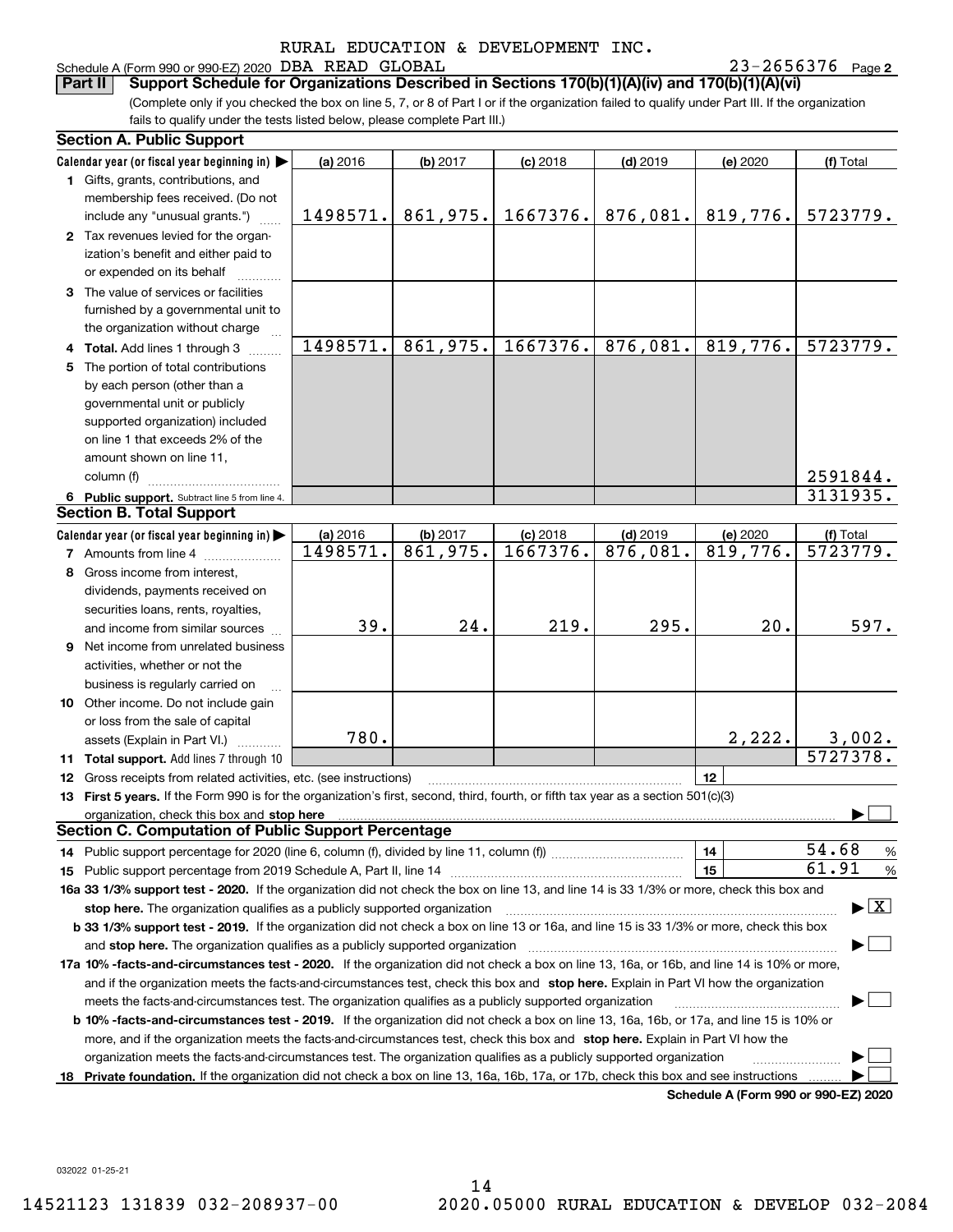Schedule A (Form 990 or 990-EZ) 2020 Page DBA READ GLOBAL 23-2656376

**3**

#### **Part III Support Schedule for Organizations Described in Section 509(a)(2)**

(Complete only if you checked the box on line 10 of Part I or if the organization failed to qualify under Part II. If the organization fails to qualify under the tests listed below, please complete Part II.)

|     | <b>Section A. Public Support</b>                                                                                                                                                                                               |          |          |            |            |          |                                      |
|-----|--------------------------------------------------------------------------------------------------------------------------------------------------------------------------------------------------------------------------------|----------|----------|------------|------------|----------|--------------------------------------|
|     | Calendar year (or fiscal year beginning in) $\blacktriangleright$                                                                                                                                                              | (a) 2016 | (b) 2017 | $(c)$ 2018 | $(d)$ 2019 | (e) 2020 | (f) Total                            |
|     | 1 Gifts, grants, contributions, and                                                                                                                                                                                            |          |          |            |            |          |                                      |
|     | membership fees received. (Do not                                                                                                                                                                                              |          |          |            |            |          |                                      |
|     | include any "unusual grants.")                                                                                                                                                                                                 |          |          |            |            |          |                                      |
|     | <b>2</b> Gross receipts from admissions,<br>merchandise sold or services per-<br>formed, or facilities furnished in<br>any activity that is related to the<br>organization's tax-exempt purpose                                |          |          |            |            |          |                                      |
|     | 3 Gross receipts from activities that<br>are not an unrelated trade or bus-                                                                                                                                                    |          |          |            |            |          |                                      |
|     | iness under section 513                                                                                                                                                                                                        |          |          |            |            |          |                                      |
|     | 4 Tax revenues levied for the organ-<br>ization's benefit and either paid to                                                                                                                                                   |          |          |            |            |          |                                      |
|     | or expended on its behalf<br>.                                                                                                                                                                                                 |          |          |            |            |          |                                      |
|     | 5 The value of services or facilities<br>furnished by a governmental unit to<br>the organization without charge                                                                                                                |          |          |            |            |          |                                      |
|     |                                                                                                                                                                                                                                |          |          |            |            |          |                                      |
|     | <b>6 Total.</b> Add lines 1 through 5<br>7a Amounts included on lines 1, 2, and<br>3 received from disqualified persons                                                                                                        |          |          |            |            |          |                                      |
|     | <b>b</b> Amounts included on lines 2 and 3 received<br>from other than disqualified persons that<br>exceed the greater of \$5,000 or 1% of the<br>amount on line 13 for the year                                               |          |          |            |            |          |                                      |
|     | c Add lines 7a and 7b                                                                                                                                                                                                          |          |          |            |            |          |                                      |
|     | 8 Public support. (Subtract line 7c from line 6.)<br><b>Section B. Total Support</b>                                                                                                                                           |          |          |            |            |          |                                      |
|     | Calendar year (or fiscal year beginning in)                                                                                                                                                                                    | (a) 2016 | (b) 2017 | $(c)$ 2018 | $(d)$ 2019 | (e) 2020 | (f) Total                            |
|     | 9 Amounts from line 6                                                                                                                                                                                                          |          |          |            |            |          |                                      |
|     | 10a Gross income from interest,<br>dividends, payments received on<br>securities loans, rents, royalties,<br>and income from similar sources                                                                                   |          |          |            |            |          |                                      |
|     | <b>b</b> Unrelated business taxable income<br>(less section 511 taxes) from businesses                                                                                                                                         |          |          |            |            |          |                                      |
|     | acquired after June 30, 1975                                                                                                                                                                                                   |          |          |            |            |          |                                      |
|     | c Add lines 10a and 10b<br>11 Net income from unrelated business<br>activities not included in line 10b,<br>whether or not the business is<br>regularly carried on                                                             |          |          |            |            |          |                                      |
|     | 12 Other income. Do not include gain<br>or loss from the sale of capital<br>assets (Explain in Part VI.)                                                                                                                       |          |          |            |            |          |                                      |
|     | 13 Total support. (Add lines 9, 10c, 11, and 12.)                                                                                                                                                                              |          |          |            |            |          |                                      |
|     | 14 First 5 years. If the Form 990 is for the organization's first, second, third, fourth, or fifth tax year as a section 501(c)(3) organization,                                                                               |          |          |            |            |          |                                      |
|     | check this box and stop here measurements are all the state of the state of the state of the state of the state of the state of the state of the state of the state of the state of the state of the state of the state of the |          |          |            |            |          |                                      |
|     | <b>Section C. Computation of Public Support Percentage</b>                                                                                                                                                                     |          |          |            |            |          |                                      |
|     |                                                                                                                                                                                                                                |          |          |            |            | 15       | %                                    |
| 16. | Public support percentage from 2019 Schedule A, Part III, line 15                                                                                                                                                              |          |          |            |            | 16       | %                                    |
|     | <b>Section D. Computation of Investment Income Percentage</b>                                                                                                                                                                  |          |          |            |            |          |                                      |
|     | 17 Investment income percentage for 2020 (line 10c, column (f), divided by line 13, column (f))                                                                                                                                |          |          |            |            | 17       | %                                    |
|     | 18 Investment income percentage from 2019 Schedule A, Part III, line 17                                                                                                                                                        |          |          |            |            | 18       | %                                    |
|     | 19a 33 1/3% support tests - 2020. If the organization did not check the box on line 14, and line 15 is more than 33 1/3%, and line 17 is not                                                                                   |          |          |            |            |          |                                      |
|     | more than 33 1/3%, check this box and stop here. The organization qualifies as a publicly supported organization                                                                                                               |          |          |            |            |          |                                      |
|     | b 33 1/3% support tests - 2019. If the organization did not check a box on line 14 or line 19a, and line 16 is more than 33 1/3%, and                                                                                          |          |          |            |            |          |                                      |
|     | line 18 is not more than 33 1/3%, check this box and stop here. The organization qualifies as a publicly supported organization                                                                                                |          |          |            |            |          |                                      |
|     | 20 Private foundation. If the organization did not check a box on line 14, 19a, or 19b, check this box and see instructions                                                                                                    |          |          |            |            |          | .                                    |
|     | 032023 01-25-21                                                                                                                                                                                                                |          | 15       |            |            |          | Schedule A (Form 990 or 990-EZ) 2020 |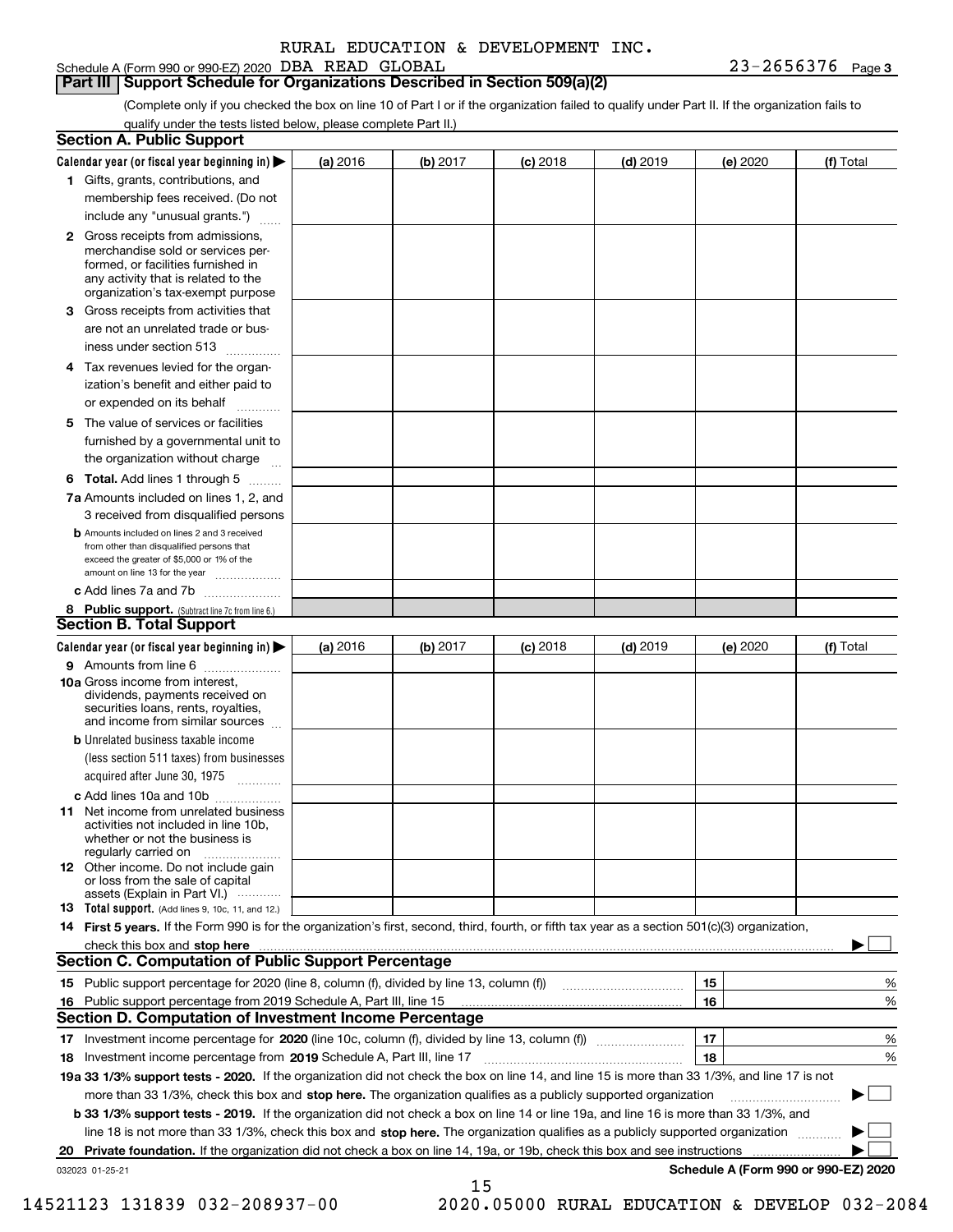# Schedule A (Form 990 or 990-EZ) 2020 Page DBA READ GLOBAL 23-2656376

**Part IV Supporting Organizations**

(Complete only if you checked a box in line 12 on Part I. If you checked box 12a, Part I, complete Sections A and B. If you checked box 12b, Part I, complete Sections A and C. If you checked box 12c, Part I, complete Sections A, D, and E. If you checked box 12d, Part I, complete Sections A and D, and complete Part V.)

### **Section A. All Supporting Organizations**

- **1** Are all of the organization's supported organizations listed by name in the organization's governing documents? If "No," describe in **Part VI** how the supported organizations are designated. If designated by *class or purpose, describe the designation. If historic and continuing relationship, explain.*
- **2** Did the organization have any supported organization that does not have an IRS determination of status under section 509(a)(1) or (2)? If "Yes," explain in Part VI how the organization determined that the supported *organization was described in section 509(a)(1) or (2).*
- **3a** Did the organization have a supported organization described in section 501(c)(4), (5), or (6)? If "Yes," answer *lines 3b and 3c below.*
- **b** Did the organization confirm that each supported organization qualified under section 501(c)(4), (5), or (6) and satisfied the public support tests under section 509(a)(2)? If "Yes," describe in **Part VI** when and how the *organization made the determination.*
- **c**Did the organization ensure that all support to such organizations was used exclusively for section 170(c)(2)(B) purposes? If "Yes," explain in **Part VI** what controls the organization put in place to ensure such use.
- **4a***If* Was any supported organization not organized in the United States ("foreign supported organization")? *"Yes," and if you checked box 12a or 12b in Part I, answer lines 4b and 4c below.*
- **b** Did the organization have ultimate control and discretion in deciding whether to make grants to the foreign supported organization? If "Yes," describe in **Part VI** how the organization had such control and discretion *despite being controlled or supervised by or in connection with its supported organizations.*
- **c** Did the organization support any foreign supported organization that does not have an IRS determination under sections 501(c)(3) and 509(a)(1) or (2)? If "Yes," explain in **Part VI** what controls the organization used *to ensure that all support to the foreign supported organization was used exclusively for section 170(c)(2)(B) purposes.*
- **5a** Did the organization add, substitute, or remove any supported organizations during the tax year? If "Yes," answer lines 5b and 5c below (if applicable). Also, provide detail in **Part VI,** including (i) the names and EIN *numbers of the supported organizations added, substituted, or removed; (ii) the reasons for each such action; (iii) the authority under the organization's organizing document authorizing such action; and (iv) how the action was accomplished (such as by amendment to the organizing document).*
- **b** Type I or Type II only. Was any added or substituted supported organization part of a class already designated in the organization's organizing document?
- **cSubstitutions only.**  Was the substitution the result of an event beyond the organization's control?
- **6** Did the organization provide support (whether in the form of grants or the provision of services or facilities) to **Part VI.** *If "Yes," provide detail in* support or benefit one or more of the filing organization's supported organizations? anyone other than (i) its supported organizations, (ii) individuals that are part of the charitable class benefited by one or more of its supported organizations, or (iii) other supporting organizations that also
- **7**Did the organization provide a grant, loan, compensation, or other similar payment to a substantial contributor *If "Yes," complete Part I of Schedule L (Form 990 or 990-EZ).* regard to a substantial contributor? (as defined in section 4958(c)(3)(C)), a family member of a substantial contributor, or a 35% controlled entity with
- **8** Did the organization make a loan to a disqualified person (as defined in section 4958) not described in line 7? *If "Yes," complete Part I of Schedule L (Form 990 or 990-EZ).*
- **9a** Was the organization controlled directly or indirectly at any time during the tax year by one or more in section 509(a)(1) or (2))? If "Yes," *provide detail in* <code>Part VI.</code> disqualified persons, as defined in section 4946 (other than foundation managers and organizations described
- **b** Did one or more disqualified persons (as defined in line 9a) hold a controlling interest in any entity in which the supporting organization had an interest? If "Yes," provide detail in P**art VI**.
- **c**Did a disqualified person (as defined in line 9a) have an ownership interest in, or derive any personal benefit from, assets in which the supporting organization also had an interest? If "Yes," provide detail in P**art VI.**
- **10a** Was the organization subject to the excess business holdings rules of section 4943 because of section supporting organizations)? If "Yes," answer line 10b below. 4943(f) (regarding certain Type II supporting organizations, and all Type III non-functionally integrated
- **b** Did the organization have any excess business holdings in the tax year? (Use Schedule C, Form 4720, to *determine whether the organization had excess business holdings.)*

032024 01-25-21

**Schedule A (Form 990 or 990-EZ) 2020**

**YesNo**

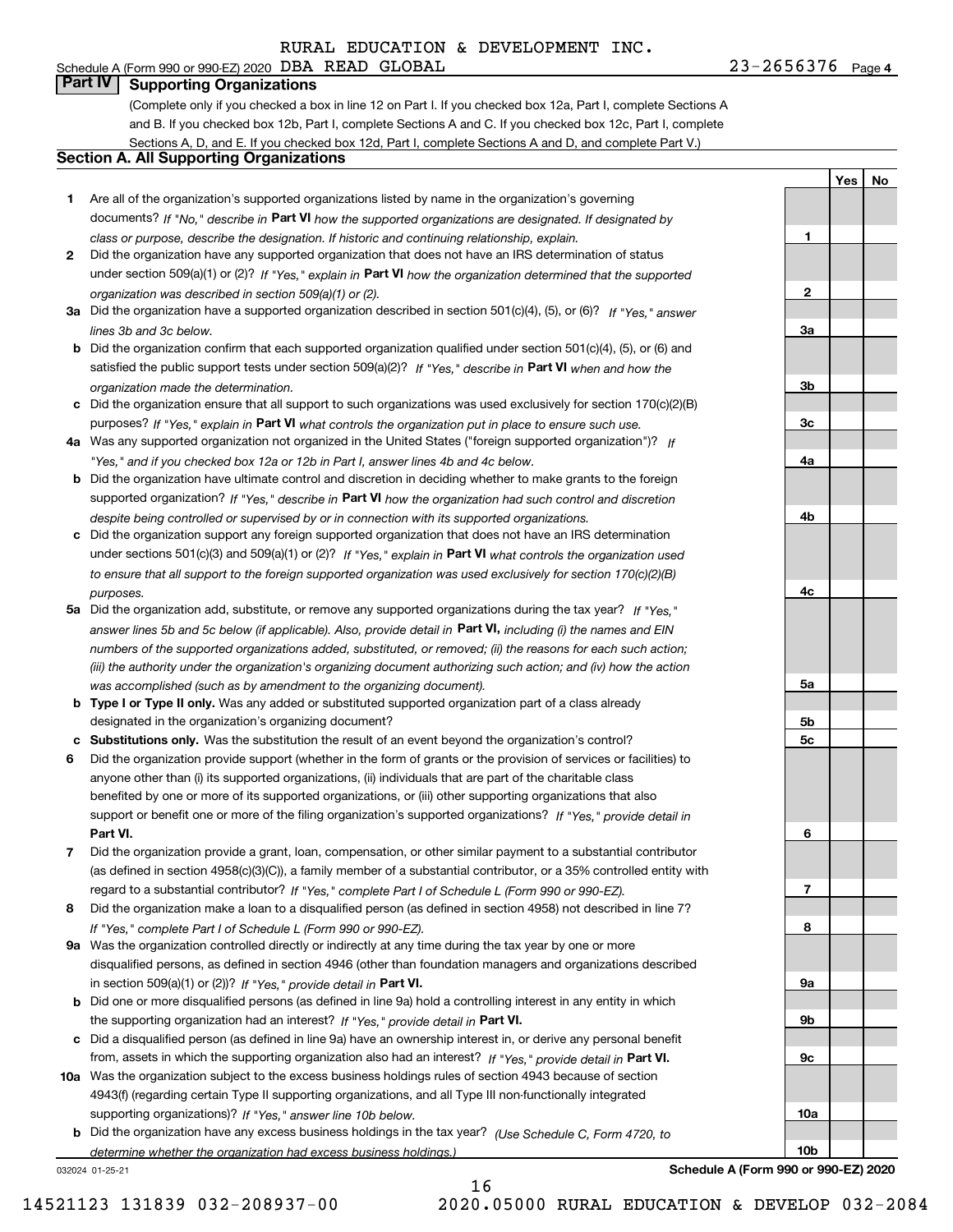Schedule A (Form 990 or 990-EZ) 2020 Page DBA READ GLOBAL 23-2656376 **Part IV Supporting Organizations** *(continued)*

**5**

|              |                                                                                                                                                                                                                                              |              | Yes | No |
|--------------|----------------------------------------------------------------------------------------------------------------------------------------------------------------------------------------------------------------------------------------------|--------------|-----|----|
| 11           | Has the organization accepted a gift or contribution from any of the following persons?                                                                                                                                                      |              |     |    |
|              | a A person who directly or indirectly controls, either alone or together with persons described in lines 11b and                                                                                                                             |              |     |    |
|              | 11c below, the governing body of a supported organization?                                                                                                                                                                                   | 11a          |     |    |
|              | <b>b</b> A family member of a person described in line 11a above?                                                                                                                                                                            | 11b          |     |    |
|              | c A 35% controlled entity of a person described in line 11a or 11b above? If "Yes" to line 11a, 11b, or 11c, provide                                                                                                                         |              |     |    |
|              | detail in Part VI.                                                                                                                                                                                                                           | 11c          |     |    |
|              | <b>Section B. Type I Supporting Organizations</b>                                                                                                                                                                                            |              |     |    |
|              |                                                                                                                                                                                                                                              |              | Yes | No |
| 1            | Did the governing body, members of the governing body, officers acting in their official capacity, or membership of one or                                                                                                                   |              |     |    |
|              | more supported organizations have the power to regularly appoint or elect at least a majority of the organization's officers,                                                                                                                |              |     |    |
|              | directors, or trustees at all times during the tax year? If "No," describe in Part VI how the supported organization(s)                                                                                                                      |              |     |    |
|              | effectively operated, supervised, or controlled the organization's activities. If the organization had more than one supported                                                                                                               |              |     |    |
|              | organization, describe how the powers to appoint and/or remove officers, directors, or trustees were allocated among the<br>supported organizations and what conditions or restrictions, if any, applied to such powers during the tax year. | 1            |     |    |
| $\mathbf{2}$ | Did the organization operate for the benefit of any supported organization other than the supported                                                                                                                                          |              |     |    |
|              | organization(s) that operated, supervised, or controlled the supporting organization? If "Yes," explain in                                                                                                                                   |              |     |    |
|              |                                                                                                                                                                                                                                              |              |     |    |
|              | Part VI how providing such benefit carried out the purposes of the supported organization(s) that operated,                                                                                                                                  | $\mathbf{2}$ |     |    |
|              | supervised, or controlled the supporting organization.<br><b>Section C. Type II Supporting Organizations</b>                                                                                                                                 |              |     |    |
|              |                                                                                                                                                                                                                                              |              | Yes | No |
| 1.           | Were a majority of the organization's directors or trustees during the tax year also a majority of the directors                                                                                                                             |              |     |    |
|              | or trustees of each of the organization's supported organization(s)? If "No," describe in Part VI how control                                                                                                                                |              |     |    |
|              |                                                                                                                                                                                                                                              |              |     |    |
|              | or management of the supporting organization was vested in the same persons that controlled or managed                                                                                                                                       | 1            |     |    |
|              | the supported organization(s).<br>Section D. All Type III Supporting Organizations                                                                                                                                                           |              |     |    |
|              |                                                                                                                                                                                                                                              |              | Yes | No |
| 1.           | Did the organization provide to each of its supported organizations, by the last day of the fifth month of the                                                                                                                               |              |     |    |
|              | organization's tax year, (i) a written notice describing the type and amount of support provided during the prior tax                                                                                                                        |              |     |    |
|              | year, (ii) a copy of the Form 990 that was most recently filed as of the date of notification, and (iii) copies of the                                                                                                                       |              |     |    |
|              | organization's governing documents in effect on the date of notification, to the extent not previously provided?                                                                                                                             | 1            |     |    |
| 2            | Were any of the organization's officers, directors, or trustees either (i) appointed or elected by the supported                                                                                                                             |              |     |    |
|              |                                                                                                                                                                                                                                              |              |     |    |
|              | organization(s) or (ii) serving on the governing body of a supported organization? If "No," explain in Part VI how                                                                                                                           | 2            |     |    |
| 3            | the organization maintained a close and continuous working relationship with the supported organization(s).<br>By reason of the relationship described in line 2, above, did the organization's supported organizations have a               |              |     |    |
|              | significant voice in the organization's investment policies and in directing the use of the organization's                                                                                                                                   |              |     |    |
|              |                                                                                                                                                                                                                                              |              |     |    |
|              | income or assets at all times during the tax year? If "Yes," describe in Part VI the role the organization's                                                                                                                                 | 3            |     |    |
|              | supported organizations played in this regard.<br>Section E. Type III Functionally Integrated Supporting Organizations                                                                                                                       |              |     |    |
| 1            | Check the box next to the method that the organization used to satisfy the Integral Part Test during the year (see instructions).                                                                                                            |              |     |    |
| а            | The organization satisfied the Activities Test. Complete line 2 below.                                                                                                                                                                       |              |     |    |
| b            | The organization is the parent of each of its supported organizations. Complete line 3 below.                                                                                                                                                |              |     |    |
| c            | The organization supported a governmental entity. Describe in Part VI how you supported a governmental entity (see instructions)                                                                                                             |              |     |    |
| 2            | Activities Test. Answer lines 2a and 2b below.                                                                                                                                                                                               |              | Yes | No |
| а            | Did substantially all of the organization's activities during the tax year directly further the exempt purposes of                                                                                                                           |              |     |    |
|              | the supported organization(s) to which the organization was responsive? If "Yes," then in Part VI identify                                                                                                                                   |              |     |    |
|              | those supported organizations and explain how these activities directly furthered their exempt purposes,                                                                                                                                     |              |     |    |
|              | how the organization was responsive to those supported organizations, and how the organization determined                                                                                                                                    |              |     |    |
|              | that these activities constituted substantially all of its activities.                                                                                                                                                                       | 2a           |     |    |
|              | <b>b</b> Did the activities described in line 2a, above, constitute activities that, but for the organization's involvement,                                                                                                                 |              |     |    |
|              | one or more of the organization's supported organization(s) would have been engaged in? If "Yes," explain in                                                                                                                                 |              |     |    |
|              | Part VI the reasons for the organization's position that its supported organization(s) would have engaged in                                                                                                                                 |              |     |    |
|              | these activities but for the organization's involvement.                                                                                                                                                                                     | 2b           |     |    |
| 3            | Parent of Supported Organizations. Answer lines 3a and 3b below.                                                                                                                                                                             |              |     |    |
|              | a Did the organization have the power to regularly appoint or elect a majority of the officers, directors, or                                                                                                                                |              |     |    |
|              | trustees of each of the supported organizations? If "Yes" or "No" provide details in Part VI.                                                                                                                                                | За           |     |    |
|              | <b>b</b> Did the organization exercise a substantial degree of direction over the policies, programs, and activities of each                                                                                                                 |              |     |    |
|              | of its supported organizations? If "Yes." describe in Part VI the role played by the organization in this regard.                                                                                                                            | Зb           |     |    |
|              | Schedule A (Form 990 or 990-EZ) 2020<br>032025 01-25-21                                                                                                                                                                                      |              |     |    |
|              | 17                                                                                                                                                                                                                                           |              |     |    |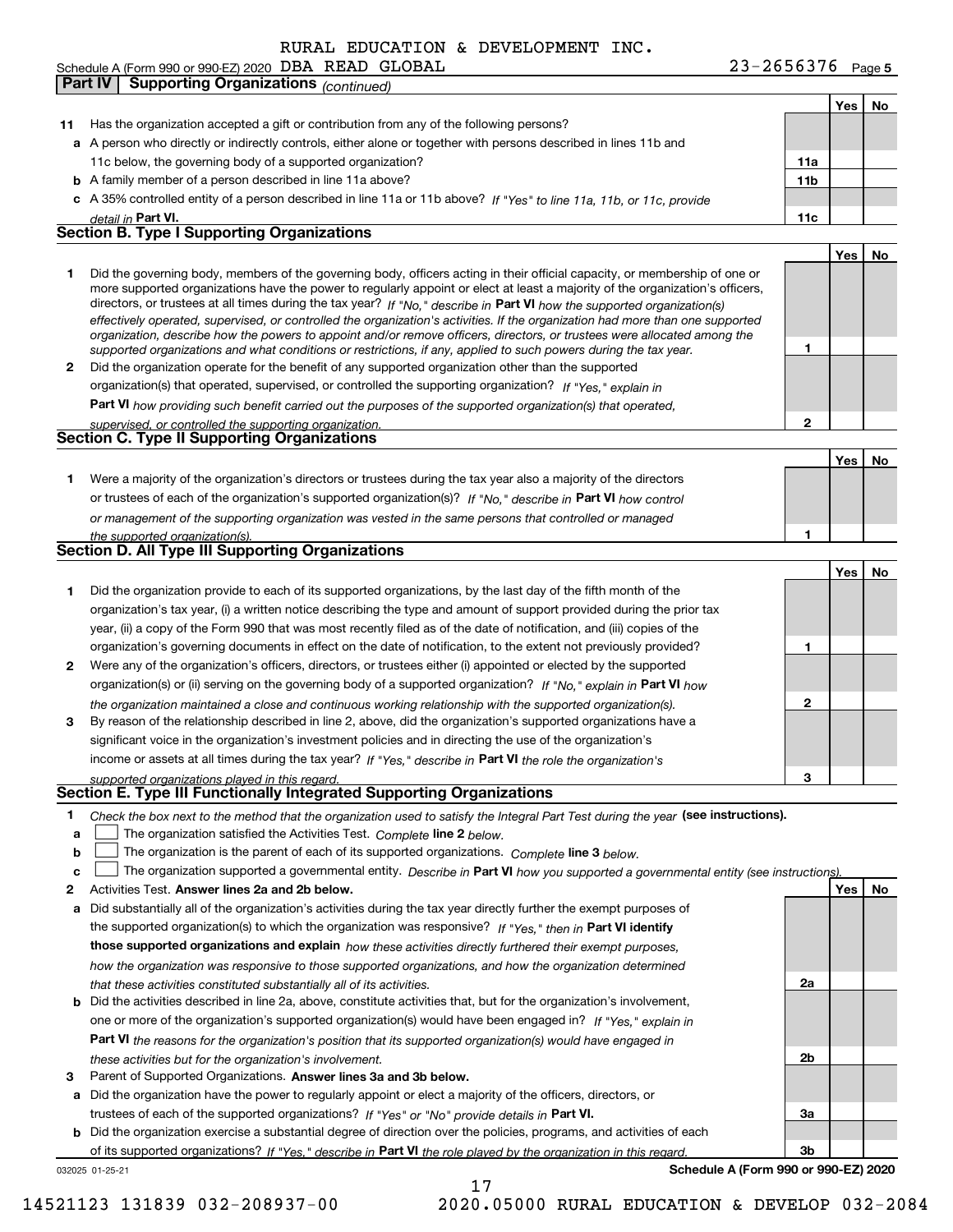#### **1Part VI** Check here if the organization satisfied the Integral Part Test as a qualifying trust on Nov. 20, 1970 ( *explain in* Part **VI**). See instructions. **Section A - Adjusted Net Income 12** Recoveries of prior-year distributions **3** Other gross income (see instructions) **4**Add lines 1 through 3. **56** Portion of operating expenses paid or incurred for production or **7** Other expenses (see instructions) **8** Adjusted Net Income (subtract lines 5, 6, and 7 from line 4) **8 8 1234567Section B - Minimum Asset Amount 1**Aggregate fair market value of all non-exempt-use assets (see **2**Acquisition indebtedness applicable to non-exempt-use assets **3** Subtract line 2 from line 1d. **4**Cash deemed held for exempt use. Enter 0.015 of line 3 (for greater amount, **5** Net value of non-exempt-use assets (subtract line 4 from line 3) **678a** Average monthly value of securities **b** Average monthly cash balances **c**Fair market value of other non-exempt-use assets **dTotal**  (add lines 1a, 1b, and 1c) **eDiscount** claimed for blockage or other factors **1a1b1c1d2345678**(explain in detail in Part VI): **Minimum Asset Amount**  (add line 7 to line 6) **Section C - Distributable Amount 12**Enter 0.85 of line 1. **3456123456Distributable Amount.** Subtract line 5 from line 4, unless subject to Schedule A (Form 990 or 990-EZ) 2020 Page DBA READ GLOBAL 23-2656376 All other Type III non-functionally integrated supporting organizations must complete Sections A through E. (B) Current Year (optional)(A) Prior Year Net short-term capital gain Depreciation and depletion collection of gross income or for management, conservation, or maintenance of property held for production of income (see instructions) (B) Current Year (optional)(A) Prior Year instructions for short tax year or assets held for part of year): see instructions). Multiply line 5 by 0.035. Recoveries of prior-year distributions Current Year Adjusted net income for prior year (from Section A, line 8, column A) Minimum asset amount for prior year (from Section B, line 8, column A) Enter greater of line 2 or line 3. Income tax imposed in prior year emergency temporary reduction (see instructions). **Part V Type III Non-Functionally Integrated 509(a)(3) Supporting Organizations**   $\mathcal{L}^{\text{max}}$

**7**Check here if the current year is the organization's first as a non-functionally integrated Type III supporting organization (see instructions). $\mathcal{L}^{\text{max}}$ 

**Schedule A (Form 990 or 990-EZ) 2020**

032026 01-25-21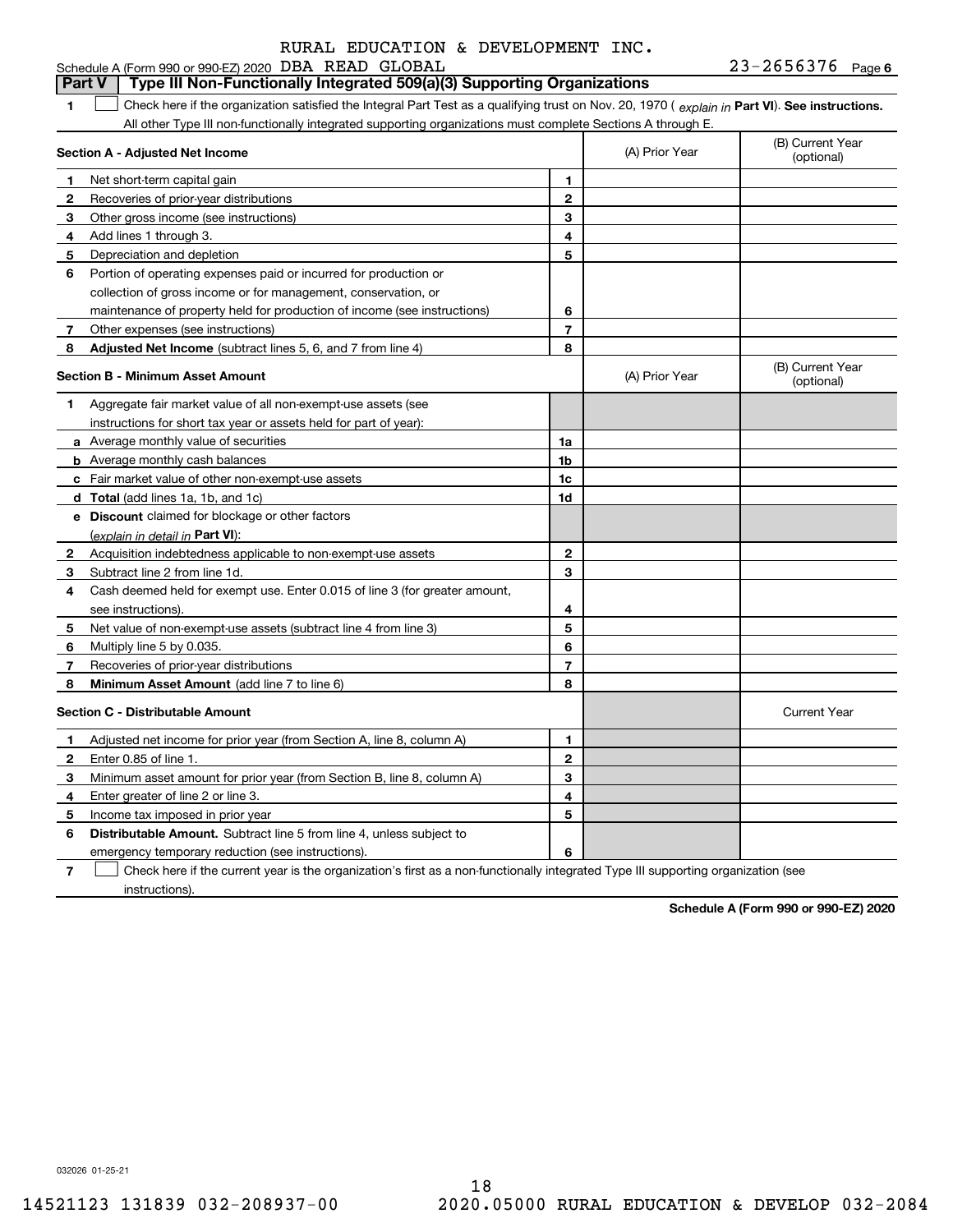|               | Schedule A (Form 990 or 990-EZ) 2020 DBA READ GLOBAL                                       |                                    |                                               |                     | 23-2656376<br>Page 7                             |
|---------------|--------------------------------------------------------------------------------------------|------------------------------------|-----------------------------------------------|---------------------|--------------------------------------------------|
| <b>Part V</b> | Type III Non-Functionally Integrated 509(a)(3) Supporting Organizations                    |                                    | (continued)                                   |                     |                                                  |
|               | <b>Section D - Distributions</b>                                                           |                                    |                                               | <b>Current Year</b> |                                                  |
| 1             | Amounts paid to supported organizations to accomplish exempt purposes                      |                                    | 1                                             |                     |                                                  |
| 2             | Amounts paid to perform activity that directly furthers exempt purposes of supported       |                                    |                                               |                     |                                                  |
|               | organizations, in excess of income from activity                                           |                                    | $\mathbf{2}$                                  |                     |                                                  |
| 3             | Administrative expenses paid to accomplish exempt purposes of supported organizations      |                                    |                                               | 3                   |                                                  |
| 4             | Amounts paid to acquire exempt-use assets                                                  |                                    |                                               | 4                   |                                                  |
| 5             | Qualified set-aside amounts (prior IRS approval required - provide details in Part VI)     |                                    |                                               | 5                   |                                                  |
| 6             | Other distributions (describe in Part VI). See instructions.                               |                                    |                                               | 6                   |                                                  |
| 7             | Total annual distributions. Add lines 1 through 6.                                         |                                    |                                               | 7                   |                                                  |
| 8             | Distributions to attentive supported organizations to which the organization is responsive |                                    |                                               |                     |                                                  |
|               | (provide details in Part VI). See instructions.                                            |                                    |                                               |                     |                                                  |
| 9             | Distributable amount for 2020 from Section C, line 6                                       | 9                                  |                                               |                     |                                                  |
| 10            | Line 8 amount divided by line 9 amount                                                     |                                    |                                               | 10                  |                                                  |
|               | Section E - Distribution Allocations (see instructions)                                    | (i)<br><b>Excess Distributions</b> | (ii)<br><b>Underdistributions</b><br>Pre-2020 |                     | (iii)<br><b>Distributable</b><br>Amount for 2020 |
| 1.            | Distributable amount for 2020 from Section C, line 6                                       |                                    |                                               |                     |                                                  |
| 2             | Underdistributions, if any, for years prior to 2020 (reason-                               |                                    |                                               |                     |                                                  |
|               | able cause required - explain in Part VI). See instructions.                               |                                    |                                               |                     |                                                  |
| 3             | Excess distributions carryover, if any, to 2020                                            |                                    |                                               |                     |                                                  |
|               | a From 2015                                                                                |                                    |                                               |                     |                                                  |
|               | <b>b</b> From 2016                                                                         |                                    |                                               |                     |                                                  |
|               | c From 2017                                                                                |                                    |                                               |                     |                                                  |
|               | d From 2018                                                                                |                                    |                                               |                     |                                                  |
|               | e From 2019                                                                                |                                    |                                               |                     |                                                  |
|               | f Total of lines 3a through 3e                                                             |                                    |                                               |                     |                                                  |
|               | g Applied to underdistributions of prior years                                             |                                    |                                               |                     |                                                  |
|               | h Applied to 2020 distributable amount                                                     |                                    |                                               |                     |                                                  |
|               | Carryover from 2015 not applied (see instructions)                                         |                                    |                                               |                     |                                                  |
|               | Remainder. Subtract lines 3g, 3h, and 3i from line 3f.                                     |                                    |                                               |                     |                                                  |

|   | Remainder. Subtract lines 3g, 3n, and 3l from line 3f.        |  |  |
|---|---------------------------------------------------------------|--|--|
| 4 | Distributions for 2020 from Section D,                        |  |  |
|   | $line 7$ :                                                    |  |  |
|   | a Applied to underdistributions of prior years                |  |  |
| b | Applied to 2020 distributable amount                          |  |  |
| с | Remainder. Subtract lines 4a and 4b from line 4.              |  |  |
| 5 | Remaining underdistributions for years prior to 2020, if      |  |  |
|   | any. Subtract lines 3g and 4a from line 2. For result greater |  |  |
|   | than zero, explain in Part VI. See instructions.              |  |  |
| 6 | Remaining underdistributions for 2020. Subtract lines 3h      |  |  |
|   | and 4b from line 1. For result greater than zero, explain in  |  |  |
|   | Part VI. See instructions.                                    |  |  |
|   | Excess distributions carryover to 2021. Add lines 3j          |  |  |
|   | and 4c.                                                       |  |  |
| 8 | Breakdown of line 7:                                          |  |  |
| а | Excess from 2016                                              |  |  |
|   | <b>b</b> Excess from 2017                                     |  |  |
| с | Excess from 2018                                              |  |  |
| d | Excess from 2019                                              |  |  |
|   | e Excess from 2020                                            |  |  |

**Schedule A (Form 990 or 990-EZ) 2020**

032027 01-25-21

 $\overline{a}$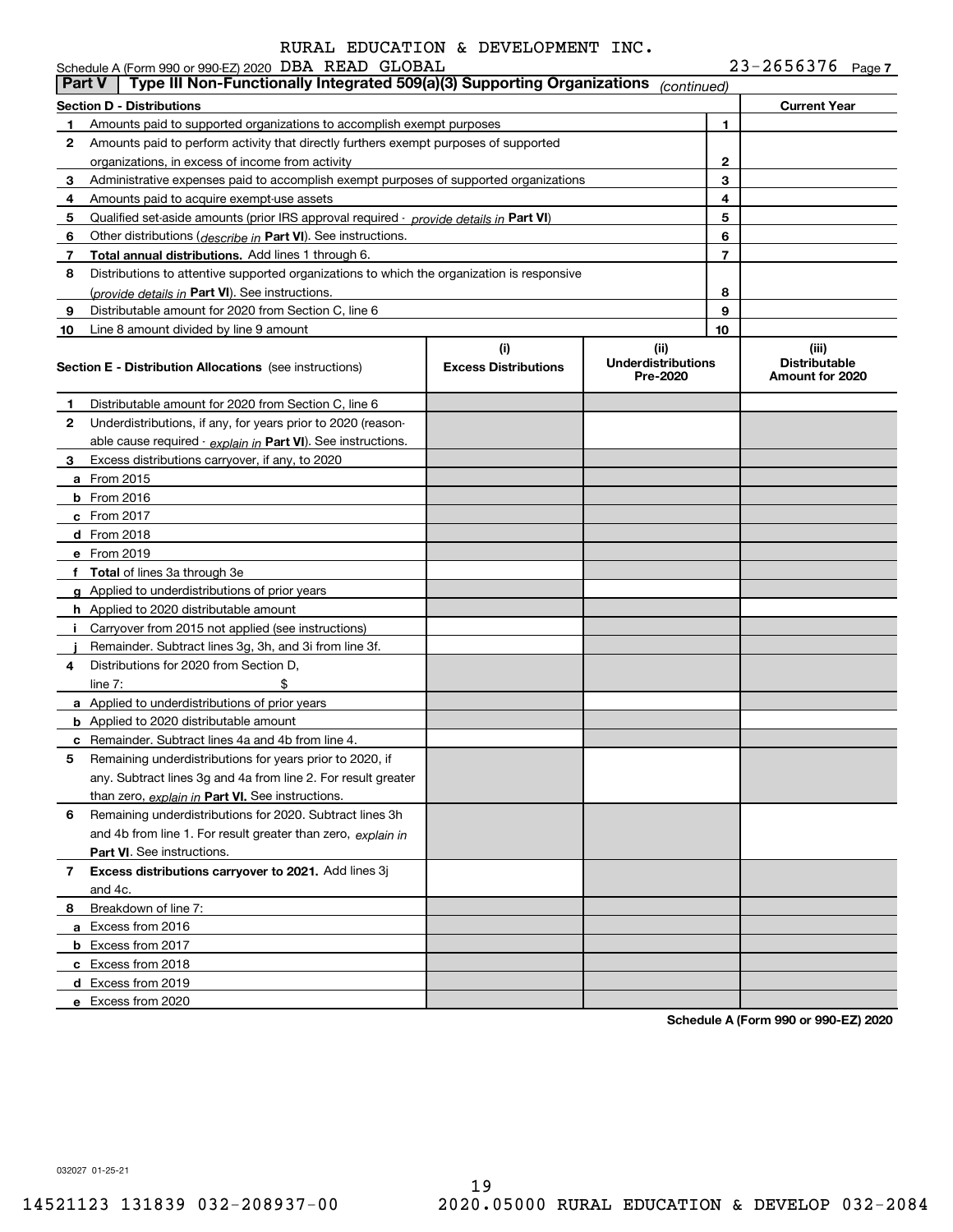|                 |                                                                                                                                                                                                                                                                                                                                                                                                                                                                                                                                                                                             |  |    | RURAL EDUCATION & DEVELOPMENT INC. |                                      |  |
|-----------------|---------------------------------------------------------------------------------------------------------------------------------------------------------------------------------------------------------------------------------------------------------------------------------------------------------------------------------------------------------------------------------------------------------------------------------------------------------------------------------------------------------------------------------------------------------------------------------------------|--|----|------------------------------------|--------------------------------------|--|
|                 | Schedule A (Form 990 or 990-EZ) 2020 DBA READ GLOBAL                                                                                                                                                                                                                                                                                                                                                                                                                                                                                                                                        |  |    |                                    | 23-2656376 Page 8                    |  |
| <b>Part VI</b>  | Supplemental Information. Provide the explanations required by Part II, line 10; Part II, line 17a or 17b; Part III, line 12;<br>Part IV, Section A, lines 1, 2, 3b, 3c, 4b, 4c, 5a, 6, 9a, 9b, 9c, 11a, 11b, and 11c; Part IV, Section B, lines 1 and 2; Part IV, Section C,<br>line 1; Part IV, Section D, lines 2 and 3; Part IV, Section E, lines 1c, 2a, 2b, 3a, and 3b; Part V, line 1; Part V, Section B, line 1e; Part V,<br>Section D, lines 5, 6, and 8; and Part V, Section E, lines 2, 5, and 6. Also complete this part for any additional information.<br>(See instructions.) |  |    |                                    |                                      |  |
|                 |                                                                                                                                                                                                                                                                                                                                                                                                                                                                                                                                                                                             |  |    |                                    |                                      |  |
|                 |                                                                                                                                                                                                                                                                                                                                                                                                                                                                                                                                                                                             |  |    |                                    |                                      |  |
|                 |                                                                                                                                                                                                                                                                                                                                                                                                                                                                                                                                                                                             |  |    |                                    |                                      |  |
|                 |                                                                                                                                                                                                                                                                                                                                                                                                                                                                                                                                                                                             |  |    |                                    |                                      |  |
|                 |                                                                                                                                                                                                                                                                                                                                                                                                                                                                                                                                                                                             |  |    |                                    |                                      |  |
|                 |                                                                                                                                                                                                                                                                                                                                                                                                                                                                                                                                                                                             |  |    |                                    |                                      |  |
|                 |                                                                                                                                                                                                                                                                                                                                                                                                                                                                                                                                                                                             |  |    |                                    |                                      |  |
|                 |                                                                                                                                                                                                                                                                                                                                                                                                                                                                                                                                                                                             |  |    |                                    |                                      |  |
|                 |                                                                                                                                                                                                                                                                                                                                                                                                                                                                                                                                                                                             |  |    |                                    |                                      |  |
|                 |                                                                                                                                                                                                                                                                                                                                                                                                                                                                                                                                                                                             |  |    |                                    |                                      |  |
|                 |                                                                                                                                                                                                                                                                                                                                                                                                                                                                                                                                                                                             |  |    |                                    |                                      |  |
|                 |                                                                                                                                                                                                                                                                                                                                                                                                                                                                                                                                                                                             |  |    |                                    |                                      |  |
|                 |                                                                                                                                                                                                                                                                                                                                                                                                                                                                                                                                                                                             |  |    |                                    |                                      |  |
|                 |                                                                                                                                                                                                                                                                                                                                                                                                                                                                                                                                                                                             |  |    |                                    |                                      |  |
|                 |                                                                                                                                                                                                                                                                                                                                                                                                                                                                                                                                                                                             |  |    |                                    |                                      |  |
|                 |                                                                                                                                                                                                                                                                                                                                                                                                                                                                                                                                                                                             |  |    |                                    |                                      |  |
|                 |                                                                                                                                                                                                                                                                                                                                                                                                                                                                                                                                                                                             |  |    |                                    |                                      |  |
|                 |                                                                                                                                                                                                                                                                                                                                                                                                                                                                                                                                                                                             |  |    |                                    |                                      |  |
|                 |                                                                                                                                                                                                                                                                                                                                                                                                                                                                                                                                                                                             |  |    |                                    |                                      |  |
|                 |                                                                                                                                                                                                                                                                                                                                                                                                                                                                                                                                                                                             |  |    |                                    |                                      |  |
|                 |                                                                                                                                                                                                                                                                                                                                                                                                                                                                                                                                                                                             |  |    |                                    |                                      |  |
|                 |                                                                                                                                                                                                                                                                                                                                                                                                                                                                                                                                                                                             |  |    |                                    |                                      |  |
|                 |                                                                                                                                                                                                                                                                                                                                                                                                                                                                                                                                                                                             |  |    |                                    |                                      |  |
|                 |                                                                                                                                                                                                                                                                                                                                                                                                                                                                                                                                                                                             |  |    |                                    |                                      |  |
|                 |                                                                                                                                                                                                                                                                                                                                                                                                                                                                                                                                                                                             |  |    |                                    |                                      |  |
|                 |                                                                                                                                                                                                                                                                                                                                                                                                                                                                                                                                                                                             |  |    |                                    |                                      |  |
|                 |                                                                                                                                                                                                                                                                                                                                                                                                                                                                                                                                                                                             |  |    |                                    |                                      |  |
|                 |                                                                                                                                                                                                                                                                                                                                                                                                                                                                                                                                                                                             |  |    |                                    |                                      |  |
|                 |                                                                                                                                                                                                                                                                                                                                                                                                                                                                                                                                                                                             |  |    |                                    |                                      |  |
|                 |                                                                                                                                                                                                                                                                                                                                                                                                                                                                                                                                                                                             |  |    |                                    |                                      |  |
|                 |                                                                                                                                                                                                                                                                                                                                                                                                                                                                                                                                                                                             |  |    |                                    |                                      |  |
|                 |                                                                                                                                                                                                                                                                                                                                                                                                                                                                                                                                                                                             |  |    |                                    |                                      |  |
|                 |                                                                                                                                                                                                                                                                                                                                                                                                                                                                                                                                                                                             |  |    |                                    |                                      |  |
|                 |                                                                                                                                                                                                                                                                                                                                                                                                                                                                                                                                                                                             |  |    |                                    |                                      |  |
| 032028 01-25-21 |                                                                                                                                                                                                                                                                                                                                                                                                                                                                                                                                                                                             |  | 20 |                                    | Schedule A (Form 990 or 990-EZ) 2020 |  |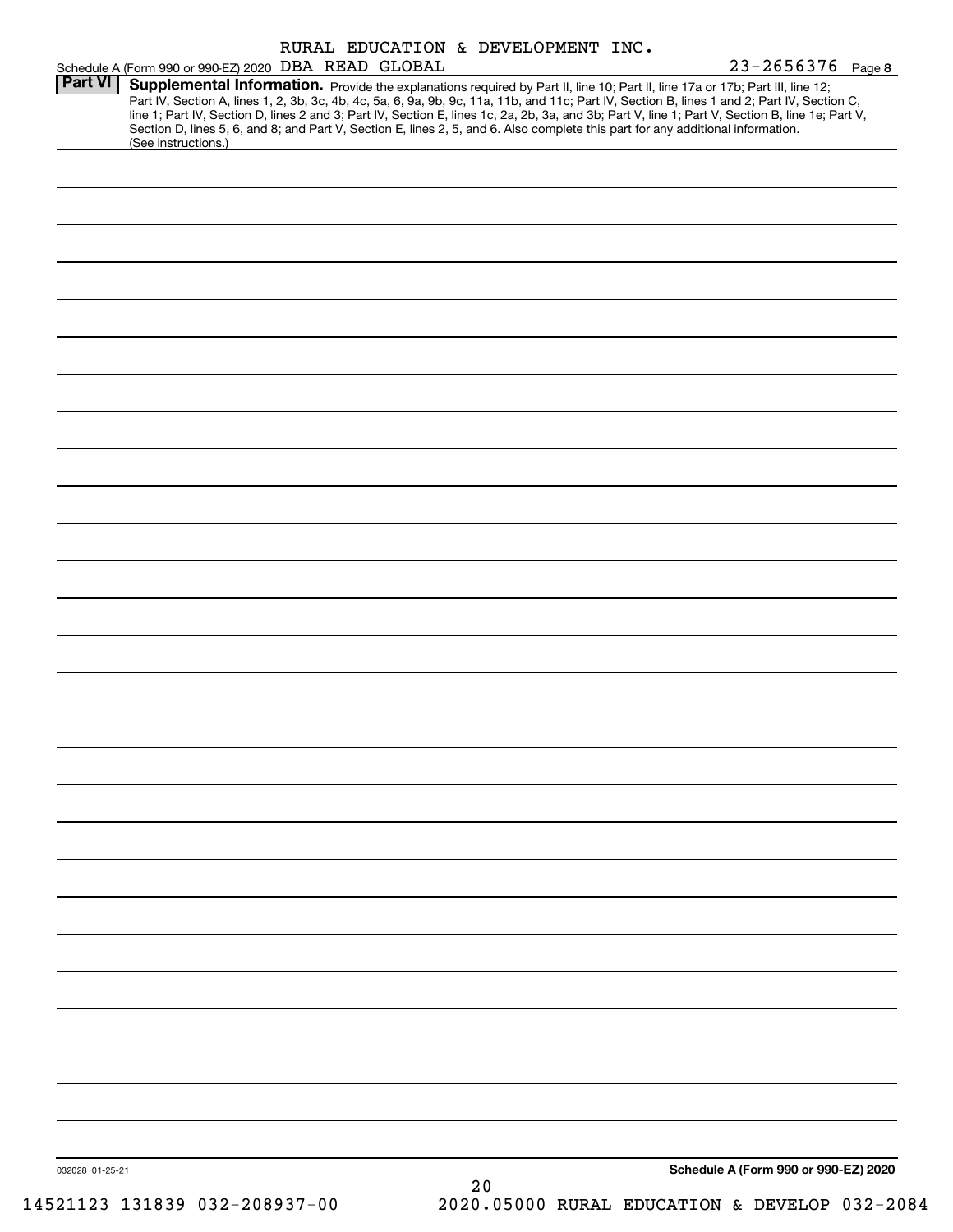|  |  | <b>Schedule B</b> |
|--|--|-------------------|
|--|--|-------------------|

Department of the Treasury Internal Revenue Service **(Form 990, 990-EZ, or 990-PF)**

|  | Name of the organization |
|--|--------------------------|
|  |                          |

**Organization type** (check one):

|  |  | ** PUBLIC DISCLOSURE COPY ** |  |  |
|--|--|------------------------------|--|--|
|--|--|------------------------------|--|--|

# **Schedule of Contributors**

**| Attach to Form 990, Form 990-EZ, or Form 990-PF. | Go to www.irs.gov/Form990 for the latest information.** OMB No. 1545-0047

| ı | ٦<br>I | 2 |  |
|---|--------|---|--|
|   |        |   |  |

**Employer identification number**

|                 | RURAL EDUCATION & DEVELOPMENT INC. |            |
|-----------------|------------------------------------|------------|
| DBA READ GLOBAL |                                    | 23-2656376 |

| Filers of:         | Section:                                                                    |
|--------------------|-----------------------------------------------------------------------------|
| Form 990 or 990-FZ | $ \mathbf{X} $ 501(c)( 3) (enter number) organization                       |
|                    | $4947(a)(1)$ nonexempt charitable trust not treated as a private foundation |
|                    | 527 political organization                                                  |
| Form 990-PF        | 501(c)(3) exempt private foundation                                         |
|                    | 4947(a)(1) nonexempt charitable trust treated as a private foundation       |
|                    | 501(c)(3) taxable private foundation                                        |

Check if your organization is covered by the **General Rule** or a **Special Rule. Note:**  Only a section 501(c)(7), (8), or (10) organization can check boxes for both the General Rule and a Special Rule. See instructions.

#### **General Rule**

 $\mathcal{L}^{\text{max}}$ 

For an organization filing Form 990, 990-EZ, or 990-PF that received, during the year, contributions totaling \$5,000 or more (in money or property) from any one contributor. Complete Parts I and II. See instructions for determining a contributor's total contributions.

#### **Special Rules**

any one contributor, during the year, total contributions of the greater of  $\,$  (1) \$5,000; or **(2)** 2% of the amount on (i) Form 990, Part VIII, line 1h;  $\boxed{\textbf{X}}$  For an organization described in section 501(c)(3) filing Form 990 or 990-EZ that met the 33 1/3% support test of the regulations under sections 509(a)(1) and 170(b)(1)(A)(vi), that checked Schedule A (Form 990 or 990-EZ), Part II, line 13, 16a, or 16b, and that received from or (ii) Form 990-EZ, line 1. Complete Parts I and II.

For an organization described in section 501(c)(7), (8), or (10) filing Form 990 or 990-EZ that received from any one contributor, during the year, total contributions of more than \$1,000 exclusively for religious, charitable, scientific, literary, or educational purposes, or for the prevention of cruelty to children or animals. Complete Parts I (entering "N/A" in column (b) instead of the contributor name and address), II, and III.  $\mathcal{L}^{\text{max}}$ 

purpose. Don't complete any of the parts unless the **General Rule** applies to this organization because it received *nonexclusively* year, contributions <sub>exclusively</sub> for religious, charitable, etc., purposes, but no such contributions totaled more than \$1,000. If this box is checked, enter here the total contributions that were received during the year for an  $\;$ exclusively religious, charitable, etc., For an organization described in section 501(c)(7), (8), or (10) filing Form 990 or 990-EZ that received from any one contributor, during the religious, charitable, etc., contributions totaling \$5,000 or more during the year  $\Box$ — $\Box$  =  $\Box$  $\mathcal{L}^{\text{max}}$ 

**Caution:**  An organization that isn't covered by the General Rule and/or the Special Rules doesn't file Schedule B (Form 990, 990-EZ, or 990-PF),  **must** but it answer "No" on Part IV, line 2, of its Form 990; or check the box on line H of its Form 990-EZ or on its Form 990-PF, Part I, line 2, to certify that it doesn't meet the filing requirements of Schedule B (Form 990, 990-EZ, or 990-PF).

**For Paperwork Reduction Act Notice, see the instructions for Form 990, 990-EZ, or 990-PF. Schedule B (Form 990, 990-EZ, or 990-PF) (2020)** LHA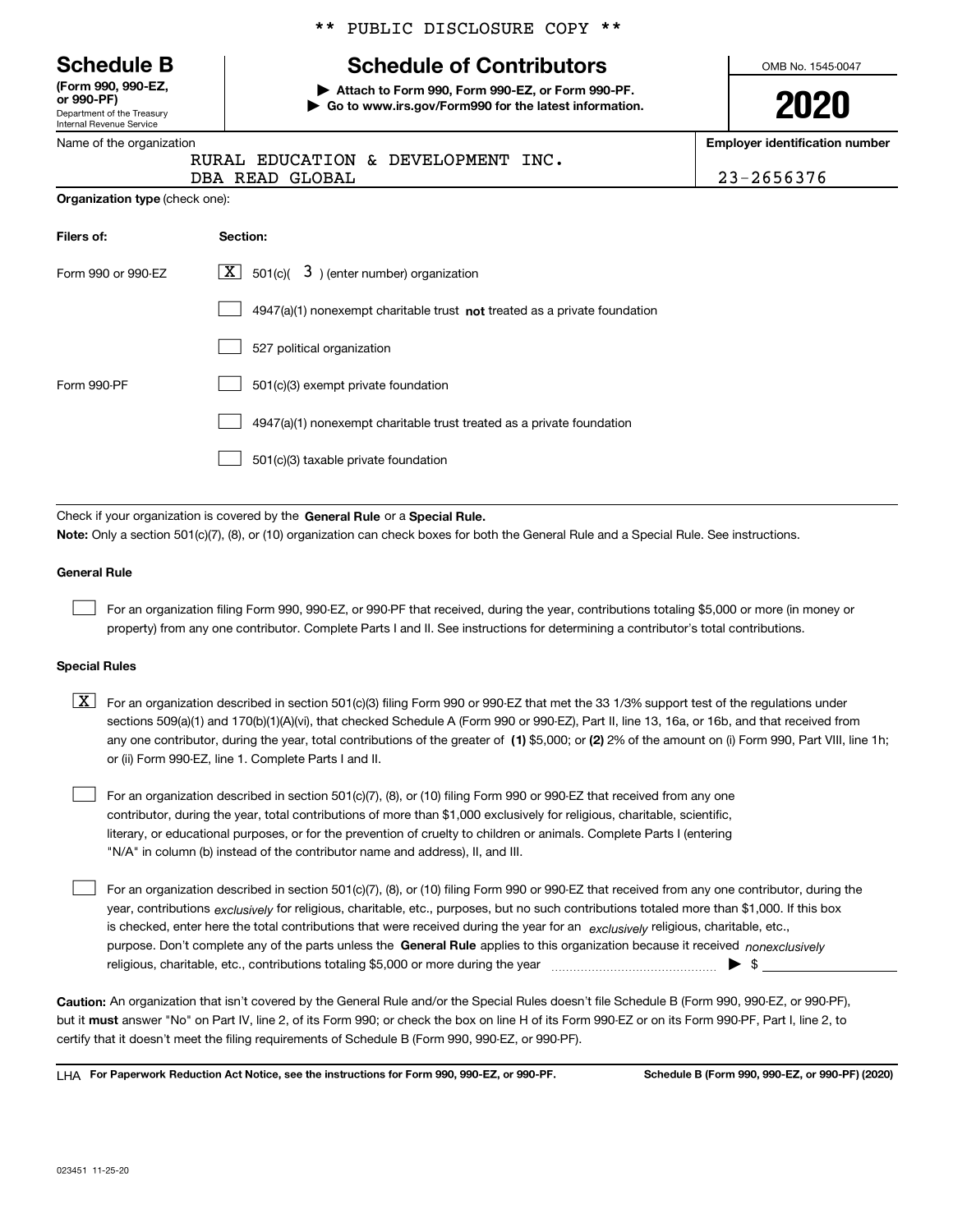| Schedule B (Form 990, 990-EZ, or 990-PF) (2020) | Page |
|-------------------------------------------------|------|
|-------------------------------------------------|------|

Name of organization

Chedule B (Form 990, 990-EZ, or 990-PF) (2020)<br> **2Part I 2PART EDUCATION & DEVELOPMENT INC.**<br> **2Part I Contributors** (see instructions). Use duplicate copies of Part I if additional space is needed.<br>
2Part I **Contribut** RURAL EDUCATION & DEVELOPMENT INC. DBA READ GLOBAL 23-2656376

**Employer identification number**

#### **(a)No.(b)Name, address, and ZIP + 4 (c)Total contributions (d)Type of contribution PersonPayrollNoncash (a)No.(b)Name, address, and ZIP + 4 (c)Total contributions (d)Type of contribution PersonPayrollNoncash (a)No.(b)Name, address, and ZIP + 4 (c)Total contributions (d)Type of contribution PersonPayrollNoncash (a) No.(b) Name, address, and ZIP + 4 (c) Total contributions (d) Type of contribution PersonPayrollNoncash (a) No.(b) Name, address, and ZIP + 4 (c) Total contributions (d) Type of contribution PersonPayrollNoncash (a) No.(b)Name, address, and ZIP + 4 (c) Total contributions (d)Type of contribution PersonPayrollNoncash Contributors** (see instructions). Use duplicate copies of Part I if additional space is needed. \$(Complete Part II for noncash contributions.) \$(Complete Part II for noncash contributions.) \$(Complete Part II for noncash contributions.) \$(Complete Part II for noncash contributions.) \$(Complete Part II for noncash contributions.) \$(Complete Part II for  $|X|$  $\mathcal{L}^{\text{max}}$  $\mathcal{L}^{\text{max}}$  $\boxed{\text{X}}$  $\mathcal{L}^{\text{max}}$  $\mathcal{L}^{\text{max}}$  $|X|$  $\mathcal{L}^{\text{max}}$  $\mathcal{L}^{\text{max}}$  $\boxed{\text{X}}$  $\mathcal{L}^{\text{max}}$  $\mathcal{L}^{\text{max}}$  $\boxed{\text{X}}$  $\mathcal{L}^{\text{max}}$  $\mathcal{L}^{\text{max}}$  $\boxed{\text{X}}$  $\mathcal{L}^{\text{max}}$  $\mathcal{L}^{\text{max}}$  $\begin{array}{c|c|c|c|c|c} 1 & \hspace{1.5cm} & \hspace{1.5cm} & \hspace{1.5cm} & \hspace{1.5cm} & \hspace{1.5cm} & \hspace{1.5cm} & \hspace{1.5cm} & \hspace{1.5cm} & \hspace{1.5cm} & \hspace{1.5cm} & \hspace{1.5cm} & \hspace{1.5cm} & \hspace{1.5cm} & \hspace{1.5cm} & \hspace{1.5cm} & \hspace{1.5cm} & \hspace{1.5cm} & \hspace{1.5cm} & \hspace{1.5cm} & \hspace{1.5cm} &$ 250,000.  $2$  | Person  $\overline{\text{X}}$ 125,000.  $\overline{3}$  | Person  $\overline{X}$ 20,000.  $4$  | Person  $\overline{\text{X}}$ 200,000.  $\sim$  5 | Person X 75,000.  $\sim$  6 | Person X 25,000.

023452 11-25-20 **Schedule B (Form 990, 990-EZ, or 990-PF) (2020)**

noncash contributions.)

14521123 131839 032-208937-00 2020.05000 RURAL EDUCATION & DEVELOP 032-2084

23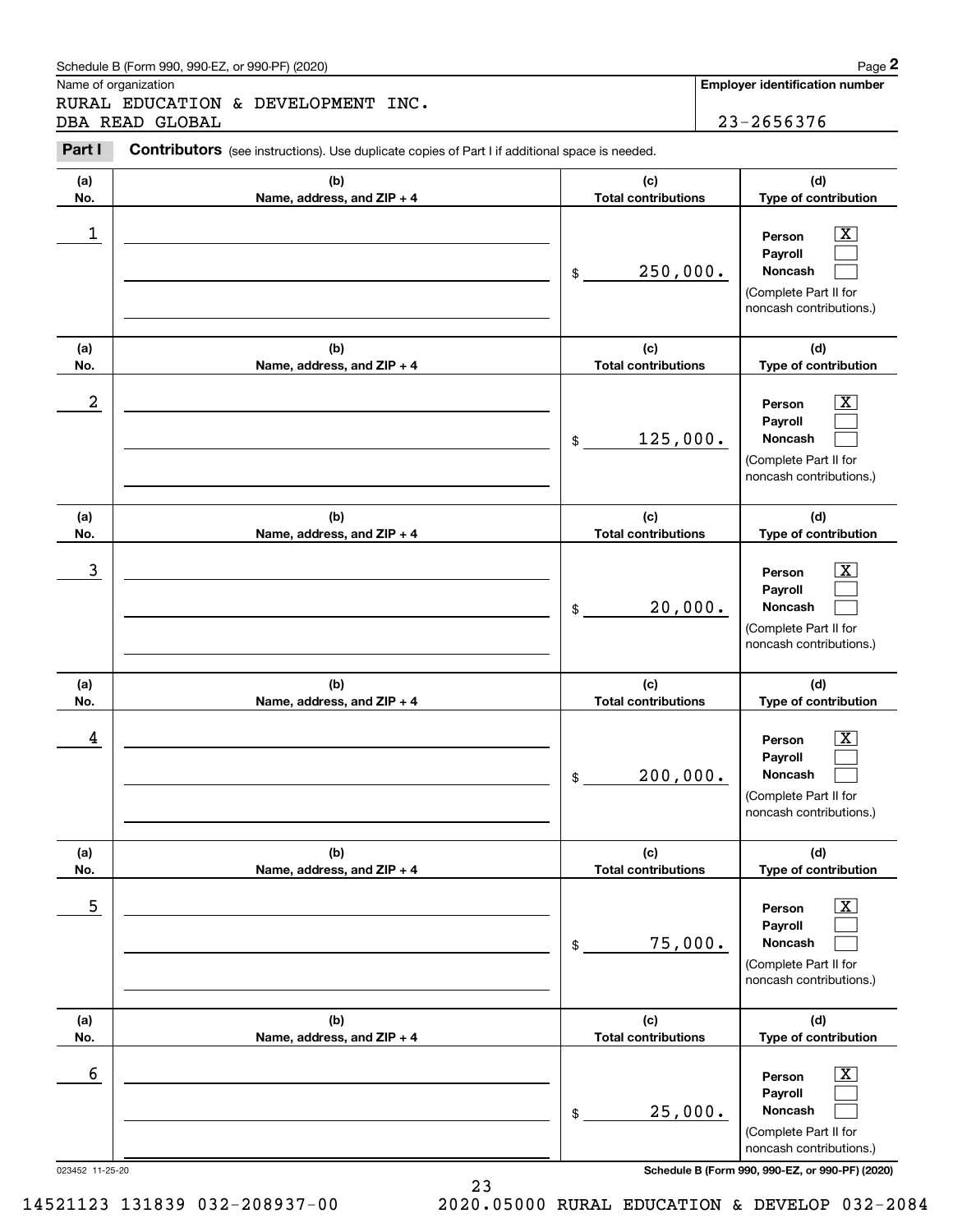|                              | Schedule B (Form 990, 990-EZ, or 990-PF) (2020)                                                     |                                                 | Page 3                                          |
|------------------------------|-----------------------------------------------------------------------------------------------------|-------------------------------------------------|-------------------------------------------------|
| Name of organization         | RURAL EDUCATION & DEVELOPMENT INC.                                                                  |                                                 | <b>Employer identification number</b>           |
|                              | DBA READ GLOBAL                                                                                     |                                                 | 23-2656376                                      |
| Part II                      | Noncash Property (see instructions). Use duplicate copies of Part II if additional space is needed. |                                                 |                                                 |
| (a)<br>No.<br>from<br>Part I | (b)<br>Description of noncash property given                                                        | (c)<br>FMV (or estimate)<br>(See instructions.) | (d)<br>Date received                            |
|                              |                                                                                                     | \$                                              |                                                 |
| (a)<br>No.<br>from<br>Part I | (b)<br>Description of noncash property given                                                        | (c)<br>FMV (or estimate)<br>(See instructions.) | (d)<br>Date received                            |
|                              |                                                                                                     | \$                                              |                                                 |
| (a)<br>No.<br>from<br>Part I | (b)<br>Description of noncash property given                                                        | (c)<br>FMV (or estimate)<br>(See instructions.) | (d)<br>Date received                            |
|                              |                                                                                                     | \$                                              |                                                 |
| (a)<br>No.<br>from<br>Part I | (b)<br>Description of noncash property given                                                        | (c)<br>FMV (or estimate)<br>(See instructions.) | (d)<br>Date received                            |
|                              |                                                                                                     | \$                                              |                                                 |
| (a)<br>No.<br>from<br>Part I | (b)<br>Description of noncash property given                                                        | (c)<br>FMV (or estimate)<br>(See instructions.) | (d)<br>Date received                            |
|                              |                                                                                                     | \$                                              |                                                 |
| (a)<br>No.<br>from<br>Part I | (b)<br>Description of noncash property given                                                        | (c)<br>FMV (or estimate)<br>(See instructions.) | (d)<br>Date received                            |
|                              |                                                                                                     | \$                                              |                                                 |
| 023453 11-25-20              |                                                                                                     |                                                 | Schedule B (Form 990, 990-EZ, or 990-PF) (2020) |

24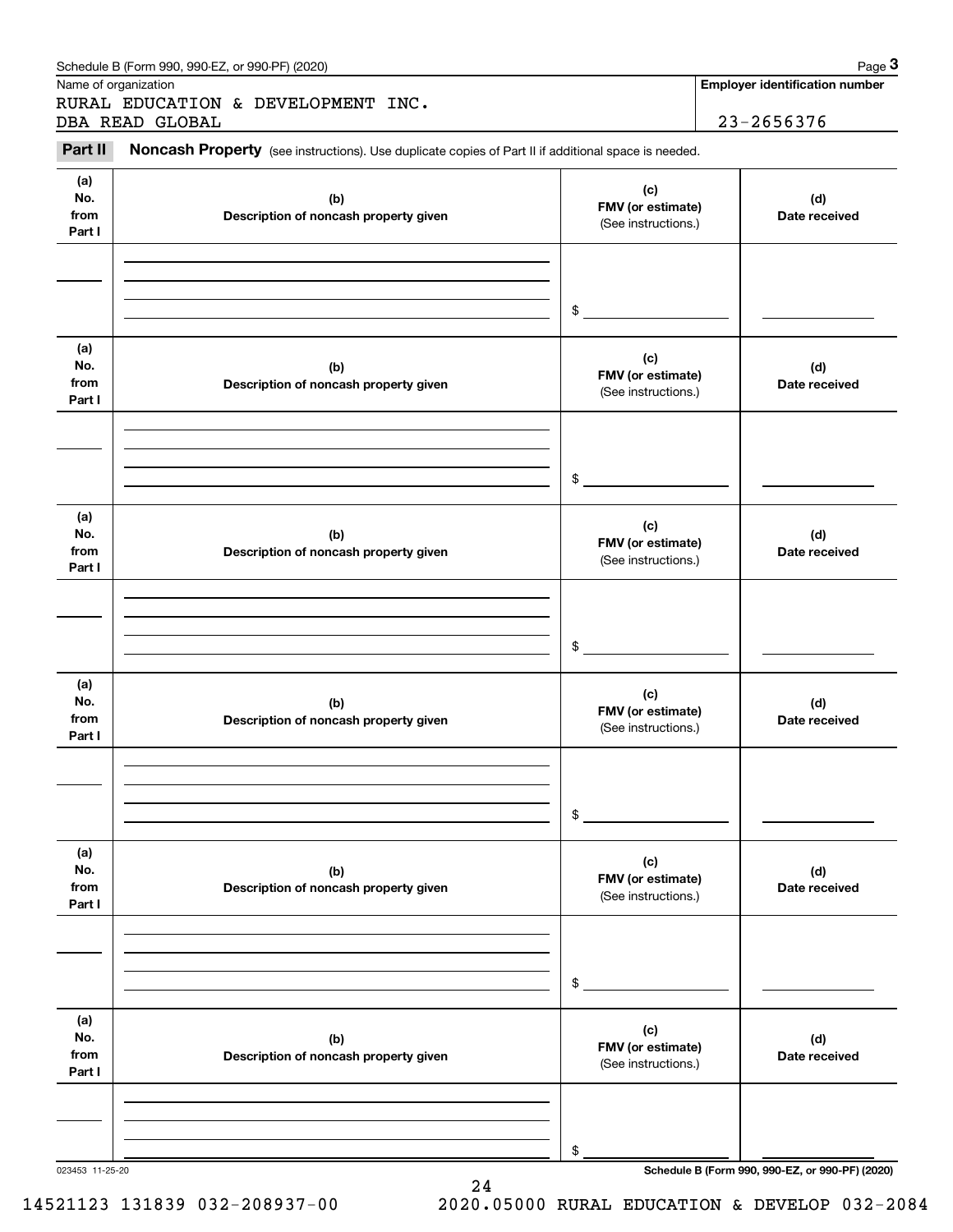|                 | Schedule B (Form 990, 990-EZ, or 990-PF) (2020)                                                                                                                                                                                                                              |                      |                                          | Page 4                                          |  |  |  |  |
|-----------------|------------------------------------------------------------------------------------------------------------------------------------------------------------------------------------------------------------------------------------------------------------------------------|----------------------|------------------------------------------|-------------------------------------------------|--|--|--|--|
|                 | Name of organization                                                                                                                                                                                                                                                         |                      |                                          | Employer identification number                  |  |  |  |  |
|                 | RURAL EDUCATION & DEVELOPMENT INC.                                                                                                                                                                                                                                           |                      |                                          |                                                 |  |  |  |  |
|                 | DBA READ GLOBAL                                                                                                                                                                                                                                                              |                      |                                          | 23-2656376                                      |  |  |  |  |
| Part III        | Exclusively religious, charitable, etc., contributions to organizations described in section 501(c)(7), (8), or (10) that total more than \$1,000 for the year<br>from any one contributor. Complete columns (a) through (e) and the following line entry. For organizations |                      |                                          |                                                 |  |  |  |  |
|                 | completing Part III, enter the total of exclusively religious, charitable, etc., contributions of \$1,000 or less for the year. (Enter this info. once.) \\$                                                                                                                 |                      |                                          |                                                 |  |  |  |  |
|                 | Use duplicate copies of Part III if additional space is needed.                                                                                                                                                                                                              |                      |                                          |                                                 |  |  |  |  |
| (a) No.<br>from | (b) Purpose of gift                                                                                                                                                                                                                                                          | (c) Use of gift      |                                          | (d) Description of how gift is held             |  |  |  |  |
| Part I          |                                                                                                                                                                                                                                                                              |                      |                                          |                                                 |  |  |  |  |
|                 |                                                                                                                                                                                                                                                                              |                      |                                          |                                                 |  |  |  |  |
|                 |                                                                                                                                                                                                                                                                              |                      |                                          |                                                 |  |  |  |  |
|                 |                                                                                                                                                                                                                                                                              |                      |                                          |                                                 |  |  |  |  |
|                 |                                                                                                                                                                                                                                                                              |                      |                                          |                                                 |  |  |  |  |
|                 |                                                                                                                                                                                                                                                                              | (e) Transfer of gift |                                          |                                                 |  |  |  |  |
|                 |                                                                                                                                                                                                                                                                              |                      |                                          |                                                 |  |  |  |  |
|                 | Transferee's name, address, and ZIP + 4                                                                                                                                                                                                                                      |                      | Relationship of transferor to transferee |                                                 |  |  |  |  |
|                 |                                                                                                                                                                                                                                                                              |                      |                                          |                                                 |  |  |  |  |
|                 |                                                                                                                                                                                                                                                                              |                      |                                          |                                                 |  |  |  |  |
|                 |                                                                                                                                                                                                                                                                              |                      |                                          |                                                 |  |  |  |  |
| (a) No.         |                                                                                                                                                                                                                                                                              |                      |                                          |                                                 |  |  |  |  |
| from<br>Part I  | (b) Purpose of gift                                                                                                                                                                                                                                                          | (c) Use of gift      |                                          | (d) Description of how gift is held             |  |  |  |  |
|                 |                                                                                                                                                                                                                                                                              |                      |                                          |                                                 |  |  |  |  |
|                 |                                                                                                                                                                                                                                                                              |                      |                                          |                                                 |  |  |  |  |
|                 |                                                                                                                                                                                                                                                                              |                      |                                          |                                                 |  |  |  |  |
|                 |                                                                                                                                                                                                                                                                              |                      |                                          |                                                 |  |  |  |  |
|                 |                                                                                                                                                                                                                                                                              | (e) Transfer of gift |                                          |                                                 |  |  |  |  |
|                 |                                                                                                                                                                                                                                                                              |                      |                                          |                                                 |  |  |  |  |
|                 | Transferee's name, address, and ZIP + 4                                                                                                                                                                                                                                      |                      | Relationship of transferor to transferee |                                                 |  |  |  |  |
|                 |                                                                                                                                                                                                                                                                              |                      |                                          |                                                 |  |  |  |  |
|                 |                                                                                                                                                                                                                                                                              |                      |                                          |                                                 |  |  |  |  |
|                 |                                                                                                                                                                                                                                                                              |                      |                                          |                                                 |  |  |  |  |
|                 |                                                                                                                                                                                                                                                                              |                      |                                          |                                                 |  |  |  |  |
| (a) No.<br>from | (b) Purpose of gift                                                                                                                                                                                                                                                          | (c) Use of gift      |                                          | (d) Description of how gift is held             |  |  |  |  |
| Part I          |                                                                                                                                                                                                                                                                              |                      |                                          |                                                 |  |  |  |  |
|                 |                                                                                                                                                                                                                                                                              |                      |                                          |                                                 |  |  |  |  |
|                 |                                                                                                                                                                                                                                                                              |                      |                                          |                                                 |  |  |  |  |
|                 |                                                                                                                                                                                                                                                                              |                      |                                          |                                                 |  |  |  |  |
|                 |                                                                                                                                                                                                                                                                              |                      |                                          |                                                 |  |  |  |  |
|                 | (e) Transfer of gift                                                                                                                                                                                                                                                         |                      |                                          |                                                 |  |  |  |  |
|                 | Transferee's name, address, and ZIP + 4                                                                                                                                                                                                                                      |                      | Relationship of transferor to transferee |                                                 |  |  |  |  |
|                 |                                                                                                                                                                                                                                                                              |                      |                                          |                                                 |  |  |  |  |
|                 |                                                                                                                                                                                                                                                                              |                      |                                          |                                                 |  |  |  |  |
|                 |                                                                                                                                                                                                                                                                              |                      |                                          |                                                 |  |  |  |  |
|                 |                                                                                                                                                                                                                                                                              |                      |                                          |                                                 |  |  |  |  |
| (a) No.<br>from |                                                                                                                                                                                                                                                                              |                      |                                          |                                                 |  |  |  |  |
| Part I          | (b) Purpose of gift                                                                                                                                                                                                                                                          | (c) Use of gift      |                                          | (d) Description of how gift is held             |  |  |  |  |
|                 |                                                                                                                                                                                                                                                                              |                      |                                          |                                                 |  |  |  |  |
|                 |                                                                                                                                                                                                                                                                              |                      |                                          |                                                 |  |  |  |  |
|                 |                                                                                                                                                                                                                                                                              |                      |                                          |                                                 |  |  |  |  |
|                 |                                                                                                                                                                                                                                                                              |                      |                                          |                                                 |  |  |  |  |
|                 | (e) Transfer of gift                                                                                                                                                                                                                                                         |                      |                                          |                                                 |  |  |  |  |
|                 |                                                                                                                                                                                                                                                                              |                      |                                          |                                                 |  |  |  |  |
|                 | Transferee's name, address, and ZIP + 4                                                                                                                                                                                                                                      |                      |                                          | Relationship of transferor to transferee        |  |  |  |  |
|                 |                                                                                                                                                                                                                                                                              |                      |                                          |                                                 |  |  |  |  |
|                 |                                                                                                                                                                                                                                                                              |                      |                                          |                                                 |  |  |  |  |
|                 |                                                                                                                                                                                                                                                                              |                      |                                          |                                                 |  |  |  |  |
|                 |                                                                                                                                                                                                                                                                              |                      |                                          |                                                 |  |  |  |  |
| 023454 11-25-20 |                                                                                                                                                                                                                                                                              | 25                   |                                          | Schedule B (Form 990, 990-EZ, or 990-PF) (2020) |  |  |  |  |
|                 |                                                                                                                                                                                                                                                                              |                      |                                          |                                                 |  |  |  |  |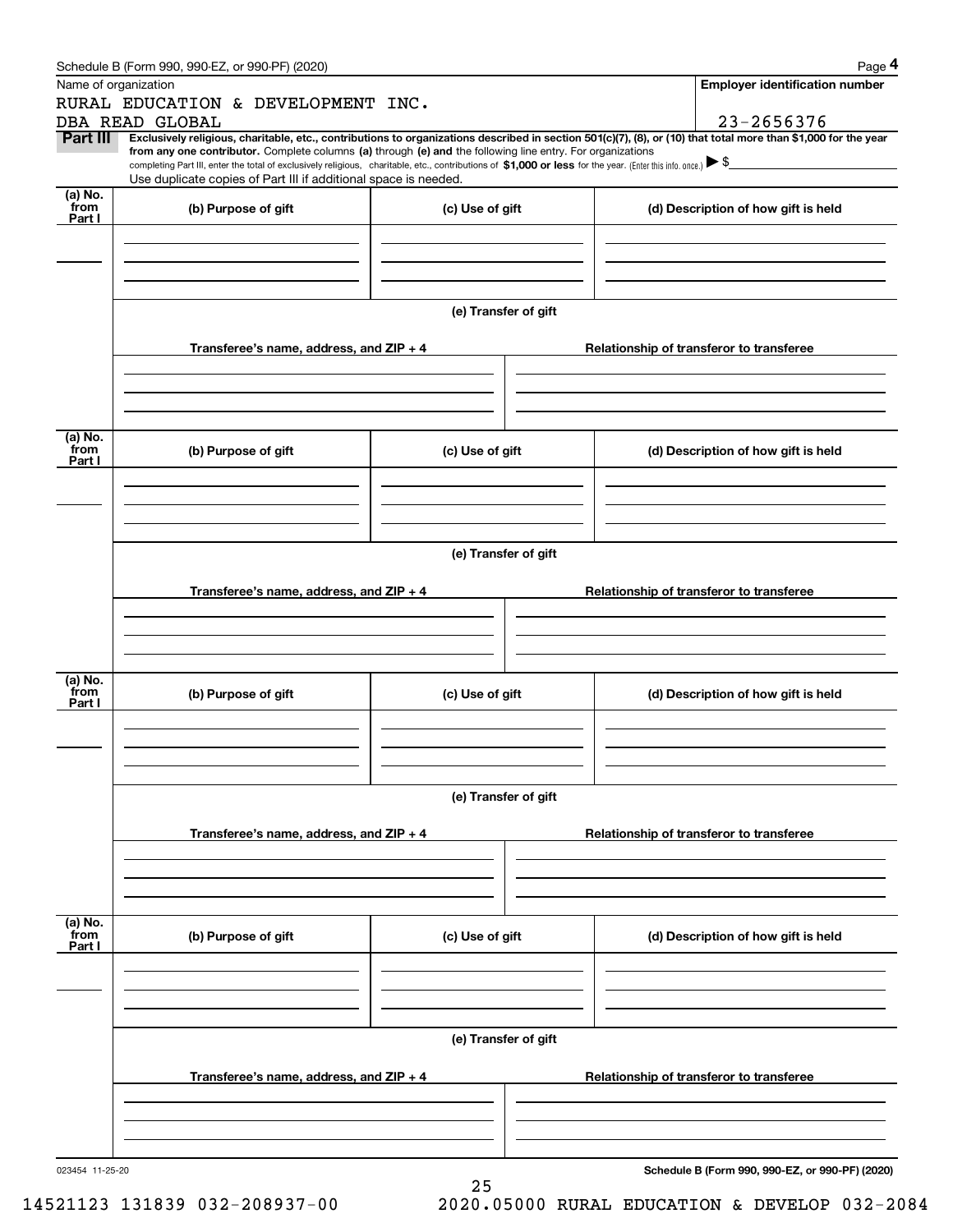|         | <b>Supplemental Financial Statements</b><br><b>SCHEDULE D</b> |                                                                                                        |                                                                                                                                                |                |                                 |  |  |
|---------|---------------------------------------------------------------|--------------------------------------------------------------------------------------------------------|------------------------------------------------------------------------------------------------------------------------------------------------|----------------|---------------------------------|--|--|
|         | (Form 990)                                                    |                                                                                                        |                                                                                                                                                |                |                                 |  |  |
|         |                                                               |                                                                                                        | Part IV, line 6, 7, 8, 9, 10, 11a, 11b, 11c, 11d, 11e, 11f, 12a, or 12b.<br>Attach to Form 990.                                                |                | <b>Open to Public</b>           |  |  |
|         | Department of the Treasury<br>Internal Revenue Service        | Go to www.irs.gov/Form990 for instructions and the latest information.                                 | <b>Inspection</b>                                                                                                                              |                |                                 |  |  |
|         | Name of the organization                                      |                                                                                                        | <b>Employer identification number</b>                                                                                                          |                |                                 |  |  |
|         |                                                               | DBA READ GLOBAL                                                                                        |                                                                                                                                                |                | 23-2656376                      |  |  |
|         | Part I                                                        |                                                                                                        | Organizations Maintaining Donor Advised Funds or Other Similar Funds or Accounts. Complete if the                                              |                |                                 |  |  |
|         |                                                               | organization answered "Yes" on Form 990, Part IV, line 6.                                              | (a) Donor advised funds                                                                                                                        |                | (b) Funds and other accounts    |  |  |
|         |                                                               |                                                                                                        |                                                                                                                                                |                |                                 |  |  |
| 1<br>2  |                                                               | Aggregate value of contributions to (during year)                                                      |                                                                                                                                                |                |                                 |  |  |
| з       |                                                               |                                                                                                        |                                                                                                                                                |                |                                 |  |  |
| 4       |                                                               |                                                                                                        |                                                                                                                                                |                |                                 |  |  |
| 5       |                                                               |                                                                                                        | Did the organization inform all donors and donor advisors in writing that the assets held in donor advised funds                               |                |                                 |  |  |
|         |                                                               |                                                                                                        |                                                                                                                                                |                | Yes<br><b>No</b>                |  |  |
| 6       |                                                               |                                                                                                        | Did the organization inform all grantees, donors, and donor advisors in writing that grant funds can be used only                              |                |                                 |  |  |
|         |                                                               |                                                                                                        | for charitable purposes and not for the benefit of the donor or donor advisor, or for any other purpose conferring                             |                |                                 |  |  |
|         | impermissible private benefit?                                |                                                                                                        |                                                                                                                                                |                | Yes<br>No                       |  |  |
| Part II |                                                               |                                                                                                        | Conservation Easements. Complete if the organization answered "Yes" on Form 990, Part IV, line 7.                                              |                |                                 |  |  |
| 1       |                                                               | Purpose(s) of conservation easements held by the organization (check all that apply).                  |                                                                                                                                                |                |                                 |  |  |
|         |                                                               | Preservation of land for public use (for example, recreation or education)                             | Preservation of a historically important land area                                                                                             |                |                                 |  |  |
|         |                                                               | Protection of natural habitat                                                                          | Preservation of a certified historic structure                                                                                                 |                |                                 |  |  |
|         |                                                               | Preservation of open space                                                                             |                                                                                                                                                |                |                                 |  |  |
| 2       |                                                               |                                                                                                        | Complete lines 2a through 2d if the organization held a qualified conservation contribution in the form of a conservation easement on the last |                |                                 |  |  |
|         | day of the tax year.                                          |                                                                                                        |                                                                                                                                                |                | Held at the End of the Tax Year |  |  |
|         |                                                               |                                                                                                        |                                                                                                                                                | 2a             |                                 |  |  |
| b       |                                                               | Total acreage restricted by conservation easements                                                     |                                                                                                                                                | 2 <sub>b</sub> |                                 |  |  |
| с       |                                                               |                                                                                                        | Number of conservation easements on a certified historic structure included in (a) manufacture included in (a)                                 | 2c             |                                 |  |  |
| d       |                                                               |                                                                                                        | Number of conservation easements included in (c) acquired after 7/25/06, and not on a historic structure                                       |                |                                 |  |  |
|         |                                                               |                                                                                                        |                                                                                                                                                | 2d             |                                 |  |  |
| з       |                                                               |                                                                                                        | Number of conservation easements modified, transferred, released, extinguished, or terminated by the organization during the tax               |                |                                 |  |  |
|         | $year \triangleright$                                         |                                                                                                        |                                                                                                                                                |                |                                 |  |  |
| 4       |                                                               | Number of states where property subject to conservation easement is located                            |                                                                                                                                                |                |                                 |  |  |
| 5       |                                                               | Does the organization have a written policy regarding the periodic monitoring, inspection, handling of |                                                                                                                                                |                |                                 |  |  |
|         |                                                               | violations, and enforcement of the conservation easements it holds?                                    |                                                                                                                                                |                | Yes<br><b>No</b>                |  |  |
| 6       |                                                               |                                                                                                        | Staff and volunteer hours devoted to monitoring, inspecting, handling of violations, and enforcing conservation easements during the year      |                |                                 |  |  |
|         |                                                               |                                                                                                        |                                                                                                                                                |                |                                 |  |  |
| 7       |                                                               |                                                                                                        | Amount of expenses incurred in monitoring, inspecting, handling of violations, and enforcing conservation easements during the year            |                |                                 |  |  |
|         | ► \$                                                          |                                                                                                        |                                                                                                                                                |                |                                 |  |  |
| 8       |                                                               |                                                                                                        | Does each conservation easement reported on line 2(d) above satisfy the requirements of section 170(h)(4)(B)(i)                                |                |                                 |  |  |
|         |                                                               |                                                                                                        |                                                                                                                                                |                | Yes<br>No                       |  |  |
| 9       |                                                               |                                                                                                        | In Part XIII, describe how the organization reports conservation easements in its revenue and expense statement and                            |                |                                 |  |  |
|         |                                                               |                                                                                                        | balance sheet, and include, if applicable, the text of the footnote to the organization's financial statements that describes the              |                |                                 |  |  |
|         | Part III                                                      | organization's accounting for conservation easements.                                                  | Organizations Maintaining Collections of Art, Historical Treasures, or Other Similar Assets.                                                   |                |                                 |  |  |
|         |                                                               | Complete if the organization answered "Yes" on Form 990, Part IV, line 8.                              |                                                                                                                                                |                |                                 |  |  |
|         |                                                               |                                                                                                        |                                                                                                                                                |                |                                 |  |  |
|         |                                                               |                                                                                                        | 1a If the organization elected, as permitted under FASB ASC 958, not to report in its revenue statement and balance sheet works                |                |                                 |  |  |
|         |                                                               |                                                                                                        | of art, historical treasures, or other similar assets held for public exhibition, education, or research in furtherance of public              |                |                                 |  |  |
|         |                                                               |                                                                                                        | service, provide in Part XIII the text of the footnote to its financial statements that describes these items.                                 |                |                                 |  |  |
| b       |                                                               |                                                                                                        | If the organization elected, as permitted under FASB ASC 958, to report in its revenue statement and balance sheet works of                    |                |                                 |  |  |
|         |                                                               |                                                                                                        | art, historical treasures, or other similar assets held for public exhibition, education, or research in furtherance of public service,        |                |                                 |  |  |
|         |                                                               | provide the following amounts relating to these items:                                                 |                                                                                                                                                |                |                                 |  |  |
|         |                                                               |                                                                                                        |                                                                                                                                                |                |                                 |  |  |
|         |                                                               | (ii) Assets included in Form 990, Part X                                                               |                                                                                                                                                |                |                                 |  |  |
| 2       |                                                               |                                                                                                        | If the organization received or held works of art, historical treasures, or other similar assets for financial gain, provide                   |                |                                 |  |  |
|         |                                                               | the following amounts required to be reported under FASB ASC 958 relating to these items:              |                                                                                                                                                |                |                                 |  |  |
| а       |                                                               |                                                                                                        |                                                                                                                                                |                | $\blacktriangleright$ \$        |  |  |
|         |                                                               | LHA For Paperwork Reduction Act Notice, see the Instructions for Form 990.                             |                                                                                                                                                |                | Schedule D (Form 990) 2020      |  |  |
|         | 032051 12-01-20                                               |                                                                                                        |                                                                                                                                                |                |                                 |  |  |
|         |                                                               |                                                                                                        | 26                                                                                                                                             |                |                                 |  |  |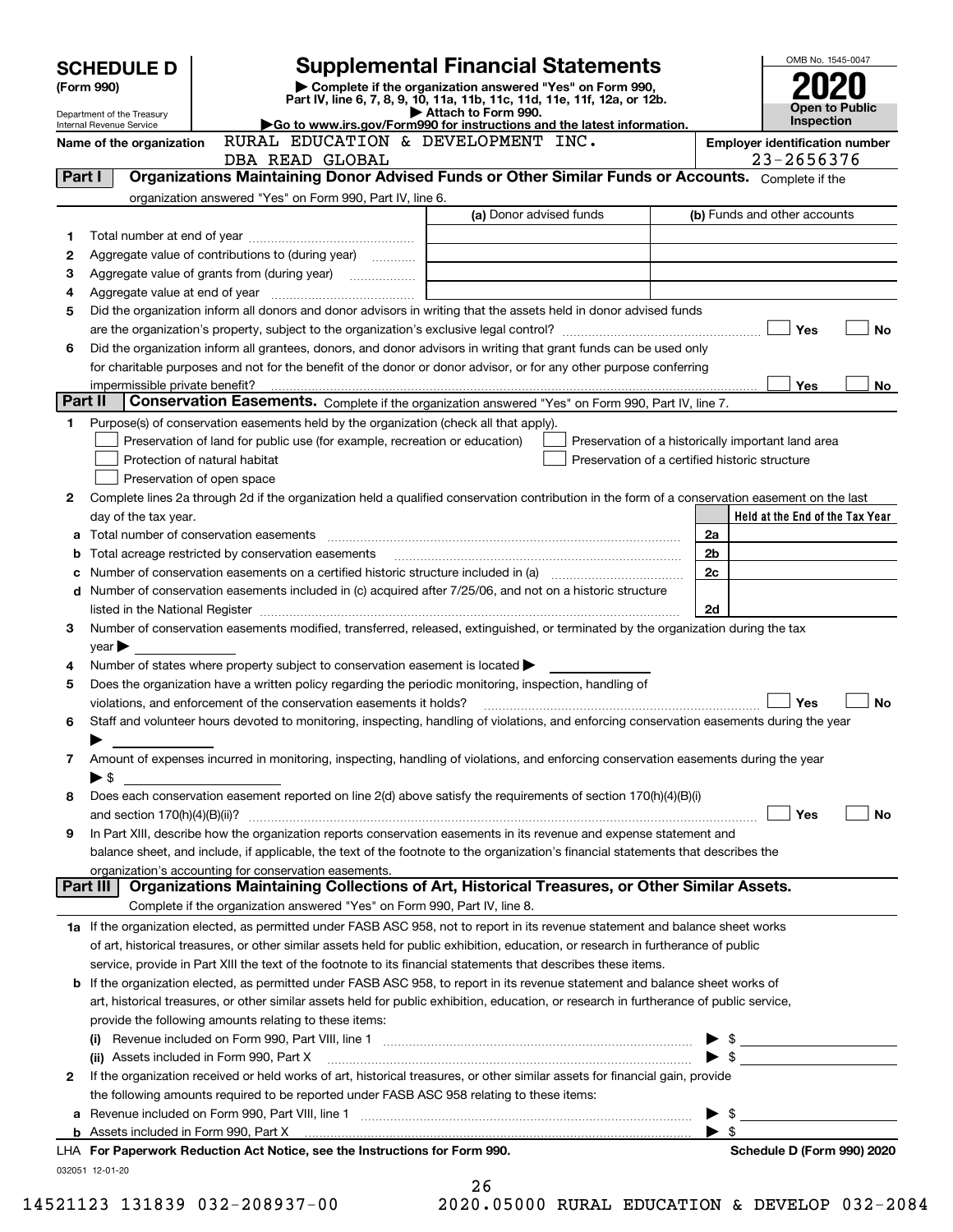|               |                                                                                                                                                                                                                                                                                                                      | RURAL EDUCATION & DEVELOPMENT INC.      |   |                |                                                                                                                                                                                                                               |                                 |      |                                            |           |
|---------------|----------------------------------------------------------------------------------------------------------------------------------------------------------------------------------------------------------------------------------------------------------------------------------------------------------------------|-----------------------------------------|---|----------------|-------------------------------------------------------------------------------------------------------------------------------------------------------------------------------------------------------------------------------|---------------------------------|------|--------------------------------------------|-----------|
|               | Schedule D (Form 990) 2020                                                                                                                                                                                                                                                                                           | DBA READ GLOBAL                         |   |                |                                                                                                                                                                                                                               |                                 |      | $23 - 2656376$ Page 2                      |           |
|               | Part III<br>Organizations Maintaining Collections of Art, Historical Treasures, or Other Similar Assets (continued)                                                                                                                                                                                                  |                                         |   |                |                                                                                                                                                                                                                               |                                 |      |                                            |           |
| З             | Using the organization's acquisition, accession, and other records, check any of the following that make significant use of its                                                                                                                                                                                      |                                         |   |                |                                                                                                                                                                                                                               |                                 |      |                                            |           |
|               | collection items (check all that apply):                                                                                                                                                                                                                                                                             |                                         |   |                |                                                                                                                                                                                                                               |                                 |      |                                            |           |
| a             | Public exhibition                                                                                                                                                                                                                                                                                                    | d                                       |   |                | Loan or exchange program                                                                                                                                                                                                      |                                 |      |                                            |           |
| b             | Scholarly research                                                                                                                                                                                                                                                                                                   | е                                       |   |                | Other and the contract of the contract of the contract of the contract of the contract of the contract of the contract of the contract of the contract of the contract of the contract of the contract of the contract of the |                                 |      |                                            |           |
| c             | Preservation for future generations                                                                                                                                                                                                                                                                                  |                                         |   |                |                                                                                                                                                                                                                               |                                 |      |                                            |           |
| 4             | Provide a description of the organization's collections and explain how they further the organization's exempt purpose in Part XIII.                                                                                                                                                                                 |                                         |   |                |                                                                                                                                                                                                                               |                                 |      |                                            |           |
| 5             | During the year, did the organization solicit or receive donations of art, historical treasures, or other similar assets                                                                                                                                                                                             |                                         |   |                |                                                                                                                                                                                                                               |                                 |      |                                            |           |
|               | to be sold to raise funds rather than to be maintained as part of the organization's collection?<br>Part IV                                                                                                                                                                                                          |                                         |   |                |                                                                                                                                                                                                                               |                                 |      | Yes                                        | No.       |
|               | Escrow and Custodial Arrangements. Complete if the organization answered "Yes" on Form 990, Part IV, line 9, or<br>reported an amount on Form 990, Part X, line 21.                                                                                                                                                  |                                         |   |                |                                                                                                                                                                                                                               |                                 |      |                                            |           |
|               | 1a Is the organization an agent, trustee, custodian or other intermediary for contributions or other assets not included                                                                                                                                                                                             |                                         |   |                |                                                                                                                                                                                                                               |                                 |      |                                            |           |
|               |                                                                                                                                                                                                                                                                                                                      |                                         |   |                |                                                                                                                                                                                                                               |                                 |      | Yes                                        | No        |
|               | on Form 990, Part X? [11] matter and the contract of the contract of the contract of the contract of the contract of the contract of the contract of the contract of the contract of the contract of the contract of the contr<br>b If "Yes," explain the arrangement in Part XIII and complete the following table: |                                         |   |                |                                                                                                                                                                                                                               |                                 |      |                                            |           |
|               |                                                                                                                                                                                                                                                                                                                      |                                         |   |                |                                                                                                                                                                                                                               |                                 |      | Amount                                     |           |
|               | c Beginning balance measurements and the contract of the contract of the contract of the contract of the contract of the contract of the contract of the contract of the contract of the contract of the contract of the contr                                                                                       |                                         |   |                |                                                                                                                                                                                                                               | 1c                              |      |                                            |           |
|               | d Additions during the year measurements are all an according to the year measurement of the year measurement of the state of the state of the state of the state of the state of the state of the state of the state of the s                                                                                       |                                         |   |                |                                                                                                                                                                                                                               | 1d                              |      |                                            |           |
|               | e Distributions during the year manufactured and continuum and contact the year manufactured and contact the year manufactured and contact the year manufactured and contact the year manufactured and contact the year manufa                                                                                       |                                         |   |                |                                                                                                                                                                                                                               | 1e                              |      |                                            |           |
|               |                                                                                                                                                                                                                                                                                                                      |                                         |   |                |                                                                                                                                                                                                                               | 1f                              |      |                                            |           |
|               | 2a Did the organization include an amount on Form 990, Part X, line 21, for escrow or custodial account liability?                                                                                                                                                                                                   |                                         |   |                |                                                                                                                                                                                                                               | .                               |      | Yes                                        | No        |
|               | <b>b</b> If "Yes," explain the arrangement in Part XIII. Check here if the explanation has been provided on Part XIII                                                                                                                                                                                                |                                         |   |                |                                                                                                                                                                                                                               |                                 |      |                                            |           |
| <b>Part V</b> | Endowment Funds. Complete if the organization answered "Yes" on Form 990, Part IV, line 10.                                                                                                                                                                                                                          |                                         |   |                |                                                                                                                                                                                                                               |                                 |      |                                            |           |
|               |                                                                                                                                                                                                                                                                                                                      | (a) Current year                        |   | (b) Prior year | (c) Two years back                                                                                                                                                                                                            |                                 |      | (d) Three years back   (e) Four years back |           |
| 1a            |                                                                                                                                                                                                                                                                                                                      |                                         |   |                |                                                                                                                                                                                                                               |                                 |      |                                            |           |
|               |                                                                                                                                                                                                                                                                                                                      |                                         |   |                |                                                                                                                                                                                                                               |                                 |      |                                            |           |
|               | Net investment earnings, gains, and losses                                                                                                                                                                                                                                                                           |                                         |   |                |                                                                                                                                                                                                                               |                                 |      |                                            |           |
|               |                                                                                                                                                                                                                                                                                                                      |                                         |   |                |                                                                                                                                                                                                                               |                                 |      |                                            |           |
|               | e Other expenditures for facilities                                                                                                                                                                                                                                                                                  |                                         |   |                |                                                                                                                                                                                                                               |                                 |      |                                            |           |
|               |                                                                                                                                                                                                                                                                                                                      |                                         |   |                |                                                                                                                                                                                                                               |                                 |      |                                            |           |
|               |                                                                                                                                                                                                                                                                                                                      |                                         |   |                |                                                                                                                                                                                                                               |                                 |      |                                            |           |
|               | End of year balance                                                                                                                                                                                                                                                                                                  |                                         |   |                |                                                                                                                                                                                                                               |                                 |      |                                            |           |
| 2             | Provide the estimated percentage of the current year end balance (line 1g, column (a)) held as:                                                                                                                                                                                                                      |                                         |   |                |                                                                                                                                                                                                                               |                                 |      |                                            |           |
|               | Board designated or quasi-endowment >                                                                                                                                                                                                                                                                                |                                         | % |                |                                                                                                                                                                                                                               |                                 |      |                                            |           |
|               |                                                                                                                                                                                                                                                                                                                      | %                                       |   |                |                                                                                                                                                                                                                               |                                 |      |                                            |           |
|               |                                                                                                                                                                                                                                                                                                                      | %                                       |   |                |                                                                                                                                                                                                                               |                                 |      |                                            |           |
|               | The percentages on lines 2a, 2b, and 2c should equal 100%.                                                                                                                                                                                                                                                           |                                         |   |                |                                                                                                                                                                                                                               |                                 |      |                                            |           |
|               | 3a Are there endowment funds not in the possession of the organization that are held and administered for the organization                                                                                                                                                                                           |                                         |   |                |                                                                                                                                                                                                                               |                                 |      |                                            |           |
|               | by:                                                                                                                                                                                                                                                                                                                  |                                         |   |                |                                                                                                                                                                                                                               |                                 |      |                                            | Yes<br>No |
|               | (i)                                                                                                                                                                                                                                                                                                                  |                                         |   |                |                                                                                                                                                                                                                               |                                 |      | 3a(i)                                      |           |
|               | (ii)                                                                                                                                                                                                                                                                                                                 |                                         |   |                |                                                                                                                                                                                                                               |                                 |      | 3a(ii)                                     |           |
|               |                                                                                                                                                                                                                                                                                                                      |                                         |   |                |                                                                                                                                                                                                                               |                                 |      | 3b                                         |           |
| 4             | Describe in Part XIII the intended uses of the organization's endowment funds.<br>Land, Buildings, and Equipment.<br><b>Part VI</b>                                                                                                                                                                                  |                                         |   |                |                                                                                                                                                                                                                               |                                 |      |                                            |           |
|               |                                                                                                                                                                                                                                                                                                                      |                                         |   |                |                                                                                                                                                                                                                               |                                 |      |                                            |           |
|               | Complete if the organization answered "Yes" on Form 990, Part IV, line 11a. See Form 990, Part X, line 10.                                                                                                                                                                                                           |                                         |   |                |                                                                                                                                                                                                                               |                                 |      |                                            |           |
|               | Description of property                                                                                                                                                                                                                                                                                              | (a) Cost or other<br>basis (investment) |   |                | (b) Cost or other<br>basis (other)                                                                                                                                                                                            | (c) Accumulated<br>depreciation |      | (d) Book value                             |           |
|               |                                                                                                                                                                                                                                                                                                                      |                                         |   |                |                                                                                                                                                                                                                               |                                 |      |                                            |           |
|               |                                                                                                                                                                                                                                                                                                                      |                                         |   |                |                                                                                                                                                                                                                               |                                 |      |                                            |           |
|               |                                                                                                                                                                                                                                                                                                                      |                                         |   |                |                                                                                                                                                                                                                               |                                 |      |                                            |           |
|               |                                                                                                                                                                                                                                                                                                                      |                                         |   |                | 1,895.                                                                                                                                                                                                                        |                                 | 189. |                                            | 1,706.    |
|               |                                                                                                                                                                                                                                                                                                                      |                                         |   |                |                                                                                                                                                                                                                               |                                 |      |                                            |           |
|               |                                                                                                                                                                                                                                                                                                                      |                                         |   |                |                                                                                                                                                                                                                               |                                 |      |                                            | 1,706.    |

**Schedule D (Form 990) 2020**

032052 12-01-20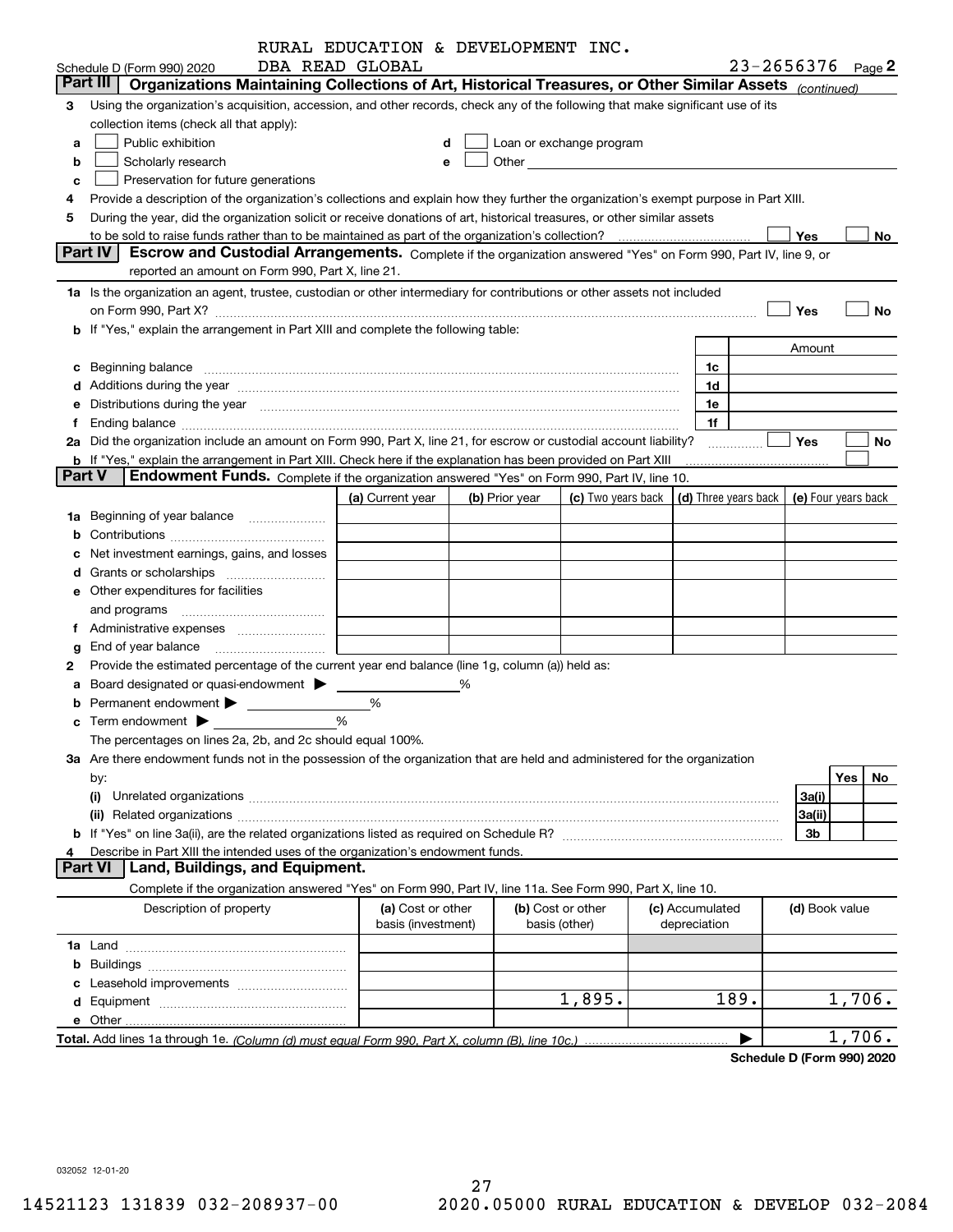| DBA READ GLOBAL<br>Schedule D (Form 990) 2020                                                                                                        |                 |                                                           | $23 - 2656376$<br>Page <sub>3</sub> |
|------------------------------------------------------------------------------------------------------------------------------------------------------|-----------------|-----------------------------------------------------------|-------------------------------------|
| Part VII Investments - Other Securities.                                                                                                             |                 |                                                           |                                     |
| Complete if the organization answered "Yes" on Form 990, Part IV, line 11b. See Form 990, Part X, line 12.                                           |                 |                                                           |                                     |
| (a) Description of security or category (including name of security)                                                                                 | (b) Book value  | (c) Method of valuation: Cost or end-of-year market value |                                     |
| (1) Financial derivatives                                                                                                                            |                 |                                                           |                                     |
|                                                                                                                                                      |                 |                                                           |                                     |
|                                                                                                                                                      |                 |                                                           |                                     |
| $(3)$ Other                                                                                                                                          |                 |                                                           |                                     |
| (A)                                                                                                                                                  |                 |                                                           |                                     |
| (B)                                                                                                                                                  |                 |                                                           |                                     |
| (C)                                                                                                                                                  |                 |                                                           |                                     |
| (D)                                                                                                                                                  |                 |                                                           |                                     |
| (E)                                                                                                                                                  |                 |                                                           |                                     |
| (F)                                                                                                                                                  |                 |                                                           |                                     |
| (G)                                                                                                                                                  |                 |                                                           |                                     |
| (H)                                                                                                                                                  |                 |                                                           |                                     |
|                                                                                                                                                      |                 |                                                           |                                     |
| Total. (Col. (b) must equal Form 990, Part X, col. (B) line 12.)<br>Part VIII Investments - Program Related.                                         |                 |                                                           |                                     |
|                                                                                                                                                      |                 |                                                           |                                     |
| Complete if the organization answered "Yes" on Form 990, Part IV, line 11c. See Form 990, Part X, line 13.                                           |                 |                                                           |                                     |
| (a) Description of investment                                                                                                                        | (b) Book value  | (c) Method of valuation: Cost or end-of-year market value |                                     |
| (1)                                                                                                                                                  |                 |                                                           |                                     |
| (2)                                                                                                                                                  |                 |                                                           |                                     |
| (3)                                                                                                                                                  |                 |                                                           |                                     |
| (4)                                                                                                                                                  |                 |                                                           |                                     |
| (5)                                                                                                                                                  |                 |                                                           |                                     |
|                                                                                                                                                      |                 |                                                           |                                     |
| (6)                                                                                                                                                  |                 |                                                           |                                     |
| (7)                                                                                                                                                  |                 |                                                           |                                     |
| (8)                                                                                                                                                  |                 |                                                           |                                     |
| (9)                                                                                                                                                  |                 |                                                           |                                     |
| Total. (Col. (b) must equal Form 990, Part X, col. (B) line 13.)                                                                                     |                 |                                                           |                                     |
| Part IX<br><b>Other Assets.</b>                                                                                                                      |                 |                                                           |                                     |
| Complete if the organization answered "Yes" on Form 990, Part IV, line 11d. See Form 990, Part X, line 15.                                           |                 |                                                           |                                     |
|                                                                                                                                                      | (a) Description |                                                           | (b) Book value                      |
| (1)                                                                                                                                                  |                 |                                                           |                                     |
| (2)                                                                                                                                                  |                 |                                                           |                                     |
| (3)                                                                                                                                                  |                 |                                                           |                                     |
|                                                                                                                                                      |                 |                                                           |                                     |
| (4)                                                                                                                                                  |                 |                                                           |                                     |
| (5)                                                                                                                                                  |                 |                                                           |                                     |
| (6)                                                                                                                                                  |                 |                                                           |                                     |
| (7)                                                                                                                                                  |                 |                                                           |                                     |
| (8)                                                                                                                                                  |                 |                                                           |                                     |
| (9)                                                                                                                                                  |                 |                                                           |                                     |
|                                                                                                                                                      |                 |                                                           |                                     |
| <b>Other Liabilities.</b><br>Part X                                                                                                                  |                 |                                                           |                                     |
| Complete if the organization answered "Yes" on Form 990, Part IV, line 11e or 11f. See Form 990, Part X, line 25.                                    |                 |                                                           |                                     |
| (a) Description of liability<br>1.                                                                                                                   |                 |                                                           | (b) Book value                      |
|                                                                                                                                                      |                 |                                                           |                                     |
| (1)<br>Federal income taxes                                                                                                                          |                 |                                                           |                                     |
| (2)                                                                                                                                                  |                 |                                                           |                                     |
| (3)                                                                                                                                                  |                 |                                                           |                                     |
| (4)                                                                                                                                                  |                 |                                                           |                                     |
| (5)                                                                                                                                                  |                 |                                                           |                                     |
| (6)                                                                                                                                                  |                 |                                                           |                                     |
| (7)                                                                                                                                                  |                 |                                                           |                                     |
| (8)                                                                                                                                                  |                 |                                                           |                                     |
|                                                                                                                                                      |                 |                                                           |                                     |
| (9)                                                                                                                                                  |                 |                                                           |                                     |
|                                                                                                                                                      |                 |                                                           |                                     |
| 2. Liability for uncertain tax positions. In Part XIII, provide the text of the footnote to the organization's financial statements that reports the |                 |                                                           |                                     |

organization's liability for uncertain tax positions under FASB ASC 740. Check here if the text of the footnote has been provided in Part XIII

**Schedule D (Form 990) 2020**

 $\mathcal{L}^{\text{max}}$ 

032053 12-01-20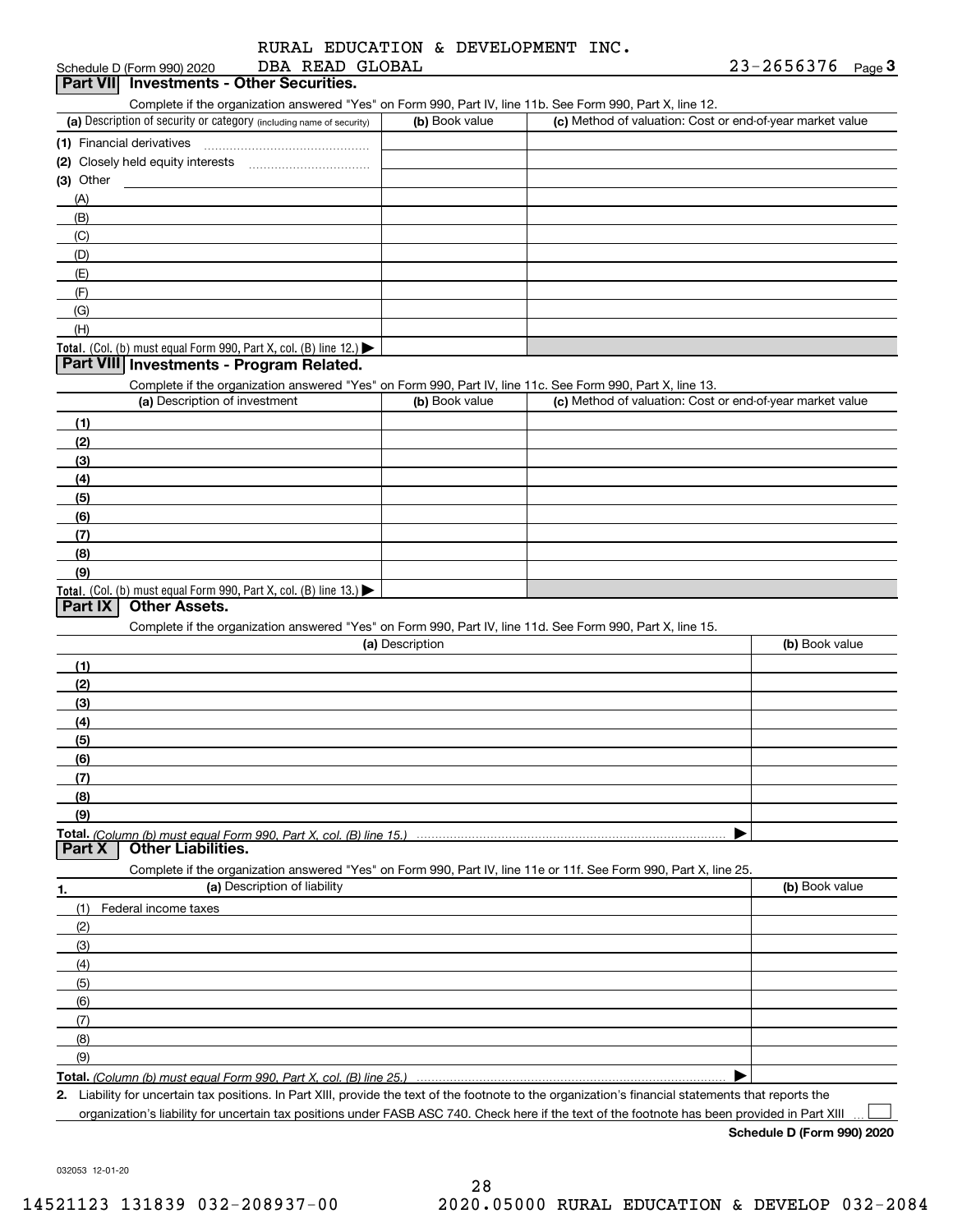|    | RURAL EDUCATION & DEVELOPMENT INC.                                                                                                                            |                |                         |                       |
|----|---------------------------------------------------------------------------------------------------------------------------------------------------------------|----------------|-------------------------|-----------------------|
|    | DBA READ GLOBAL<br>Schedule D (Form 990) 2020                                                                                                                 |                |                         | $23 - 2656376$ Page 4 |
|    | Reconciliation of Revenue per Audited Financial Statements With Revenue per Return.<br>Part XI                                                                |                |                         |                       |
|    | Complete if the organization answered "Yes" on Form 990, Part IV, line 12a.                                                                                   |                |                         |                       |
| 1  | Total revenue, gains, and other support per audited financial statements                                                                                      |                | $\blacksquare$          | 821,991.              |
| 2  | Amounts included on line 1 but not on Form 990, Part VIII, line 12:                                                                                           |                |                         |                       |
| a  | Net unrealized gains (losses) on investments [11] matter contracts and the unrealized gains (losses) on investments                                           | 2a             |                         |                       |
| b  |                                                                                                                                                               | 2 <sub>b</sub> |                         |                       |
|    |                                                                                                                                                               | 2c             |                         |                       |
| d  |                                                                                                                                                               | 2d             |                         |                       |
| е  | Add lines 2a through 2d                                                                                                                                       |                | <b>2e</b>               | 0.                    |
| 3  |                                                                                                                                                               |                | 3                       | 821,991.              |
| 4  | Amounts included on Form 990, Part VIII, line 12, but not on line 1:                                                                                          |                |                         |                       |
| а  |                                                                                                                                                               | 4a             |                         |                       |
| b  | Other (Describe in Part XIII.) <b>Construction Contract Construction</b> Chemistry Chemistry Chemistry Chemistry Chemistry                                    | 4 <sub>b</sub> |                         |                       |
| C. | Add lines 4a and 4b                                                                                                                                           |                | 4c                      | υ.                    |
|    |                                                                                                                                                               |                | 5                       | 821,991.              |
|    | Part XII   Reconciliation of Expenses per Audited Financial Statements With Expenses per Return.                                                              |                |                         |                       |
|    | Complete if the organization answered "Yes" on Form 990, Part IV, line 12a.                                                                                   |                |                         |                       |
| 1  |                                                                                                                                                               |                | $\blacksquare$          | 805,574.              |
| 2  | Amounts included on line 1 but not on Form 990, Part IX, line 25:                                                                                             |                |                         |                       |
| a  |                                                                                                                                                               | 2a             |                         |                       |
| b  |                                                                                                                                                               | 2 <sub>b</sub> |                         |                       |
| c  |                                                                                                                                                               | 2c             |                         |                       |
| d  |                                                                                                                                                               | 2d             |                         |                       |
| е  | Add lines 2a through 2d                                                                                                                                       |                | 2e                      | 0.                    |
| 3  |                                                                                                                                                               |                | $\overline{\mathbf{3}}$ | 805, 574.             |
| 4  | Amounts included on Form 990, Part IX, line 25, but not on line 1:                                                                                            |                |                         |                       |
| a  |                                                                                                                                                               | 4a             |                         |                       |
| b  | Other (Describe in Part XIII.) <b>Construction Contract Construction</b> Chemistry Chemistry Chemistry Chemistry Chemistry                                    | 4 <sub>b</sub> |                         |                       |
|    | Add lines 4a and 4b                                                                                                                                           |                | 4c                      | 0.                    |
| 5. |                                                                                                                                                               |                | 5                       | 805,574.              |
|    | Part XIII Supplemental Information.                                                                                                                           |                |                         |                       |
|    | Provide the descriptions required for Part II, lines 3, 5, and Q: Part III, lines 10 and 4: Part IV, lines 1b and 2b: Part V, line 4: Part Y, line 2: Part YI |                |                         |                       |

Provide the descriptions required for Part II, lines 3, 5, and 9; Part III, lines 1a and 4; Part IV, lines 1b and 2b; Part V, line 4; Part X, line 2; Part XI, lines 2d and 4b; and Part XII, lines 2d and 4b. Also complete this part to provide any additional information.

## PART IV, LINE 2B:

ACTIVITY FOR COMMUNITIES THRIVE PASSED THROUGH THE ORGANIZATION.

032054 12-01-20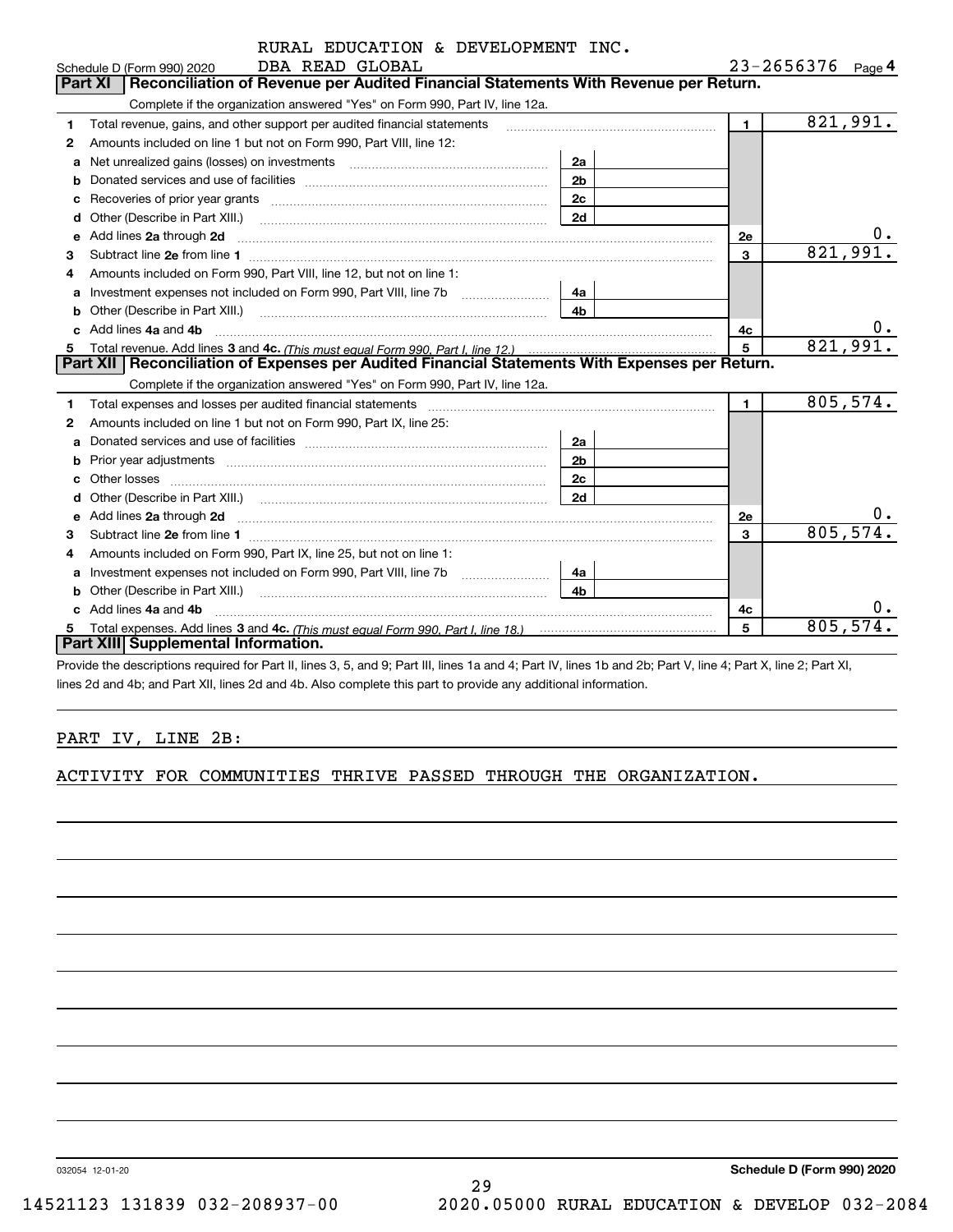| <b>SCHEDULE F</b>                                                           |                                                                                        |                            | <b>Statement of Activities Outside the United States</b>                                                                                                                                                                                             |                                                     |                                                 |                        | OMB No. 1545-0047            |  |  |
|-----------------------------------------------------------------------------|----------------------------------------------------------------------------------------|----------------------------|------------------------------------------------------------------------------------------------------------------------------------------------------------------------------------------------------------------------------------------------------|-----------------------------------------------------|-------------------------------------------------|------------------------|------------------------------|--|--|
| (Form 990)                                                                  | Complete if the organization answered "Yes" on Form 990, Part IV, line 14b, 15, or 16. |                            |                                                                                                                                                                                                                                                      |                                                     |                                                 |                        |                              |  |  |
| Department of the Treasury                                                  |                                                                                        |                            | Attach to Form 990.                                                                                                                                                                                                                                  |                                                     |                                                 |                        | <b>Open to Public</b>        |  |  |
| Internal Revenue Service<br>Name of the organization                        |                                                                                        |                            | Go to www.irs.gov/Form990 for instructions and the latest information.                                                                                                                                                                               |                                                     |                                                 | Inspection             |                              |  |  |
| <b>Employer identification number</b><br>RURAL EDUCATION & DEVELOPMENT INC. |                                                                                        |                            |                                                                                                                                                                                                                                                      |                                                     |                                                 |                        |                              |  |  |
| DBA READ GLOBAL                                                             |                                                                                        |                            |                                                                                                                                                                                                                                                      |                                                     | 23-2656376                                      |                        |                              |  |  |
| Part I                                                                      |                                                                                        |                            | General Information on Activities Outside the United States. Complete if the organization answered "Yes" on                                                                                                                                          |                                                     |                                                 |                        |                              |  |  |
| Form 990, Part IV, line 14b.                                                |                                                                                        |                            |                                                                                                                                                                                                                                                      |                                                     |                                                 |                        |                              |  |  |
| 1                                                                           |                                                                                        |                            | For grantmakers. Does the organization maintain records to substantiate the amount of its grants and other assistance,<br>the grantees' eligibility for the grants or assistance, and the selection criteria used to award the grants or assistance? |                                                     |                                                 | $\boxed{\text{X}}$ Yes | <b>No</b>                    |  |  |
| 2<br>United States.                                                         |                                                                                        |                            | For grantmakers. Describe in Part V the organization's procedures for monitoring the use of its grants and other assistance outside the                                                                                                              |                                                     |                                                 |                        |                              |  |  |
| 3                                                                           |                                                                                        |                            | Activities per Region. (The following Part I, line 3 table can be duplicated if additional space is needed.)                                                                                                                                         |                                                     |                                                 |                        |                              |  |  |
| (a) Region                                                                  | (b) Number of                                                                          | (c) Number of              | (d) Activities conducted in the region                                                                                                                                                                                                               |                                                     | (e) If activity listed in (d)                   |                        | (f) Total                    |  |  |
|                                                                             | offices<br>in the region                                                               | employees,<br>agents, and  | (by type) (such as, fundraising, pro-<br>gram services, investments, grants to                                                                                                                                                                       |                                                     | is a program service,<br>describe specific type |                        | expenditures<br>for and      |  |  |
|                                                                             |                                                                                        | independent<br>contractors | recipients located in the region)                                                                                                                                                                                                                    |                                                     | of service(s) in the region                     |                        | investments<br>in the region |  |  |
|                                                                             |                                                                                        | in the region              |                                                                                                                                                                                                                                                      | INDEPENDENT CONSULTANT                              |                                                 |                        |                              |  |  |
|                                                                             |                                                                                        |                            |                                                                                                                                                                                                                                                      | PROVIDING PROGRAMMATIC                              |                                                 |                        |                              |  |  |
|                                                                             |                                                                                        |                            |                                                                                                                                                                                                                                                      | SUPPORT TO THE REGION -                             |                                                 |                        |                              |  |  |
| SOUTH ASIA                                                                  | 0                                                                                      | 3                          | PROGRAM SERVICES                                                                                                                                                                                                                                     | MEGAN, SANJANA AND IRMA                             |                                                 |                        | 128,300.                     |  |  |
|                                                                             |                                                                                        |                            |                                                                                                                                                                                                                                                      |                                                     |                                                 |                        |                              |  |  |
|                                                                             |                                                                                        |                            |                                                                                                                                                                                                                                                      | PARTNER WITH RURAL                                  |                                                 |                        |                              |  |  |
| SOUTH ASIA                                                                  | 0                                                                                      | 0                          | GRANTS TO RECIPIENTS                                                                                                                                                                                                                                 | COMMUNITIES TO ESTABLISH<br>READ CENTERS & PROGRAMS |                                                 |                        | 344,149.                     |  |  |
|                                                                             |                                                                                        |                            |                                                                                                                                                                                                                                                      |                                                     |                                                 |                        |                              |  |  |
|                                                                             |                                                                                        |                            |                                                                                                                                                                                                                                                      |                                                     |                                                 |                        |                              |  |  |
|                                                                             |                                                                                        |                            |                                                                                                                                                                                                                                                      |                                                     |                                                 |                        |                              |  |  |
|                                                                             |                                                                                        |                            |                                                                                                                                                                                                                                                      |                                                     |                                                 |                        |                              |  |  |
|                                                                             |                                                                                        |                            |                                                                                                                                                                                                                                                      |                                                     |                                                 |                        |                              |  |  |
|                                                                             |                                                                                        |                            |                                                                                                                                                                                                                                                      |                                                     |                                                 |                        |                              |  |  |
|                                                                             |                                                                                        |                            |                                                                                                                                                                                                                                                      |                                                     |                                                 |                        |                              |  |  |
|                                                                             |                                                                                        |                            |                                                                                                                                                                                                                                                      |                                                     |                                                 |                        |                              |  |  |
|                                                                             |                                                                                        |                            |                                                                                                                                                                                                                                                      |                                                     |                                                 |                        |                              |  |  |
|                                                                             |                                                                                        |                            |                                                                                                                                                                                                                                                      |                                                     |                                                 |                        |                              |  |  |
|                                                                             |                                                                                        |                            |                                                                                                                                                                                                                                                      |                                                     |                                                 |                        |                              |  |  |
|                                                                             |                                                                                        |                            |                                                                                                                                                                                                                                                      |                                                     |                                                 |                        |                              |  |  |
|                                                                             |                                                                                        |                            |                                                                                                                                                                                                                                                      |                                                     |                                                 |                        |                              |  |  |
|                                                                             |                                                                                        |                            |                                                                                                                                                                                                                                                      |                                                     |                                                 |                        |                              |  |  |
|                                                                             |                                                                                        |                            |                                                                                                                                                                                                                                                      |                                                     |                                                 |                        |                              |  |  |
|                                                                             |                                                                                        |                            |                                                                                                                                                                                                                                                      |                                                     |                                                 |                        |                              |  |  |
|                                                                             |                                                                                        |                            |                                                                                                                                                                                                                                                      |                                                     |                                                 |                        |                              |  |  |
|                                                                             |                                                                                        |                            |                                                                                                                                                                                                                                                      |                                                     |                                                 |                        |                              |  |  |
|                                                                             |                                                                                        |                            |                                                                                                                                                                                                                                                      |                                                     |                                                 |                        |                              |  |  |
|                                                                             |                                                                                        |                            |                                                                                                                                                                                                                                                      |                                                     |                                                 |                        |                              |  |  |
|                                                                             |                                                                                        |                            |                                                                                                                                                                                                                                                      |                                                     |                                                 |                        |                              |  |  |
| <b>3 a</b> Subtotal                                                         | 0                                                                                      | 3                          |                                                                                                                                                                                                                                                      |                                                     |                                                 |                        | 472,449.                     |  |  |
| .<br><b>b</b> Total from continuation                                       |                                                                                        |                            |                                                                                                                                                                                                                                                      |                                                     |                                                 |                        |                              |  |  |
| sheets to Part I                                                            | 0                                                                                      | 0                          |                                                                                                                                                                                                                                                      |                                                     |                                                 |                        | 0.                           |  |  |
| c Totals (add lines 3a                                                      |                                                                                        |                            |                                                                                                                                                                                                                                                      |                                                     |                                                 |                        |                              |  |  |
| and 3b)                                                                     | 0                                                                                      | 3                          |                                                                                                                                                                                                                                                      |                                                     |                                                 |                        | 472,449.                     |  |  |

**For Paperwork Reduction Act Notice, see the Instructions for Form 990. Schedule F (Form 990) 2020** LHA

032071 12-03-20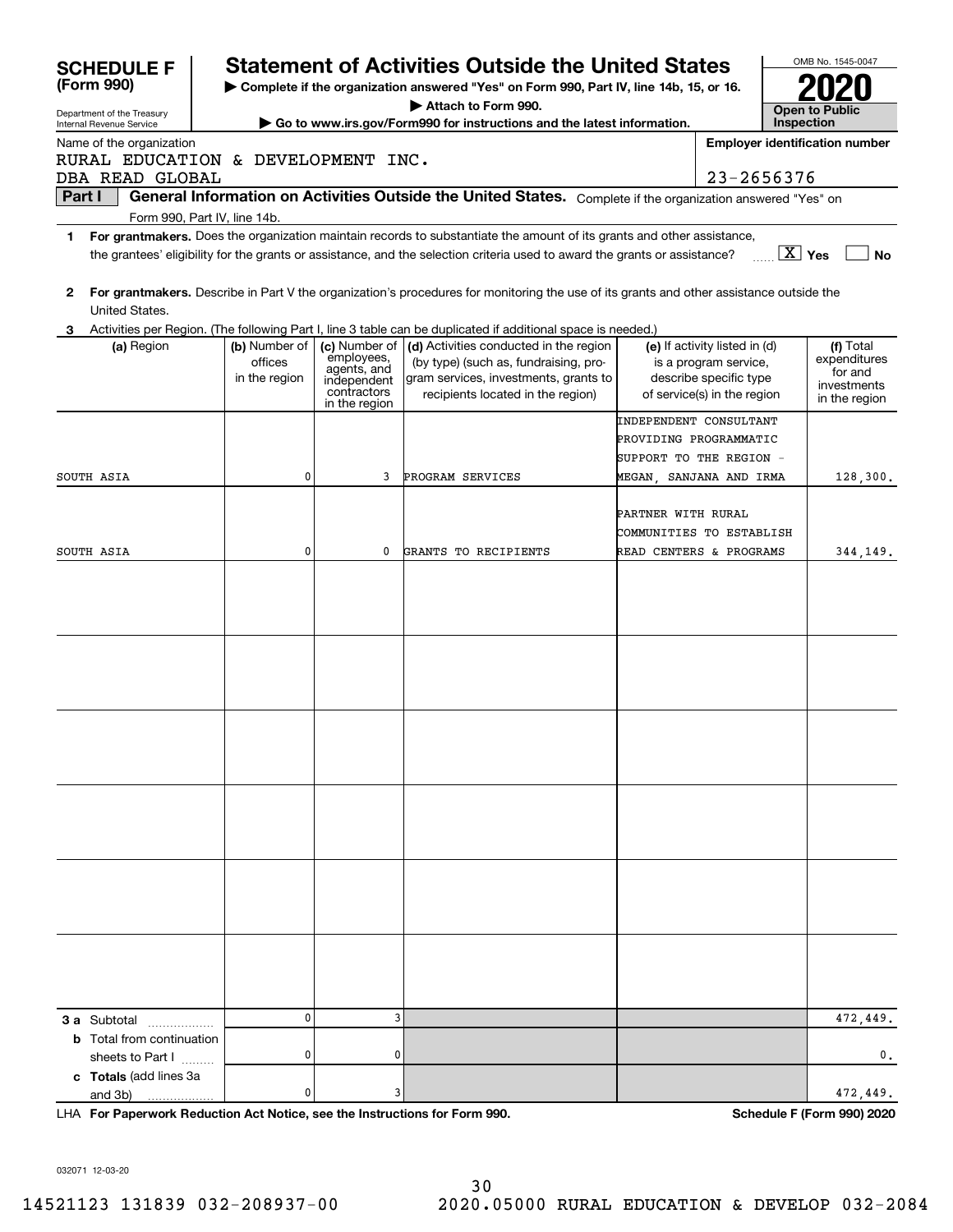Schedule F (Form 990) 2020 Page DBA READ GLOBAL 23-2656376

Part II | Grants and Other Assistance to Organizations or Entities Outside the United States. Complete if the organization answered "Yes" on Form 990, Part IV, line 15, for any recipient who received more than \$5,000. Part II can be duplicated if additional space is needed.

| $\mathbf{1}$<br>(a) Name of organization | (b) IRS code section<br>and EIN (if applicable) | (c) Region | (d) Purpose of<br>grant                                                                                                                 | (e) Amount<br>of cash grant | (f) Manner of<br>cash disbursement | (g) Amount of<br>noncash<br>assistance | (h) Description<br>of noncash<br>assistance | (i) Method of<br>valuation (book, FMV,<br>appraisal, other)    |
|------------------------------------------|-------------------------------------------------|------------|-----------------------------------------------------------------------------------------------------------------------------------------|-----------------------------|------------------------------------|----------------------------------------|---------------------------------------------|----------------------------------------------------------------|
|                                          |                                                 | SOUTH ASIA | GRANTS TO SUPPORT<br>PROGRAM AND<br>OPERATIONAL COSTS IN<br>FUTHERING READ                                                              | 344, 149. WIRES             |                                    |                                        | 0. N/A                                      | N/A                                                            |
|                                          |                                                 |            |                                                                                                                                         |                             |                                    |                                        |                                             |                                                                |
|                                          |                                                 |            |                                                                                                                                         |                             |                                    |                                        |                                             |                                                                |
|                                          |                                                 |            |                                                                                                                                         |                             |                                    |                                        |                                             |                                                                |
|                                          |                                                 |            |                                                                                                                                         |                             |                                    |                                        |                                             |                                                                |
|                                          |                                                 |            |                                                                                                                                         |                             |                                    |                                        |                                             |                                                                |
|                                          |                                                 |            |                                                                                                                                         |                             |                                    |                                        |                                             |                                                                |
|                                          |                                                 |            |                                                                                                                                         |                             |                                    |                                        |                                             |                                                                |
| $\mathbf{2}$<br>3                        |                                                 |            | Enter total number of recipient organizations listed above that are recognized as charities by the foreign country, recognized as a tax |                             |                                    |                                        |                                             | $\overline{0}$<br>$\overline{3}$<br>Schedule F (Form 990) 2020 |

## SEE PART V FOR COLUMN (D) DESCRIPTIONS

**2**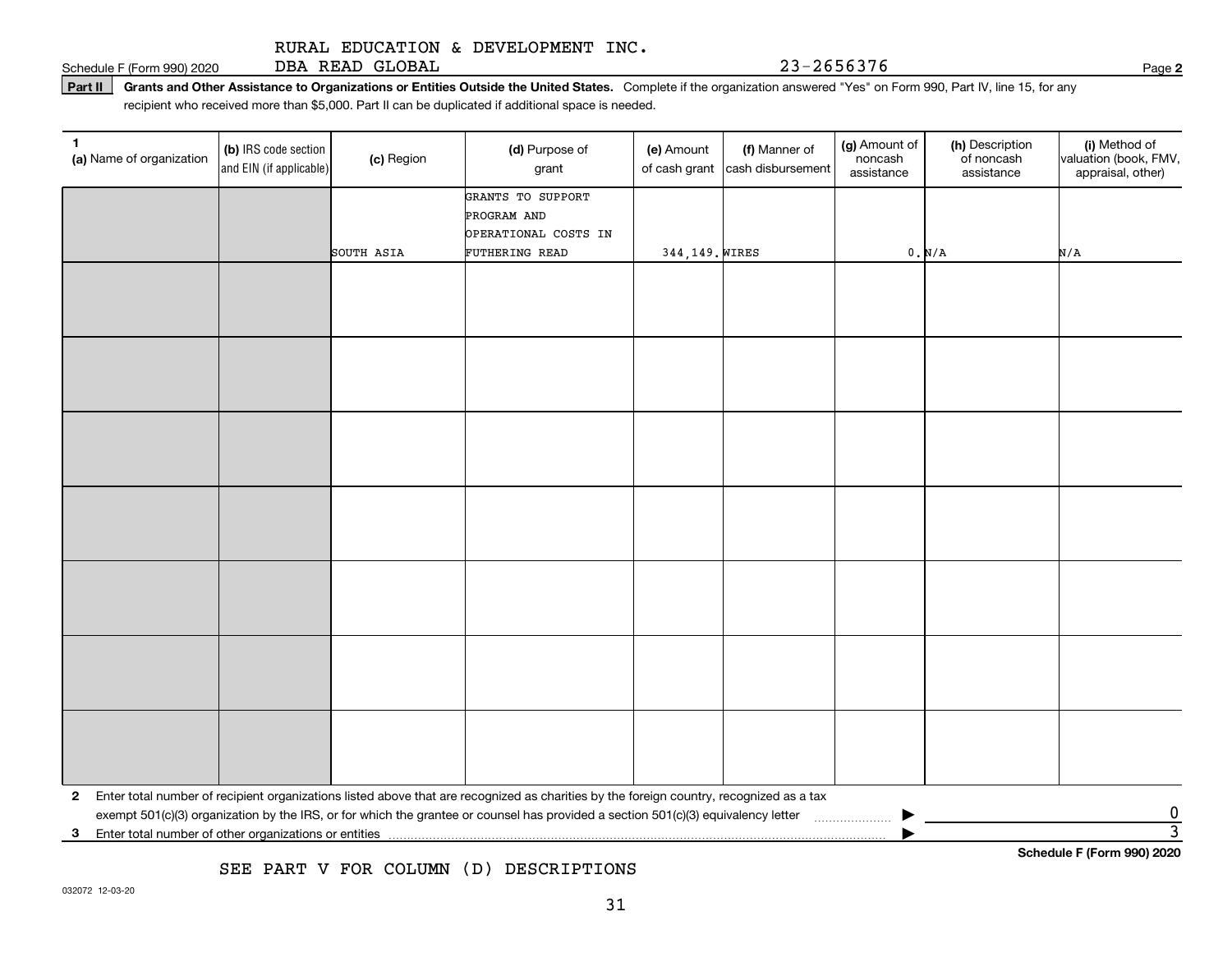#### 032073 12-03-20

32

RURAL EDUCATION & DEVELOPMENT INC.

(c) Number of recipients

Schedule F (Form 990) 2020 Page DBA READ GLOBAL 23-2656376

(f) Amount of noncashassistance

noncash assistance

**(c)** Number of **| (d)** Amount of **| (e)** Manner of **| (f)** Amount of **| (g)** Description of **| (h)** 

(e) Manner of cash disbursement

Part III Grants and Other Assistance to Individuals Outside the United States. Complete if the organization answered "Yes" on Form 990, Part IV, line 16. Part III can be duplicated if additional space is needed.

> (d) Amount of cash grant

**(a)** Type of grant or assistance  $\qquad$  **(b)** Region

Page 3

**(h)** Method of<br>valuation<br>(book, FMV,<br>appraisal, other)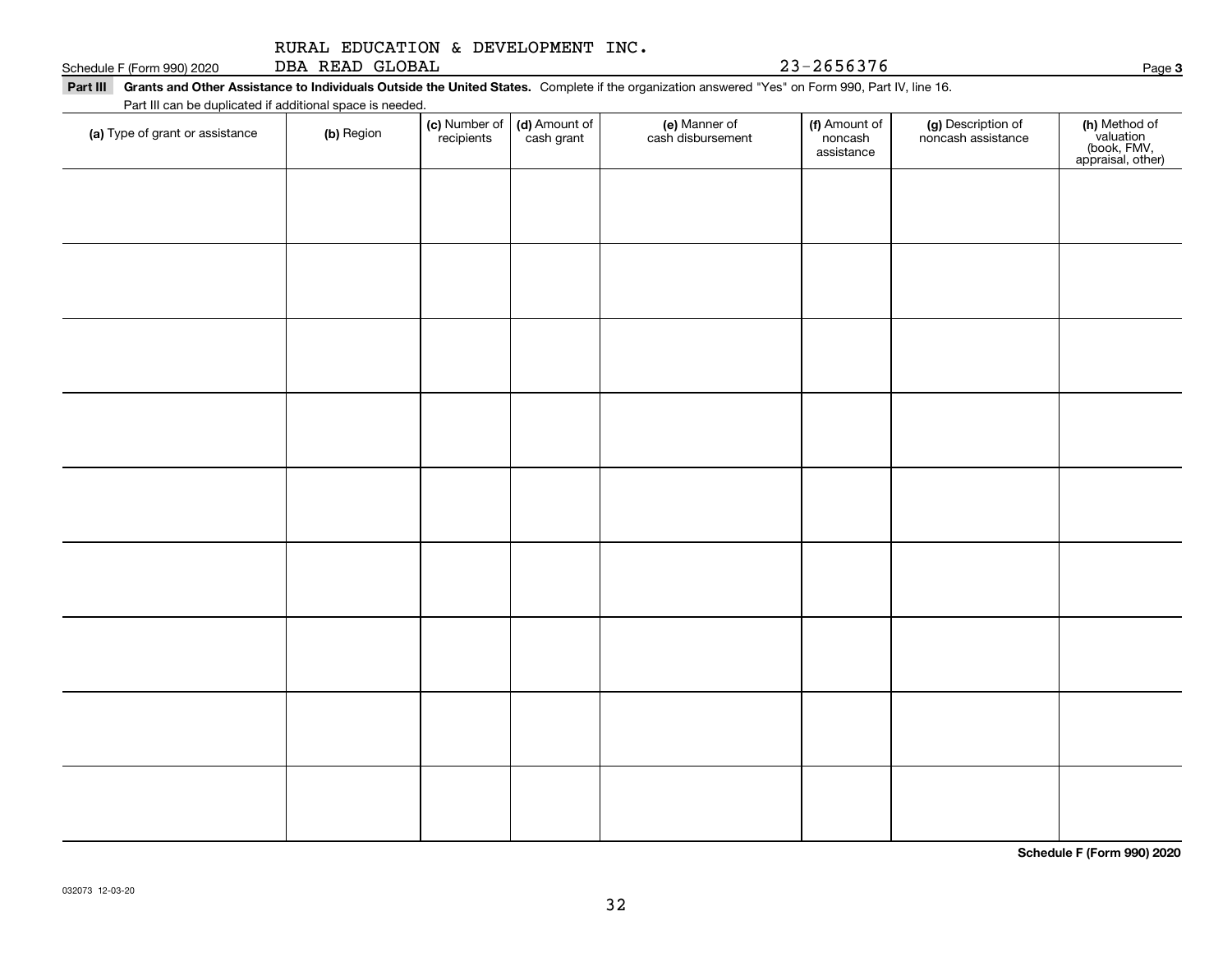| Part IV      | <b>Foreign Forms</b>                                                                                                                                                                                                                                                                                                              |            |                     |
|--------------|-----------------------------------------------------------------------------------------------------------------------------------------------------------------------------------------------------------------------------------------------------------------------------------------------------------------------------------|------------|---------------------|
| 1            | Was the organization a U.S. transferor of property to a foreign corporation during the tax year? If "Yes."<br>the organization may be required to file Form 926, Return by a U.S. Transferor of Property to a Foreign                                                                                                             |            |                     |
|              |                                                                                                                                                                                                                                                                                                                                   | <b>Yes</b> | ∣X∣no               |
| $\mathbf{2}$ | Did the organization have an interest in a foreign trust during the tax year? If "Yes." the organization may                                                                                                                                                                                                                      |            |                     |
|              | be required to separately file Form 3520, Annual Return To Report Transactions With Foreign Trusts and<br>Receipt of Certain Foreign Gifts, and/or Form 3520-A, Annual Information Return of Foreign Trust With a<br>U.S. Owner (see Instructions for Forms 3520 and 3520-A; don't file with Form 990) manufactured and the U.S.  | Yes        | $X \mid N_0$        |
| 3            | Did the organization have an ownership interest in a foreign corporation during the tax year? If "Yes."                                                                                                                                                                                                                           |            |                     |
|              | the organization may be required to file Form 5471, Information Return of U.S. Persons With Respect to                                                                                                                                                                                                                            | Yes        | $\overline{X}$ No   |
| 4            | Was the organization a direct or indirect shareholder of a passive foreign investment company or a                                                                                                                                                                                                                                |            |                     |
|              | qualified electing fund during the tax year? If "Yes," the organization may be required to file Form 8621,<br>Information Return by a Shareholder of a Passive Foreign Investment Company or Qualified Electing<br>Fund (see Instructions for Form 8621) manufactured control control and the latest state of the state of the st | Yes        | $X $ No             |
| 5            | Did the organization have an ownership interest in a foreign partnership during the tax year? If "Yes."                                                                                                                                                                                                                           |            |                     |
|              | the organization may be required to file Form 8865, Return of U.S. Persons With Respect to Certain                                                                                                                                                                                                                                | Yes        | $X \mid N_{\Omega}$ |
| 6            | Did the organization have any operations in or related to any boycotting countries during the tax year? If<br>"Yes," the organization may be required to separately file Form 5713, International Boycott Report (see                                                                                                             |            |                     |
|              | Instructions for Form 5713; don't file with Form 990) manufactured contained and contained and the local manufactured and the local manufactured and the local manufactured and the local manufactured and the local manufactu                                                                                                    | Yes        |                     |

**Schedule F (Form 990) 2020**

032074 12-03-20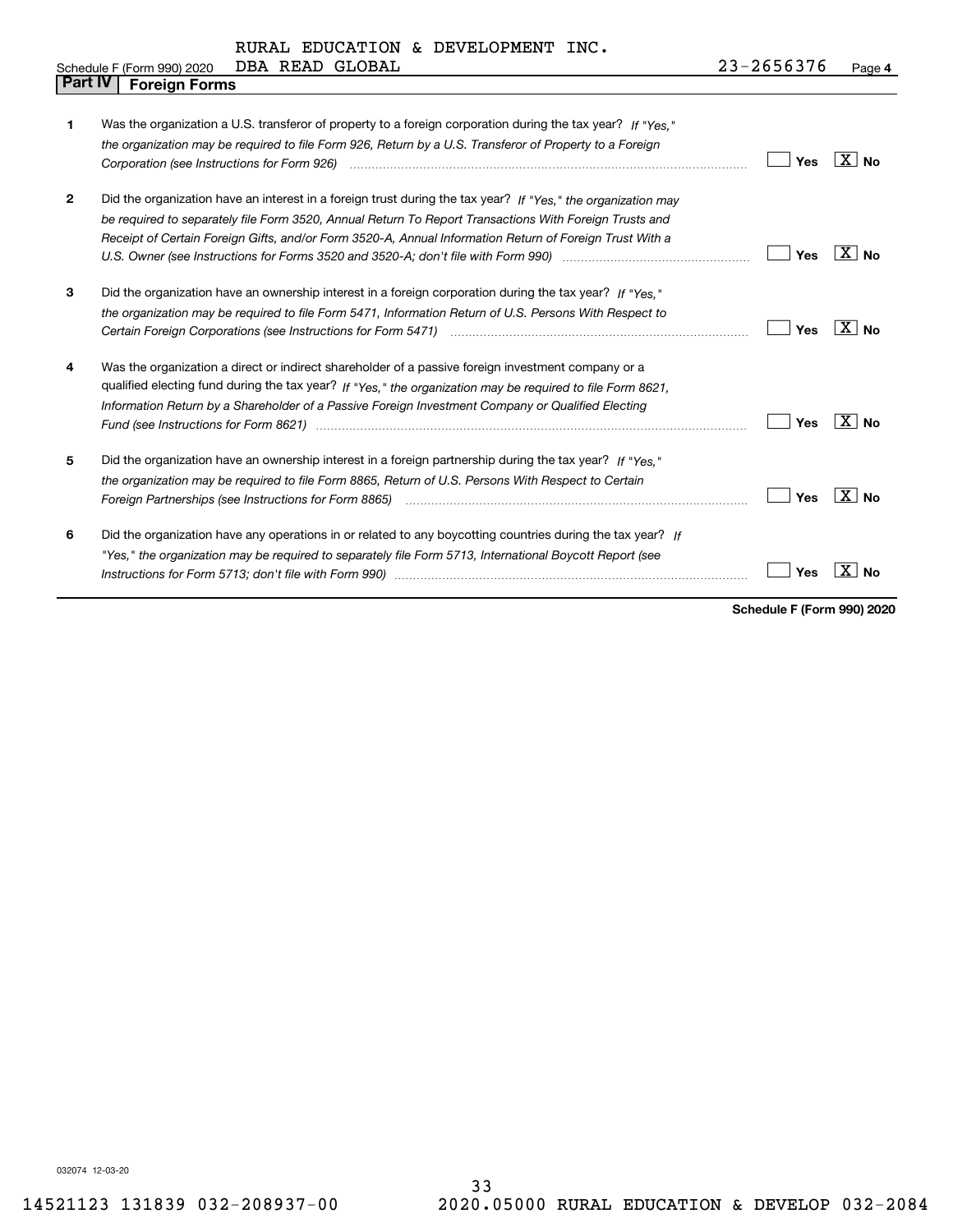| RURAL EDUCATION & DEVELOPMENT INC.<br>23-2656376<br>DBA READ GLOBAL<br>Schedule F (Form 990) 2020<br>Page 5<br><b>Part V</b><br><b>Supplemental Information</b>                                                                                                                                                                                                                                                   |
|-------------------------------------------------------------------------------------------------------------------------------------------------------------------------------------------------------------------------------------------------------------------------------------------------------------------------------------------------------------------------------------------------------------------|
| Provide the information required by Part I, line 2 (monitoring of funds); Part I, line 3, column (f) (accounting method; amounts of<br>investments vs. expenditures per region); Part II, line 1 (accounting method); Part III (accounting method); and Part III, column (c)<br>(estimated number of recipients), as applicable. Also complete this part to provide any additional information. See instructions. |
| I, LINE<br>PART<br>2:                                                                                                                                                                                                                                                                                                                                                                                             |
| 3 LOCAL ORGANIZATIONS THAT RECEIVES GRANTS FROM READ<br>THROUGH<br>EACH<br>THE<br>ОF                                                                                                                                                                                                                                                                                                                              |
| <b>AGREEMENT</b><br>THAT OUTLINES OUR INTENTIONS FOR USE OF<br>FUNDS<br>AS SPECIFIED<br>AN                                                                                                                                                                                                                                                                                                                        |
| THE DONOR. AFTER THE END<br>OF<br>THE FISCAL YEAR,<br>WE<br>REQUEST A REPORT THAT<br>BY.                                                                                                                                                                                                                                                                                                                          |
| RECAPS HOW FUNDS WERE USED.<br>IF<br>FUNDS WERE NOT USED<br>PROPERLY,<br>OR.                                                                                                                                                                                                                                                                                                                                      |
| DOCUMENTATION NOT PROVIDED,<br>FUTURE FUNDS CAN BE WITHHELD. WHEN POSSIBLE,                                                                                                                                                                                                                                                                                                                                       |
| SITE VISITS ARE CONDUCTED TO SEE ACTUAL EVIDENCE OF<br>USE OF FUNDS.                                                                                                                                                                                                                                                                                                                                              |
|                                                                                                                                                                                                                                                                                                                                                                                                                   |
| I, LINE<br>PART<br>3:                                                                                                                                                                                                                                                                                                                                                                                             |
| ACCRUAL BASIS EXPENDITURES                                                                                                                                                                                                                                                                                                                                                                                        |
|                                                                                                                                                                                                                                                                                                                                                                                                                   |
| <b>COLUMN</b><br>(D):<br>PART<br>II,                                                                                                                                                                                                                                                                                                                                                                              |
| REGION: SOUTH ASIA                                                                                                                                                                                                                                                                                                                                                                                                |
| PURPOSE<br><b>GRANT:</b><br>GRANTS<br>TO SUPPORT PROGRAM AND OPERATIONAL COSTS<br>OF<br>(D)<br>ΙN                                                                                                                                                                                                                                                                                                                 |
| FUTHERING READ GLOBAL'S MISSION.                                                                                                                                                                                                                                                                                                                                                                                  |
|                                                                                                                                                                                                                                                                                                                                                                                                                   |
|                                                                                                                                                                                                                                                                                                                                                                                                                   |
|                                                                                                                                                                                                                                                                                                                                                                                                                   |
|                                                                                                                                                                                                                                                                                                                                                                                                                   |
|                                                                                                                                                                                                                                                                                                                                                                                                                   |
|                                                                                                                                                                                                                                                                                                                                                                                                                   |
|                                                                                                                                                                                                                                                                                                                                                                                                                   |
|                                                                                                                                                                                                                                                                                                                                                                                                                   |

032075 12-03-20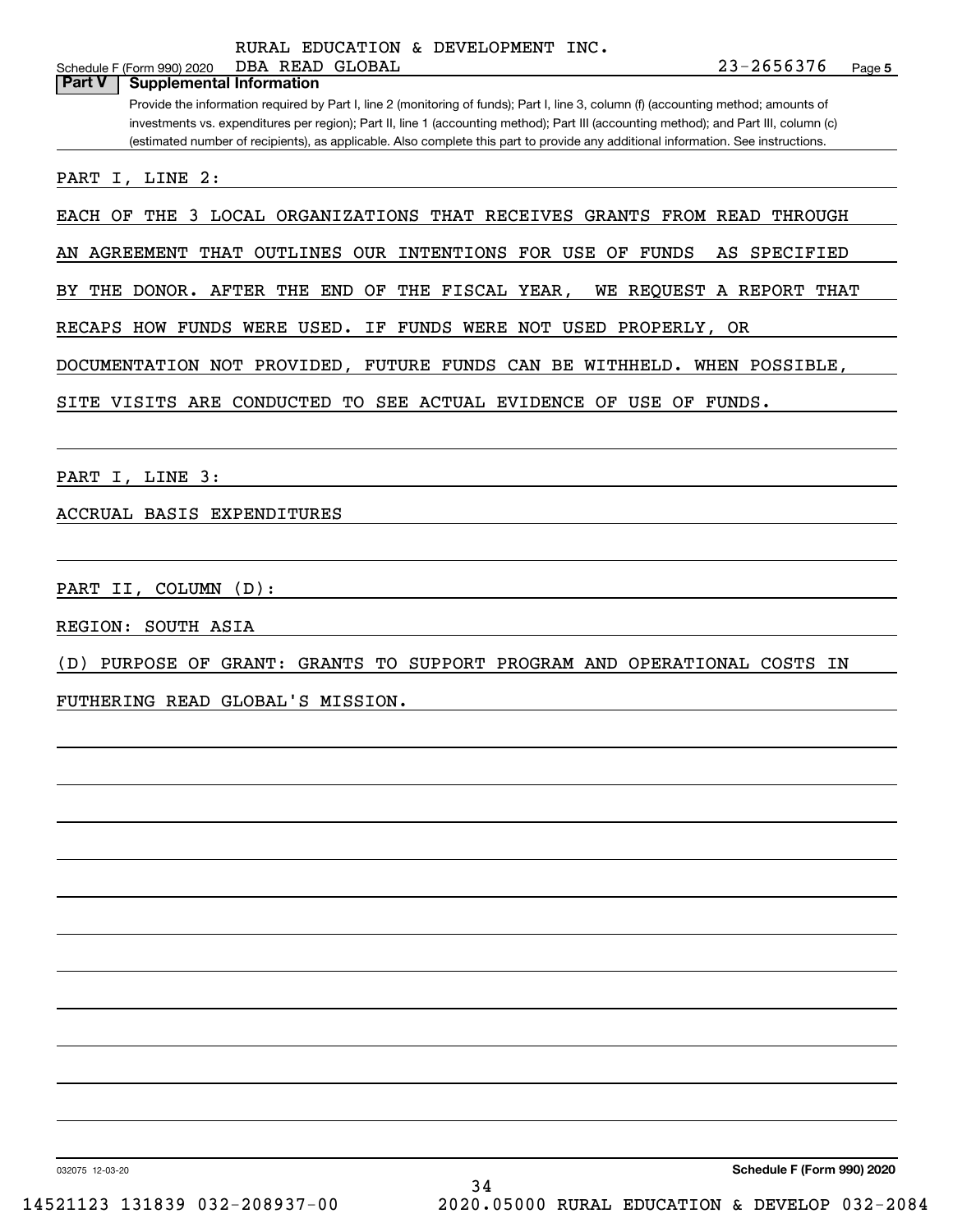**(Form 990 or 990-EZ)**

Department of the Treasury Internal Revenue Service Name of the organization

**Complete to provide information for responses to specific questions on Form 990 or 990-EZ or to provide any additional information. | Attach to Form 990 or 990-EZ. SCHEDULE O Supplemental Information to Form 990 or 990-EZ**

**| Go to www.irs.gov/Form990 for the latest information.**



DBA READ GLOBAL 23-2656376

FORM 990, PART I, LINE 1, DESCRIPTION OF ORGANIZATION MISSION:

RURAL EDUCATION & DEVELOPMENT INC.

RURAL EDUCATION AND DEVELOPMENT, INC. (READ GLOBAL) PARTNERS WITH THREE

LOCAL COUNTRY ORGANIZATIONS TO ESTABLISH COMMUNITY LIBRARY AND

RESOURCE CENTERS (READ CENTERS) AS VEHICLES FOR SOCIAL AND ECONOMIC

TRANSFORMATION.

FORM 990, PART III

READ CENTERS & PROGRAMS - IN 2020, READ SUPPORTED 3 INDEPENDENT LOCAL

ORGANIZATIONS (READ NEPAL, READ INDIA, READ BHUTAN) AND THEIR NETWORK

OF 112 READ CENTERS - 9 IN BHUTAN, 67 IN NEPAL, AND 36 IN INDIA. WITH

READ GLOBAL SUPPORT, THESE 3 INDEPENDENT ORGANIZATIONS WERE ALSO ABLE

TO OFFER PROGRAMS ON WOMEN'S EMPOWERMENT, LITERACY, ECONOMIC

EMPOWERMENT AND OTHER LIFECHANGING PROGRAMS, AS WELL AS COORDINATE

LOCAL RESPONSES TO THE COVID CRISIS. THIS INCLUDED DISTRIBUTING FOOD

RATIONS TO MORE THAN 11,000 PEOPLE, PROVIDING ROUTINE VACCINATIONS AND

PRE-NATAL CHECKS TO 709 WOMEN AND CHILDREN WHILE HOSPITALS WERE

OVERWHELMED WITH COVID PATIENTS, REACHING 38,700 PEOPLE WITH

INFORMATION ON HOW THEY COULD KEEP THEIR FAMILY SAFE OR GET TREATMENT

ILL, AND PROVIDED ACCESS TO REMOTE AND IN-PERSON LEARNING TO MORE

THAN 10,500 STUDENTS.

FORM 990, PART VI, SECTION A, LINE 1:

THE BOARD MAY, BY RESOLUTION, DESIGNATE AND APPOINT BOARD COMMITTEES AS IT CONSIDERS NECESSARY FOR THE OPERATION OR ADMINISTRATION OF THE CORPORATION. THESE COMMITTEES, TO THE EXTENT PROVIDED IN SAID RESOLUTION SHALL HAVE AND

032211 11-20-20 LHA For Paperwork Reduction Act Notice, see the Instructions for Form 990 or 990-EZ. Schedule O (Form 990 or 990-EZ) 2020 EXERCISE THE AUTHORITY OF THE BOARD IN THE MANAGEMENT OF THE CORPORATION.

35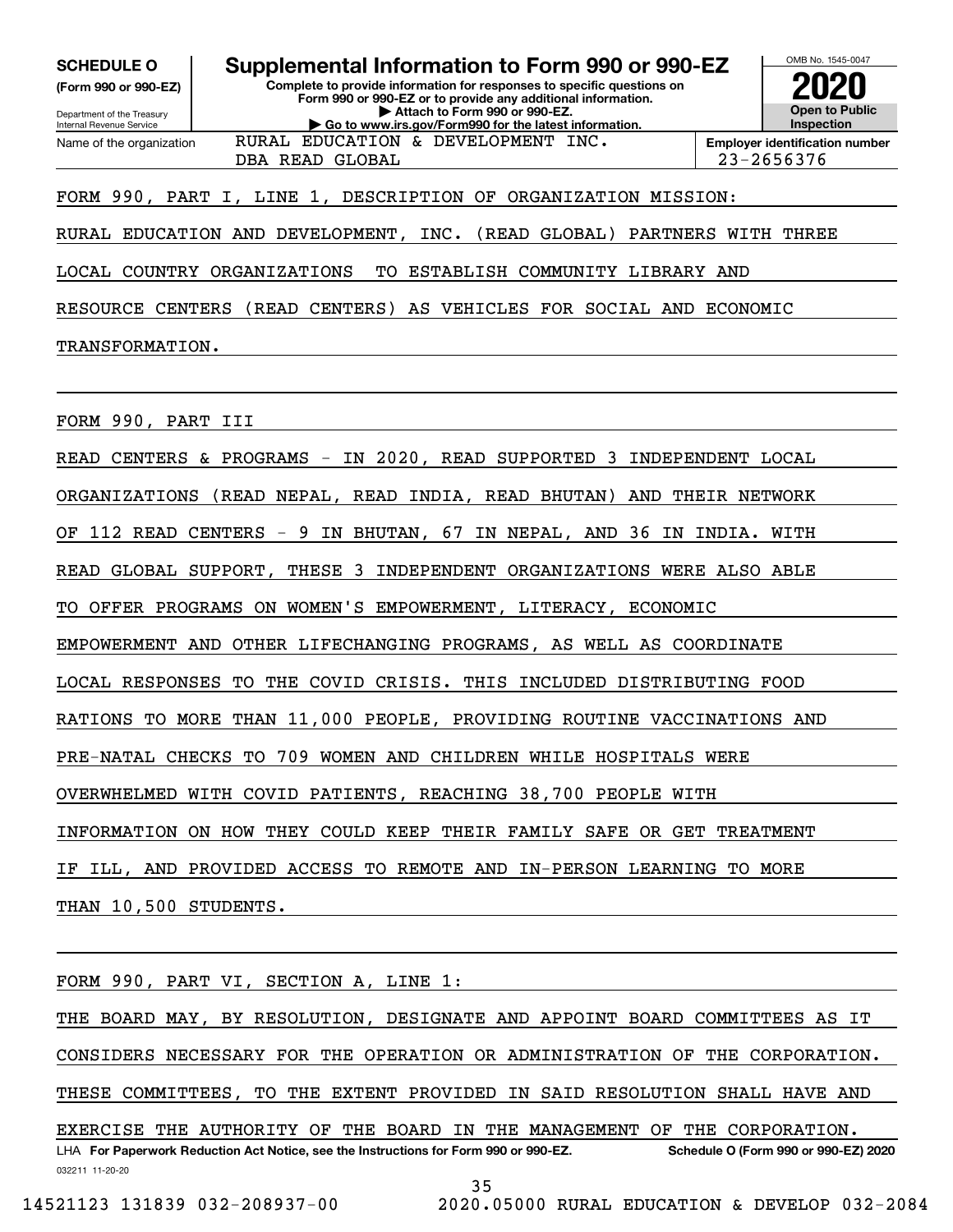| Schedule O (Form 990 or 990-EZ) 2020<br>Page 2 |                 |                                    |                                                     |  |  |  |  |  |  |
|------------------------------------------------|-----------------|------------------------------------|-----------------------------------------------------|--|--|--|--|--|--|
| Name of the organization                       | DBA READ GLOBAL | RURAL EDUCATION & DEVELOPMENT INC. | <b>Employer identification number</b><br>23-2656376 |  |  |  |  |  |  |

FORM 990, PART VI, SECTION A, LINE 2:

DR. ANTONIA NEUBAUER AND MELISSA ANDERSON - FAMILY RELATIONSHIP.

THE ORGANIZATION ALSO PAID \$1,000 TO A COMPANY OWNED BY A BOARD MEMBER

(CAREY BOHJANEN) AS A REDUCED FEE FOR A TRAINING PROGRAM ATTENDED BY THE

EXECUTIVE DIRECTOR.

FORM 990, PART VI, SECTION A, LINE 3:

MEGAN VOLK MANAGED ASIA BASED PROGRAMS.

FORM 990, PART VI, SECTION B, LINE 11B:

THE FORM 990 IS PREPARED AND REVIEWED BY THE EXECUTIVE DIRECTOR, DEPUTY

DIRECTOR AND EXTERNAL CPA FIRST. THEN, ONCE A DRAFT IS READY, READ GLOBAL

MANAGEMENT SHARES A COPY OF THE DRAFT WITH THE BOARD CHAIR AND THE

TREASURER FOR DRAFT APPROVAL. ONCE THE DRAFT IS APPROVED, AND A FINAL DRAFT

IS PREPARED BY THE TAX FIRM, READ GLOBAL MANAGEMENT WILL SHARE THE FINAL

DRAFT COPY WITH THE ENTIRE BOARD BEFORE IT IS SUBMITTED TO THE IRS.

FORM 990, PART VI, SECTION B, LINE 15A:

COMPENSATION FOR THE TOP MANAGEMENT OFFICIAL WAS REVIEWED BY THE CHAIRMAN OF THE BOARD. COMPARABLE DATA WAS USED IN THE COMPENSATION PROCESS AND THE PROCESS WAS DOCUMENTED. THE LAST COMPENSATION REVIEW TOOK PLACE IN FEBRUARY 2019.

THE EXECUTIVE DIRECTOR REVIEWS AND DETERMINES COMPENSATION FOR EMPLOYEES.

|                               | FORM 990, PART VI, SECTION C, LINE 19:                                    |  |                                               |  |                                      |  |
|-------------------------------|---------------------------------------------------------------------------|--|-----------------------------------------------|--|--------------------------------------|--|
|                               |                                                                           |  |                                               |  |                                      |  |
|                               | GOVERNING DOCUMENTS AND CONFLICT OF INTEREST POLICY ARE NOT AVAILABLE FOR |  |                                               |  |                                      |  |
| 032212 11-20-20               |                                                                           |  |                                               |  | Schedule O (Form 990 or 990-EZ) 2020 |  |
|                               |                                                                           |  | 36                                            |  |                                      |  |
| 14521123 131839 032-208937-00 |                                                                           |  | 2020.05000 RURAL EDUCATION & DEVELOP 032-2084 |  |                                      |  |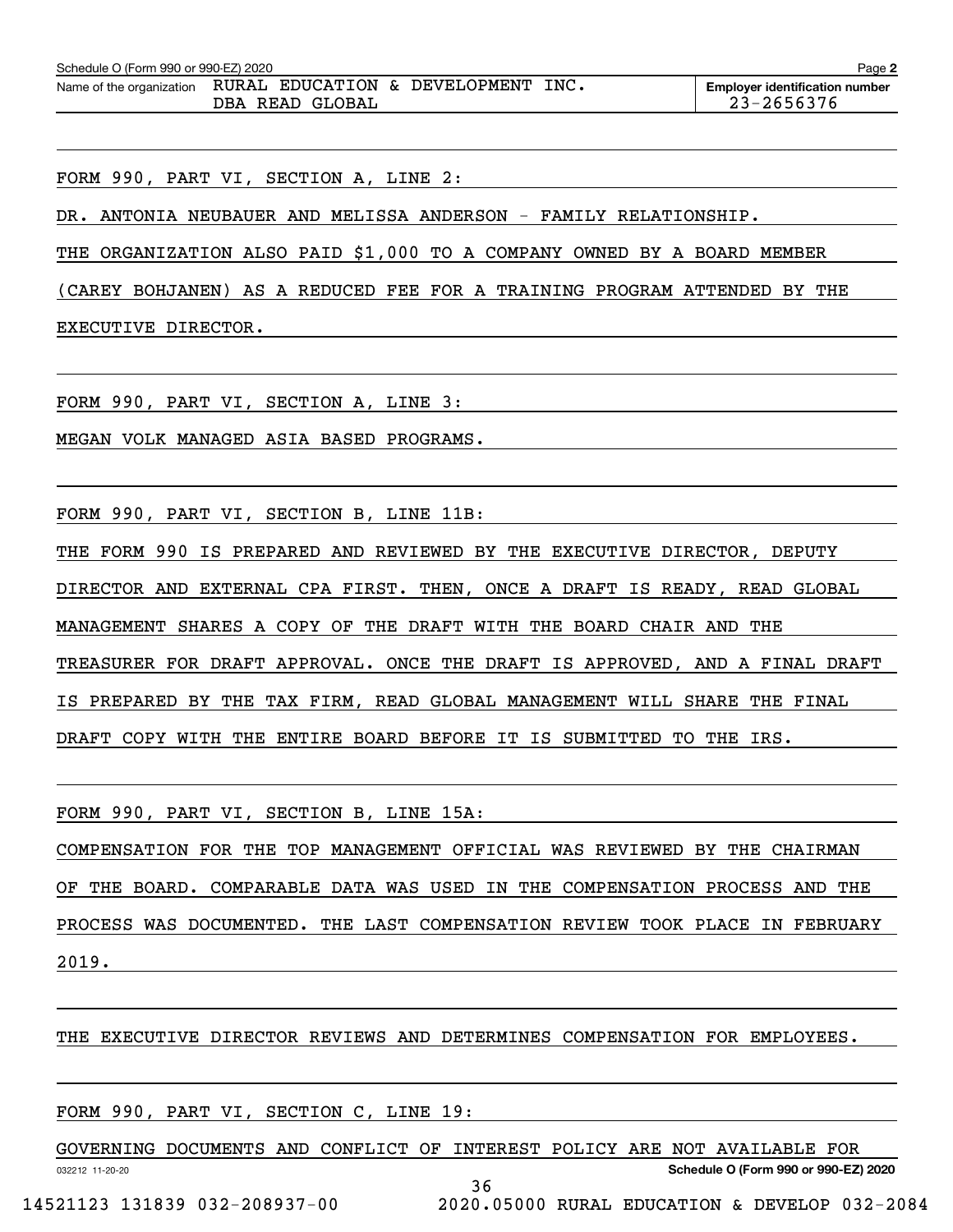| Schedule O (Form 990 or 990-EZ) 2020                                              | Page 2                                              |
|-----------------------------------------------------------------------------------|-----------------------------------------------------|
| RURAL EDUCATION & DEVELOPMENT INC.<br>Name of the organization<br>DBA READ GLOBAL | <b>Employer identification number</b><br>23-2656376 |
| THE GENERAL PUBLIC. FINANCIAL STATEMENTS ARE AVAILABLE FOR REVIEW ON THE          |                                                     |
| ORGANIZATION WEBSITE.                                                             |                                                     |
|                                                                                   |                                                     |
| FORM 990, PART IX, LINE 11G, OTHER FEES:                                          |                                                     |
| OTHER SERVICES:                                                                   |                                                     |
| PROGRAM SERVICE EXPENSES                                                          | 110,946.                                            |
| MANAGEMENT AND GENERAL EXPENSES                                                   | 57,279.                                             |
| FUNDRAISING EXPENSES                                                              | 22,192.                                             |
| TOTAL EXPENSES                                                                    | 190,417.                                            |
| TOTAL OTHER FEES ON FORM 990, PART IX, LINE 11G, COL A                            | 190,417.                                            |
|                                                                                   |                                                     |
| FORM 990, AMENDED                                                                 |                                                     |
| THIS AMENDMENT IS BEING PREPARED TO CHANGE THE ALLOCATION OF FUNCTIONAL           |                                                     |
| EXPENSES TO MATCH THE AUDITED FINANCIAL STATEMENTS AND TO CORRECT THE             |                                                     |
| SCHEDULE A REPORTING.                                                             |                                                     |
|                                                                                   |                                                     |
| 1. PART IX, LINE 5 COLUMN A CHANGED FROM \$187,681 TO \$187,885; COLUMN C         |                                                     |
| CHANGED FROM \$28,152 TO \$28,243; COLUMN D CHANGED FROM \$9,384 TO               |                                                     |
| \$9,497.                                                                          |                                                     |
| 2. PART IX, LINE 11C COLUMNS A AND C CHANGED FROM \$39,559 TO \$39,560.           |                                                     |
| 3. PART IX, LINE 13 COLUMN B CHANGED FROM \$167 TO \$168; COLUMN C                |                                                     |
| CHANGED FROM \$12,486 TO \$12,482; COLUMN D CHANGED FROM \$585 TO \$584.          |                                                     |
| 4. PART IX, LINE 14 COLUMNS A AND C CHANGED FROM \$3,871 TO \$3,872.              |                                                     |
| 5. PART IX, LINE 23 COLUMNS A AND C CHANGED FROM \$4,450 TO \$4,451.              |                                                     |
| 6. PART IX, LINE 25 COLUMN B CHANGED FROM \$622,459 TO \$622,460; COLUMN          |                                                     |
| C CHANGED FROM \$150,237 TO \$150,187; COLUMN D CHANGED FROM \$32,878 TO          |                                                     |
| \$32,927.                                                                         |                                                     |

37

032212 11-20-20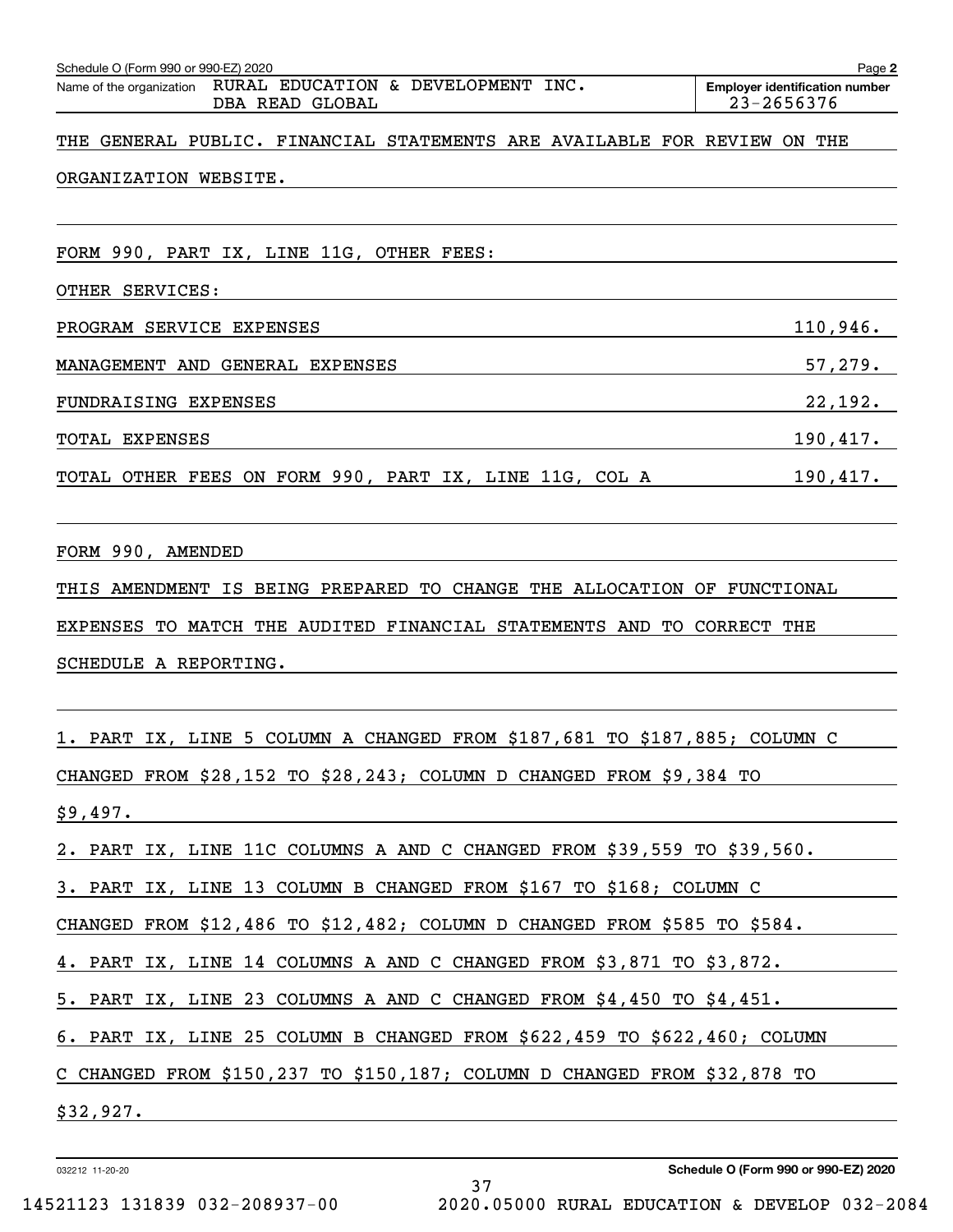| Schedule O (Form 990 or 990-EZ) 2020<br>Name of the organization RURAL EDUCATION & DEVELOPMENT INC.<br>DBA READ GLOBAL | Page 2<br><b>Employer identification number</b><br>23-2656376 |
|------------------------------------------------------------------------------------------------------------------------|---------------------------------------------------------------|
| PART VI, SECTION C, LINE 20 THE NAME OF THE PERSON WHO POSSESSES THE                                                   |                                                               |
| ORGANIZATION'S BOOKS AND RECORDS HAS BEEN REMOVED AS IT CHANGES FROM                                                   |                                                               |
| YEAR TO YEAR.                                                                                                          |                                                               |
|                                                                                                                        |                                                               |
| SCHEDULE A, PART I BOX 8 WAS INADVERTANTLY CHECKED. BOX 7 IS THE                                                       |                                                               |
| CORECT BOX, AND THIS HAS BEEN UPDATED ON THE AMENDED RETURN.                                                           |                                                               |
|                                                                                                                        |                                                               |
|                                                                                                                        |                                                               |
|                                                                                                                        |                                                               |
|                                                                                                                        |                                                               |
|                                                                                                                        |                                                               |
|                                                                                                                        |                                                               |
|                                                                                                                        |                                                               |
|                                                                                                                        |                                                               |
|                                                                                                                        |                                                               |
|                                                                                                                        |                                                               |
|                                                                                                                        |                                                               |
|                                                                                                                        |                                                               |
|                                                                                                                        |                                                               |
|                                                                                                                        |                                                               |
|                                                                                                                        |                                                               |
|                                                                                                                        |                                                               |
|                                                                                                                        |                                                               |
|                                                                                                                        |                                                               |
|                                                                                                                        |                                                               |
|                                                                                                                        |                                                               |
| 032212 11-20-20<br>38                                                                                                  | Schedule O (Form 990 or 990-EZ) 2020                          |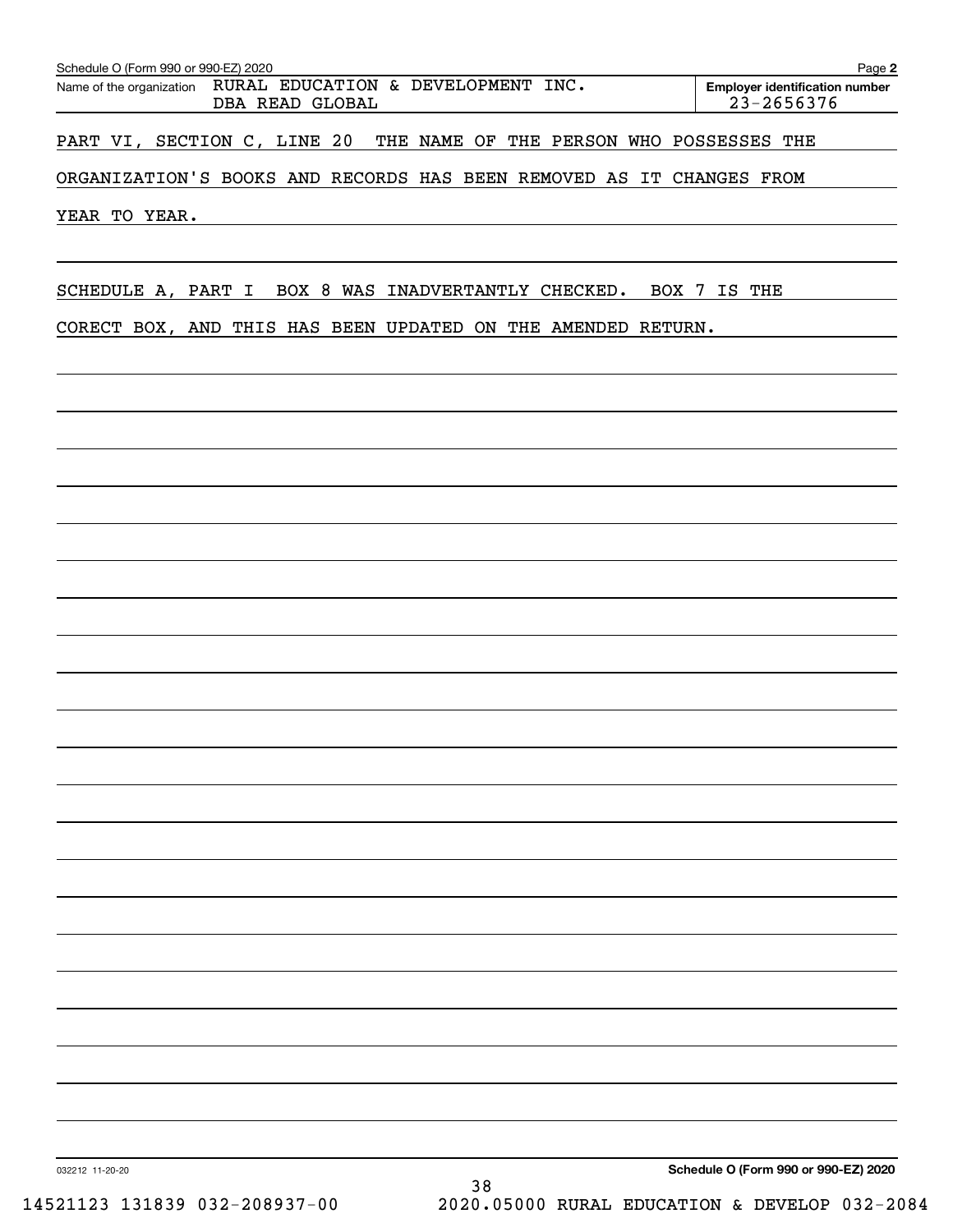|                                | 2020         |                           | <b>Annual Information Return</b>                                                                                                                                                                                                                                                                   |                                                                                                            |       |      |                                                                   |             |                               |                                                                   | <b>FORM</b><br>199                                 |          |
|--------------------------------|--------------|---------------------------|----------------------------------------------------------------------------------------------------------------------------------------------------------------------------------------------------------------------------------------------------------------------------------------------------|------------------------------------------------------------------------------------------------------------|-------|------|-------------------------------------------------------------------|-------------|-------------------------------|-------------------------------------------------------------------|----------------------------------------------------|----------|
|                                |              |                           | Calendar Year 2020 or fiscal year beginning (mm/dd/yyyy)                                                                                                                                                                                                                                           |                                                                                                            |       |      | , and ending (mm/dd/yyyy)                                         |             |                               |                                                                   |                                                    |          |
| Corporation/Organization name  |              |                           |                                                                                                                                                                                                                                                                                                    |                                                                                                            |       |      |                                                                   |             | California corporation number |                                                                   |                                                    |          |
|                                |              |                           | RURAL EDUCATION & DEVELOPMENT INC.<br>DBA READ GLOBAL                                                                                                                                                                                                                                              |                                                                                                            |       |      |                                                                   |             | 3310434                       |                                                                   |                                                    |          |
|                                |              |                           | Additional information. See instructions.                                                                                                                                                                                                                                                          |                                                                                                            |       |      |                                                                   | <b>FEIN</b> |                               |                                                                   |                                                    |          |
|                                |              |                           |                                                                                                                                                                                                                                                                                                    |                                                                                                            |       |      |                                                                   |             | 23-2656376                    |                                                                   |                                                    |          |
| Street address (suite or room) |              |                           |                                                                                                                                                                                                                                                                                                    |                                                                                                            |       |      |                                                                   |             | PMB no.                       |                                                                   |                                                    |          |
|                                |              |                           | 2261 MARKET STREET, #32                                                                                                                                                                                                                                                                            |                                                                                                            |       |      |                                                                   |             |                               |                                                                   |                                                    |          |
| City                           |              |                           |                                                                                                                                                                                                                                                                                                    |                                                                                                            |       |      |                                                                   | State       | ZIP code                      |                                                                   |                                                    |          |
| SAN FRANCISCO                  |              |                           |                                                                                                                                                                                                                                                                                                    |                                                                                                            |       |      |                                                                   | CA          | 94114                         |                                                                   |                                                    |          |
| Foreign country name           |              |                           |                                                                                                                                                                                                                                                                                                    | Foreign province/state/county                                                                              |       |      |                                                                   |             | Foreign postal code           |                                                                   |                                                    |          |
| A                              | First return |                           |                                                                                                                                                                                                                                                                                                    | Yes $\boxed{\mathbf{X}}$ No   I Did the organization have any changes to its guidelines                    |       |      |                                                                   |             |                               |                                                                   |                                                    |          |
| В                              |              | Amended return            |                                                                                                                                                                                                                                                                                                    | Yes $\boxed{\mathbf{X}}$ No                                                                                |       |      | not reported to the FTB? See instructions                         |             |                               |                                                                   | $\exists$ Yes $\boxed{\mathbf{X}}$ No<br>$\bullet$ |          |
| C                              |              |                           |                                                                                                                                                                                                                                                                                                    | Yes $\boxed{\mathbf{X}}$ No $\boxed{\mathbf{J}}$ If exempt under R&TC Section 23701d, has the organization |       |      |                                                                   |             |                               |                                                                   |                                                    |          |
| D                              |              |                           | Final information return?                                                                                                                                                                                                                                                                          |                                                                                                            |       |      | engaged in political activities? See instructions.                |             |                               |                                                                   | Yes $\boxed{\mathbf{X}}$ No                        |          |
|                                |              | Dissolved                 | Surrendered (Withdrawn)                                                                                                                                                                                                                                                                            | Merged/Reorganized                                                                                         |       |      | K Is the organization exempt under R&TC Section 23701g? $\bullet$ |             |                               |                                                                   | Yes $X \mid N_0$                                   |          |
|                                |              |                           | Enter date: (mm/dd/yyyy) ●                                                                                                                                                                                                                                                                         |                                                                                                            |       |      | If "Yes," enter the gross receipts from nonmember sources \$      |             |                               |                                                                   |                                                    |          |
| Е                              |              |                           | Check accounting method: (1) Cash $(2)$ $\overline{X}$ Accrual $(3)$ Other                                                                                                                                                                                                                         |                                                                                                            |       |      | L Is the organization a limited liability company?                |             |                               |                                                                   | Yes $\boxed{\mathbf{X}}$ No                        |          |
| F                              |              |                           | Federal return filed? (1) $\bullet$ $\Box$ 990T (2) $\bullet$ $\Box$ 990PF (3) $\bullet$ $\Box$ Sch H(990)                                                                                                                                                                                         |                                                                                                            |       |      | M Did the organization file Form 100 or Form 109 to               |             |                               |                                                                   | $\bullet$ $\blacksquare$ Yes $\boxed{X}$ No        |          |
| G                              |              |                           | $(4)$ X Other 990 series<br>Is this a group filing? See instructions $\ldots$ $\bullet$ $\Box$ Yes $\boxed{\mathbf{X}}$ No   N Is the organization under audit by the IRS or has the                                                                                                               |                                                                                                            |       |      |                                                                   |             |                               |                                                                   |                                                    |          |
| н                              |              |                           | Is this organization in a group exemption                                                                                                                                                                                                                                                          | $\exists$ Yes $\boxed{\mathbf{X}}$ No                                                                      |       |      |                                                                   |             |                               |                                                                   | $ Yes X $ No                                       |          |
|                                |              |                           | If "Yes," what is the parent's name?                                                                                                                                                                                                                                                               |                                                                                                            |       |      |                                                                   |             |                               |                                                                   | Yes $X$ No                                         |          |
|                                |              |                           |                                                                                                                                                                                                                                                                                                    |                                                                                                            |       |      |                                                                   |             |                               |                                                                   |                                                    |          |
|                                |              |                           |                                                                                                                                                                                                                                                                                                    |                                                                                                            |       |      |                                                                   |             |                               |                                                                   |                                                    |          |
| Part I                         |              |                           | Complete Part I unless not required to file this form. See General Information B and C.                                                                                                                                                                                                            |                                                                                                            |       |      |                                                                   |             |                               |                                                                   |                                                    |          |
|                                |              | 1                         |                                                                                                                                                                                                                                                                                                    |                                                                                                            |       |      |                                                                   |             |                               | 1                                                                 | 2, 244   00                                        |          |
|                                |              | $\overline{2}$<br>3       | Gross dues and assessments from members and affiliates [111] [11] contains and affiliates [11] contains and affiliates [11] contains and assessments from members and affiliates [11] contains and affiliate and affiliate and<br>Gross contributions, gifts, grants, and similar amounts received |                                                                                                            |       |      | $STMT$ 1 $\bullet$                                                |             |                               | $\overline{2}$<br>3                                               | $819,776$ 00                                       | 00       |
|                                |              | 4                         | Total gross receipts for filing requirement test. Add line 1 through line 3.                                                                                                                                                                                                                       |                                                                                                            |       |      |                                                                   |             |                               |                                                                   |                                                    |          |
| Receipts                       |              |                           | This line must be completed. If the result is less than \$50,000, see General Information B                                                                                                                                                                                                        |                                                                                                            |       |      |                                                                   |             |                               | $\overline{\mathbf{4}}$                                           | 822,020 00                                         |          |
| and                            |              | 5                         |                                                                                                                                                                                                                                                                                                    |                                                                                                            |       | 5    |                                                                   |             | 00                            |                                                                   |                                                    |          |
| Revenues                       |              |                           |                                                                                                                                                                                                                                                                                                    |                                                                                                            |       |      |                                                                   |             | 29 00                         |                                                                   |                                                    |          |
|                                |              |                           | Total costs. Add line 5 and line 6                                                                                                                                                                                                                                                                 |                                                                                                            |       |      |                                                                   |             |                               | $\overline{7}$                                                    |                                                    | $29$ 00  |
|                                |              | 8                         |                                                                                                                                                                                                                                                                                                    |                                                                                                            |       |      |                                                                   |             |                               | 8                                                                 | $821,991$ 00                                       |          |
| <b>Expenses</b>                |              | 9                         | Total expenses and disbursements. From Side 2, Part II, line 18                                                                                                                                                                                                                                    |                                                                                                            |       |      |                                                                   |             |                               | 9                                                                 | $805, 371 _{00}$                                   |          |
|                                |              | 10                        |                                                                                                                                                                                                                                                                                                    |                                                                                                            |       |      |                                                                   |             | $\bullet$                     | 10                                                                | $16,620 _{00}$                                     |          |
|                                |              | 11                        |                                                                                                                                                                                                                                                                                                    |                                                                                                            |       |      |                                                                   |             |                               | 11<br>12                                                          |                                                    | 00       |
|                                |              | 12<br>13                  |                                                                                                                                                                                                                                                                                                    |                                                                                                            |       |      |                                                                   |             |                               | 13                                                                |                                                    | 00<br>00 |
| <b>Filing Fee</b>              |              | 14                        | Use tax balance. If line 12 is more than line 11, subtract line 11 from line 12 [11] [12] [12] [13] [13] Use tax balance. If line 12                                                                                                                                                               |                                                                                                            |       |      |                                                                   |             |                               | 14                                                                |                                                    | 00       |
|                                |              | 15                        |                                                                                                                                                                                                                                                                                                    |                                                                                                            |       |      |                                                                   |             |                               | 15                                                                |                                                    | 00       |
|                                |              |                           |                                                                                                                                                                                                                                                                                                    |                                                                                                            |       |      |                                                                   |             |                               |                                                                   |                                                    | 00       |
|                                |              |                           | 16 Balance due. Add line 12 and line 15. Then subtract line 11 from the result<br>Under penalties of perjury, I declare that I have examined this return, including accompanying schedules and statements, and to the best of my                                                                   |                                                                                                            |       |      |                                                                   |             |                               |                                                                   |                                                    |          |
| Sign<br>Here                   |              |                           |                                                                                                                                                                                                                                                                                                    |                                                                                                            | Title |      |                                                                   | Date        |                               |                                                                   | ● Telephone                                        |          |
|                                |              | Signature<br>of officer   |                                                                                                                                                                                                                                                                                                    |                                                                                                            |       | Date | DEPUTY DIRECTO                                                    |             |                               |                                                                   | 415-289-9949<br>$\bullet$ PTIN                     |          |
|                                |              |                           |                                                                                                                                                                                                                                                                                                    |                                                                                                            |       |      |                                                                   | Check if    |                               |                                                                   |                                                    |          |
|                                |              |                           | $P_{\text{signature}}^{\text{Prepare's}}$ ALLEN GILBERT, CPA                                                                                                                                                                                                                                       |                                                                                                            |       |      | 11/23/21                                                          |             | self-employed                 |                                                                   | P01380103<br>● Firm's FEIN                         |          |
| Paid                           |              | Firm's name<br>(or yours, | CLIFTONLARSONALLEN LLP                                                                                                                                                                                                                                                                             |                                                                                                            |       |      |                                                                   |             |                               |                                                                   | 41-0746749                                         |          |
| Preparer's<br>Use Only         |              | if self-<br>employed)     | 10700 NORTHUP WAY, SUITE 200                                                                                                                                                                                                                                                                       |                                                                                                            |       |      |                                                                   |             |                               |                                                                   | <b>• Telephone</b>                                 |          |
|                                |              | and address               | BELLEVUE, WA 98004                                                                                                                                                                                                                                                                                 |                                                                                                            |       |      |                                                                   |             |                               |                                                                   | $425 - 250 - 6100$                                 |          |
|                                |              |                           |                                                                                                                                                                                                                                                                                                    |                                                                                                            |       |      |                                                                   |             |                               | $\overline{\bullet}$ $\overline{X}$ $\overline{Y}$ $\overline{Y}$ | <b>No</b>                                          |          |

 $\mathbf{I}$ 

028941 12-22-20

**The Company**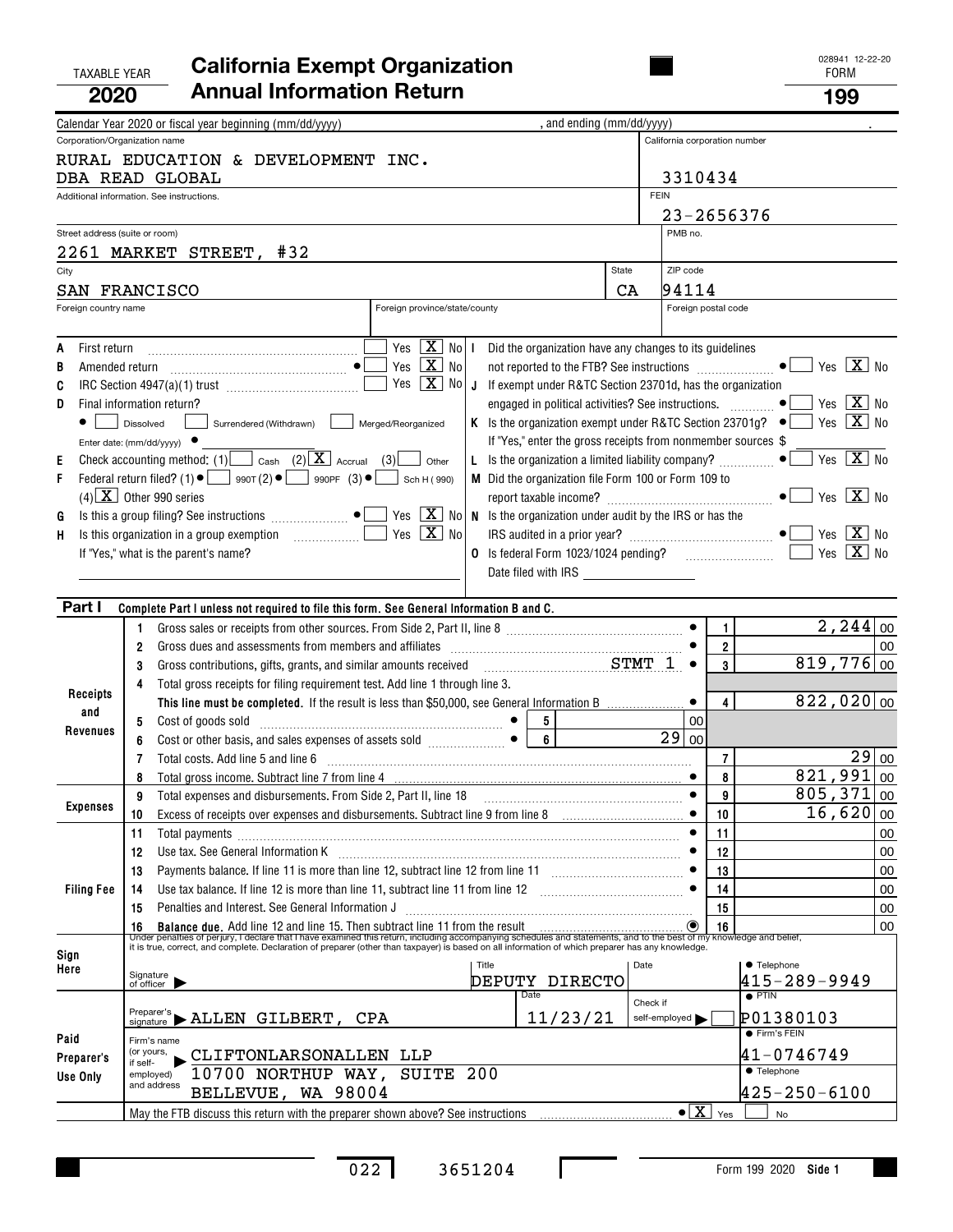#### DBA READ GLOBAL 23-2656376 RURAL EDUCATION & DEVELOPMENT INC.

**Organizations with gross receipts of more than \$50,000 and private foundations regardless of Part II amount of gross receipts - complete Part II or furnish substitute information.**

|                 |             | Gross sales or receipts from all business activities. See instructions [111] [12] content the sales or receipts from all business activities. See instructions [11] [12] [12] and the sales or receipts from all business acti                                                                                                                           |                           |         |     |                         |    |                     | 00    |
|-----------------|-------------|----------------------------------------------------------------------------------------------------------------------------------------------------------------------------------------------------------------------------------------------------------------------------------------------------------------------------------------------------------|---------------------------|---------|-----|-------------------------|----|---------------------|-------|
|                 | 2           | $Interest \begin{array}{c} \rule{2.5cm}{0.15cm} \rule{2.5cm}{0.15cm} \rule{2.5cm}{0.15cm} \rule{2.5cm}{0.15cm} \rule{2.5cm}{0.15cm} \rule{2.5cm}{0.15cm} \rule{2.5cm}{0.15cm} \rule{2.5cm}{0.15cm} \rule{2.5cm}{0.15cm} \rule{2.5cm}{0.15cm} \rule{2.5cm}{0.15cm} \rule{2.5cm}{0.15cm} \rule{2.5cm}{0.15cm} \rule{2.5cm}{0.15cm} \rule{2.5cm}{0.15cm} \$ |                           |         |     |                         |    |                     | 20 00 |
|                 |             |                                                                                                                                                                                                                                                                                                                                                          |                           |         |     |                         | 3  |                     | 00    |
| Receipts        |             | 4 Gross rents                                                                                                                                                                                                                                                                                                                                            |                           |         |     |                         |    |                     | 00    |
| from            | 5.          |                                                                                                                                                                                                                                                                                                                                                          |                           |         |     |                         |    |                     | 00    |
| <b>Other</b>    | 6.          |                                                                                                                                                                                                                                                                                                                                                          |                           |         |     |                         | 6  |                     | 00    |
| <b>Sources</b>  | $7^{\circ}$ | Other income                                                                                                                                                                                                                                                                                                                                             | SEE STATEMENT <b>SEE</b>  |         |     | $\overline{\mathbf{3}}$ |    | $2,224$ 00          |       |
|                 |             | Total gross sales or receipts from other sources. Add line 1 through line 7. Enter here and on Side 1, Part I, line 1                                                                                                                                                                                                                                    |                           |         |     |                         | 8  | $2, 244$ 00         |       |
|                 |             |                                                                                                                                                                                                                                                                                                                                                          |                           |         |     |                         | 9  | $344, 149$ 00       |       |
|                 | 10          |                                                                                                                                                                                                                                                                                                                                                          |                           |         |     |                         | 10 |                     | 00    |
|                 | 11          |                                                                                                                                                                                                                                                                                                                                                          |                           |         |     |                         | 11 | 187,682 00          |       |
|                 | 12          |                                                                                                                                                                                                                                                                                                                                                          |                           |         |     |                         | 12 | 3,663 00            |       |
| <b>Expenses</b> | 13          | $Interest \begin{array}{c} \rule{2.5cm}{0.15cm} \rule{2.5cm}{0.15cm} \rule{2.5cm}{0.15cm} \rule{2.5cm}{0.15cm} \rule{2.5cm}{0.15cm} \rule{2.5cm}{0.15cm} \rule{2.5cm}{0.15cm} \rule{2.5cm}{0.15cm} \rule{2.5cm}{0.15cm} \rule{2.5cm}{0.15cm} \rule{2.5cm}{0.15cm} \rule{2.5cm}{0.15cm} \rule{2.5cm}{0.15cm} \rule{2.5cm}{0.15cm} \rule{2.5cm}{0.15cm} \$ |                           |         |     |                         | 13 |                     | 00    |
| and             | 14          |                                                                                                                                                                                                                                                                                                                                                          |                           |         |     |                         | 14 | 13,079              | 00    |
| Disburse-       | 15          |                                                                                                                                                                                                                                                                                                                                                          |                           |         |     |                         | 15 |                     | 00    |
| ments           | 16          | Depreciation and depletion (See instructions) manufactured and contain and depletion (See instructions) manufactured and the Depreciation and depletion (See instructions)                                                                                                                                                                               |                           |         |     |                         | 16 | 541                 | 00    |
|                 | 17          | Other expenses and disbursements Material Material SEE STATEMENT 5                                                                                                                                                                                                                                                                                       |                           |         |     |                         | 17 | $256, 257$ 00       |       |
|                 | 18          | Total expenses and disbursements. Add line 9 through line 17. Enter here and on Side 1, Part I, line 9                                                                                                                                                                                                                                                   |                           |         |     |                         | 18 | $805, 371$ 00       |       |
| Schedule L      |             | <b>Balance Sheet</b>                                                                                                                                                                                                                                                                                                                                     | Beginning of taxable year |         |     |                         |    | End of taxable year |       |
| Assets          |             |                                                                                                                                                                                                                                                                                                                                                          | (a)                       | (b)     | (c) |                         |    | (d)                 |       |
| 1 Cash          |             |                                                                                                                                                                                                                                                                                                                                                          |                           | 603,291 |     |                         |    | 790,294             |       |
|                 |             | .                                                                                                                                                                                                                                                                                                                                                        |                           |         |     |                         |    |                     |       |

|                                                      |       | 603,291   |       |           | 790, 294  |
|------------------------------------------------------|-------|-----------|-------|-----------|-----------|
|                                                      |       |           |       |           |           |
|                                                      |       |           |       |           |           |
|                                                      |       |           |       |           |           |
| 5 Federal and state government obligations           |       |           |       |           |           |
| 6 Investments in other bonds                         |       |           |       |           |           |
|                                                      |       |           |       |           |           |
|                                                      |       |           |       |           |           |
|                                                      |       |           |       | $\bullet$ |           |
|                                                      | 5,168 |           | 1,895 |           |           |
| <b>b</b> Less accumulated depreciation <i></i>       | 4,817 | 351       | 189   |           | 1,706     |
|                                                      |       |           |       |           |           |
| 12 Other assets <b>STMT 6</b>                        |       | 406,602   |       |           | 221,505   |
|                                                      |       | 1,010,244 |       |           | 1,013,505 |
| Liabilities and net worth                            |       |           |       |           |           |
|                                                      |       | 38,931    |       |           | 25,775    |
| 15 Contributions, gifts, or grants payable           |       |           |       |           |           |
| 16 Bonds and notes payable                           |       |           |       |           |           |
|                                                      |       |           |       |           |           |
|                                                      |       |           |       |           |           |
| 19 Capital stock or principal fund                   |       |           |       |           |           |
| 20 Paid-in or capital surplus. Attach reconciliation |       |           |       |           |           |
| 21 Retained earnings or income fund                  |       | 971,313   |       | $\bullet$ | 987,730   |
| 22 Total liabilities and net worth                   |       | 1,010,244 |       |           | 1,013,505 |

**Reconciliation of income per books with income per return Schedule M-1**

Do not complete this schedule if the amount on Schedule L, line 13, column (d), is less than \$50,000.

| 1 Net income per books                               |  | 16,620 |    | Income recorded on books this year    |        |
|------------------------------------------------------|--|--------|----|---------------------------------------|--------|
| <b>2</b> Federal income tax                          |  |        |    | not included in this return           |        |
| <b>3</b> Excess of capital losses over capital gains |  |        |    | Deductions in this return not charged |        |
| 4 Income not recorded on books this year             |  |        |    | against book income this year         |        |
| 5 Expenses recorded on books this year not           |  |        |    | <b>9</b> Total. Add line 7 and line 8 |        |
| deducted in this return                              |  |        | 10 | Net income per return.                |        |
| 6 Total. Add line 1 through line 5                   |  | 16,620 |    | Subtract line 9 from line 6           | 16,620 |

Ι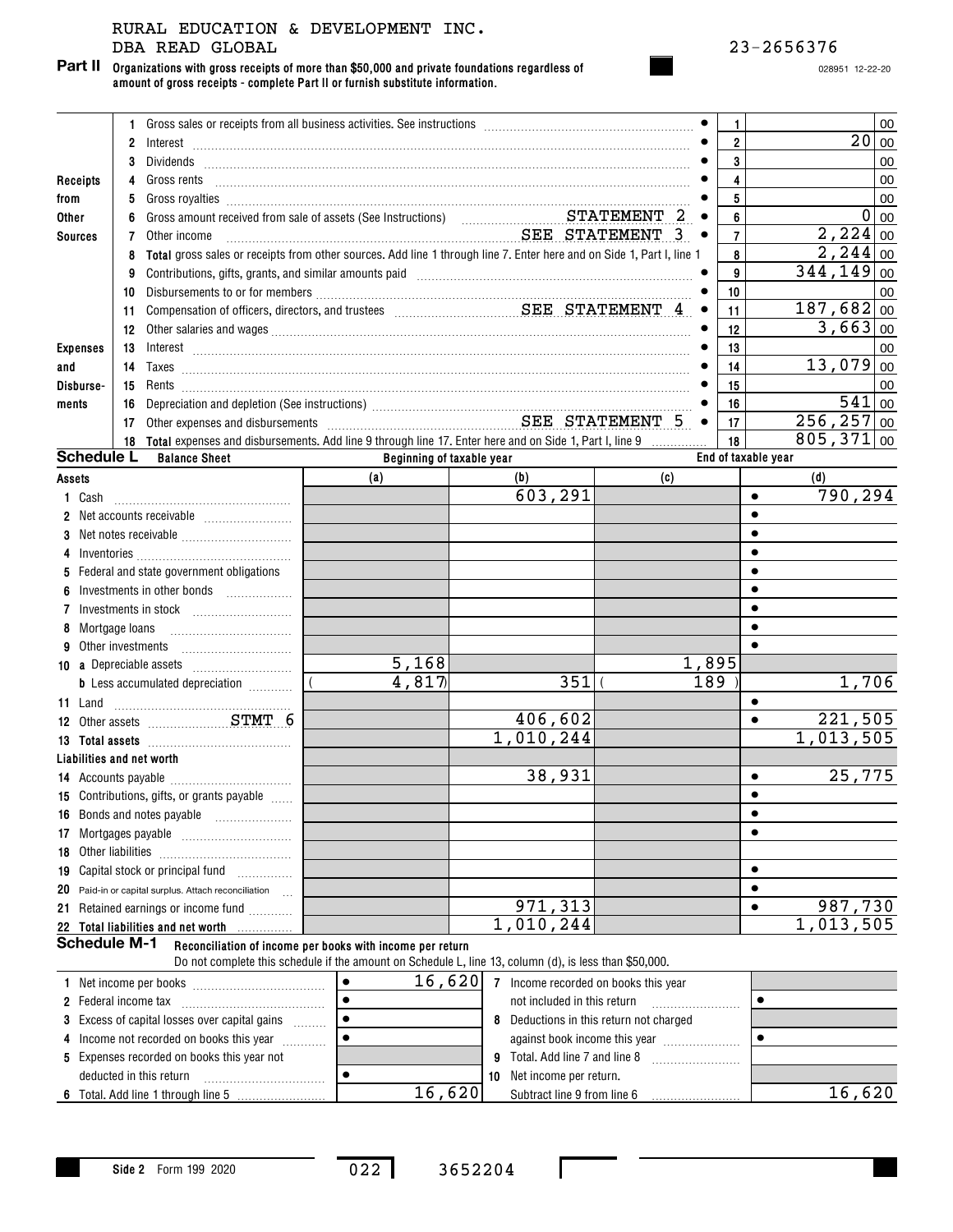~~~~~~~~~~~~~~~~~~~~~~~~~~~~~~~~~~~~~~~~~~~~~~~~~~~~~~~~~~~~~~~~~~~~~~~~~~~~~~

| CA 199                                      | CASH CONTRIBUTIONS<br>INCLUDED ON PART I, LINE 3                             | STATEMENT 1     |               |  |
|---------------------------------------------|------------------------------------------------------------------------------|-----------------|---------------|--|
| CONTRIBUTOR'S NAME                          | CONTRIBUTOR'S ADDRESS                                                        | DATE OF<br>GIFT | <b>AMOUNT</b> |  |
| IREX                                        | 1275 K STREET NW, SUITE 600<br>WASHINGTON, DC 20005                          | 04/30/20        | 10,319.       |  |
| STONE FAMILY FOUNDATION                     | PO BOX 30304 SANTA BARBARA, CA 12/31/20<br>93130                             |                 | 250,000.      |  |
| SARAH STREET                                | 140 W. BROADWAY, APT. 2A NEW 03/13/20<br>YORK CITY, NY 10013                 |                 | 125,000.      |  |
| EDWARD LHEE                                 | 1240 GREGORY AVENUE WILMETTE, 05/15/20<br>IL 60091                           |                 | 20,000.       |  |
| CAROLYN BREHM                               | 3023 DUMBARTON STREET NW<br>WASHINGTON, DC 20007                             | 03/03/20        | 10,000.       |  |
| ROBERT ASHER                                | 190 LIBERTY ROAD, SUITE ONE<br>CRYSTAL LAKE, IL 60014                        | 09/22/20        | 200,000.      |  |
| HUMANITY UNITED                             | 1 LETTERMAN DR SAN FRANCISCO, 12/15/20<br>CA 94129                           |                 | 75,000.       |  |
| J.P. MORGAN CHARITABLE<br>GIVING FUND       | 165 TOWNSHIP LINE ROAD, SUITE<br>1200 JEKINTOWN, PA 19046-3594               | 09/15/20        | 25,000.       |  |
| BILL AND MELINDA GATES<br><b>FOUNDATION</b> | 500 FIFTH AVE. N. SEATTLE, WA 06/01/20<br>98109                              |                 | 6,000.        |  |
| ANTERO CHARITABLE<br>FOUNDATION INC.        | 617 CLIFFGATE LN. CASTLE ROCK, 12/31/20<br>CO 80108                          |                 | 5,400.        |  |
| PATRICK HALVORSEN                           | 2719 98TH AVENUE NE CLYDE<br><b>HILL, WA 98004</b>                           | 05/15/20        | 5,150.        |  |
| <b>GOLDMAN SACHS</b>                        | 100 COLISEUM DRIVE COHOES, NY 05/08/20<br>12047                              |                 | 5,000.        |  |
| FOUNDATION                                  | RENAISSANCE CHARITABLE 8910 PURDUE ROAD, SUITE 555<br>INDIANAPOLIS, IN 46204 | 12/31/20        | 5,000.        |  |

}}}}}}}}}}}}}}}}}}}}}}}}}}}}}}}}}}}}}}}} }}}}}}}}}}

3 STATEMENT(S) 1 14521123 131839 032-208937-00 2020.05000 RURAL EDUCATION & DEVELOP 032-2084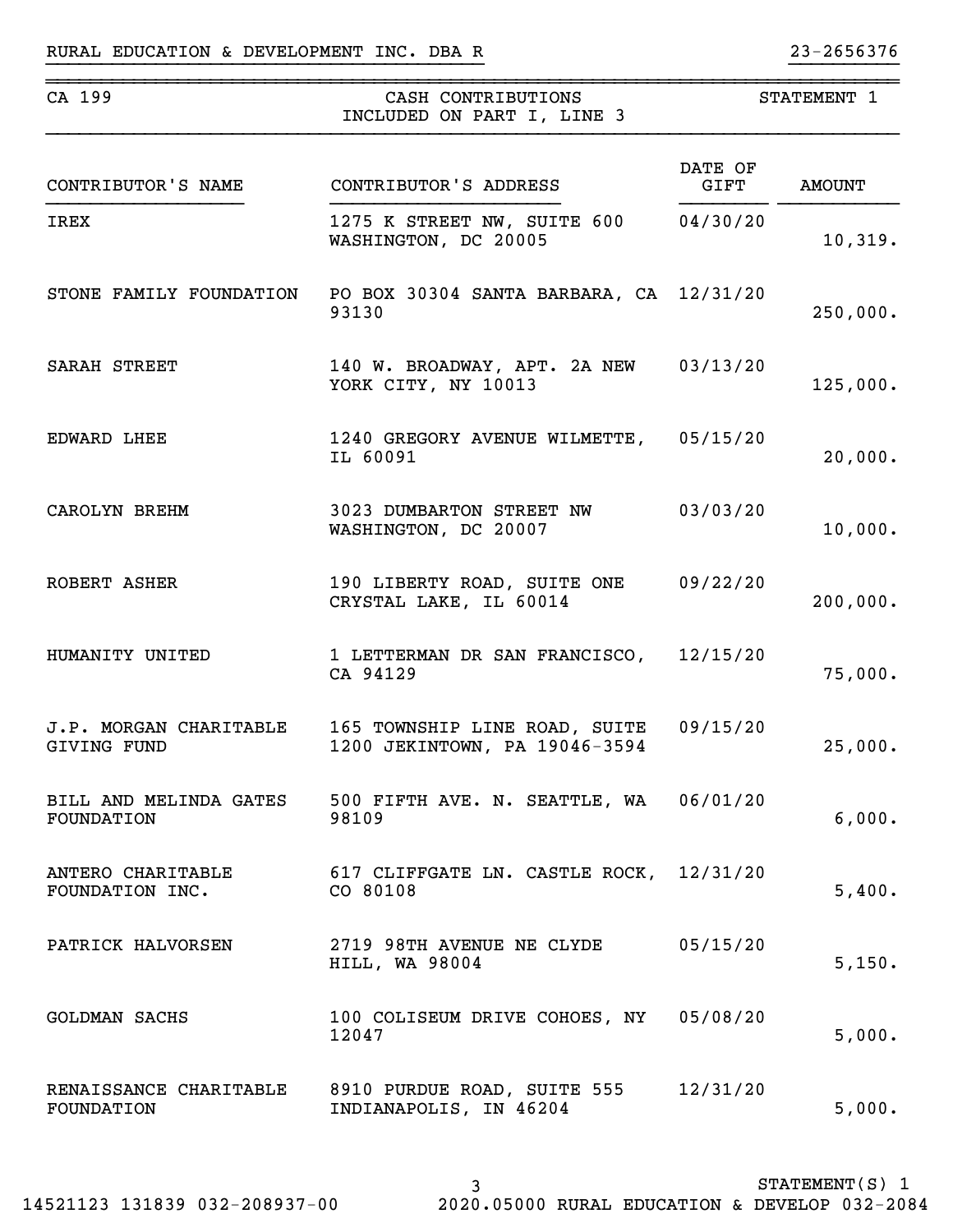| RURAL EDUCATION & DEVELOPMENT INC. DBA R |                                                |          | $23 - 2656376$ |
|------------------------------------------|------------------------------------------------|----------|----------------|
| RICHARD OFFERDAHL                        | 593 LARIAT CIRCLE INCLINE<br>VILLAGE, NV 89451 | 01/27/20 | 5,000.         |
| MATS WAHLSTROM                           | 3301 OAK ST. WHEAT RIDGE, CO<br>80033          | 12/31/20 | 5,000.         |

~~~~~~~~~~~

TOTAL INCLUDED ON LINE 3

751,869.

| CA 199                             | GROSS AMOUNT FROM SALE OF ASSETS |                                  |                           | STATEMENT 2                     |
|------------------------------------|----------------------------------|----------------------------------|---------------------------|---------------------------------|
| DESCRIPTION                        |                                  | DATE<br>DATE<br>ACQUIRED<br>SOLD |                           | METHOD<br>ACQUIRED<br>PURCHASED |
|                                    | COST OR<br>OTHER BASIS           | DEPREC.                          | <b>EXPENSE</b><br>OF SALE | GROSS<br>SALES PRICE            |
|                                    | 29.                              | 0.                               | 0.                        | 0.                              |
| TOTAL TO FORM 199, PAGE 2, LN 6    | 29.                              | 0.                               | 0.                        | $0$ .                           |
| CA 199                             | OTHER INCOME                     |                                  |                           | STATEMENT 3                     |
| DESCRIPTION                        |                                  |                                  |                           | <b>AMOUNT</b>                   |
| MISCELLANEOUS<br><b>INCOME</b>     |                                  |                                  |                           | 2,224.                          |
| TOTAL TO FORM 199, PART II, LINE 7 |                                  |                                  |                           | 2,224.                          |

~~~~~~~~~~~~~~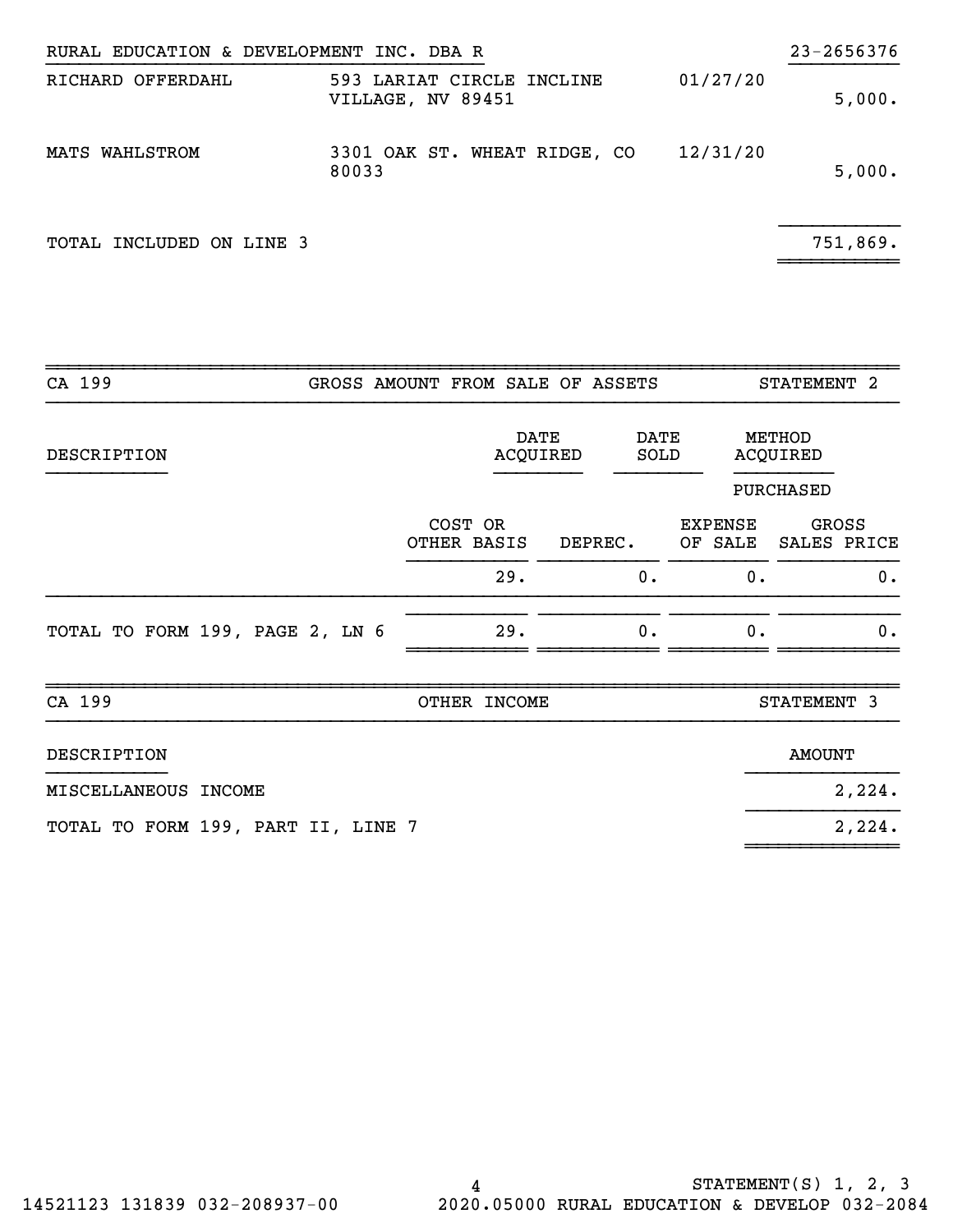|                                                  |                                                    | CA 199 COMPENSATION OF OFFICERS, DIRECTORS AND TRUSTEES STATEMENT 4 |          |
|--------------------------------------------------|----------------------------------------------------|---------------------------------------------------------------------|----------|
| NAME AND ADDRESS                                 |                                                    | TITLE AND<br>AVERAGE HRS WORKED/WK COMPENSATION                     |          |
| NAITA SAECHAO CHIALVO<br>2261 MARKET STREET, #32 | SAN FRANCISCO, CA 94114                            | DEPUTY DIRECTOR<br>40.00                                            | 107,059. |
| TINA SCIABICA                                    | 2261 MARKET STREET, #32<br>SAN FRANCISCO, CA 94114 | EXECUTIVE DIRECTOR<br>40.00                                         | 80,623.  |
| TONI NEAUBAUER                                   | 2261 MARKET STREET, #32<br>SAN FRANCISCO, CA 94114 | BOARD CHAIR<br>40.00                                                | 0.       |
| DEBORAH JACOBS<br>2261 MARKET STREET, #32        | SAN FRANCISCO, CA 94114                            | BOARD CHAIR THRU 3/20<br>1.00                                       | 0.       |
| SARAH STREET<br>2261 MARKET STREET, #32          | SAN FRANCISCO, CA 94114                            | FINANCE CHAIR THRU 3/20<br>1.00                                     | $0$ .    |

~~~~~~~~~~~~~~~~~~~~~~~~~~~~~~~~~~~~~~~~~~~~~~~~~~~~~~~~~~~~~~~~~~~~~~~~~~~~~~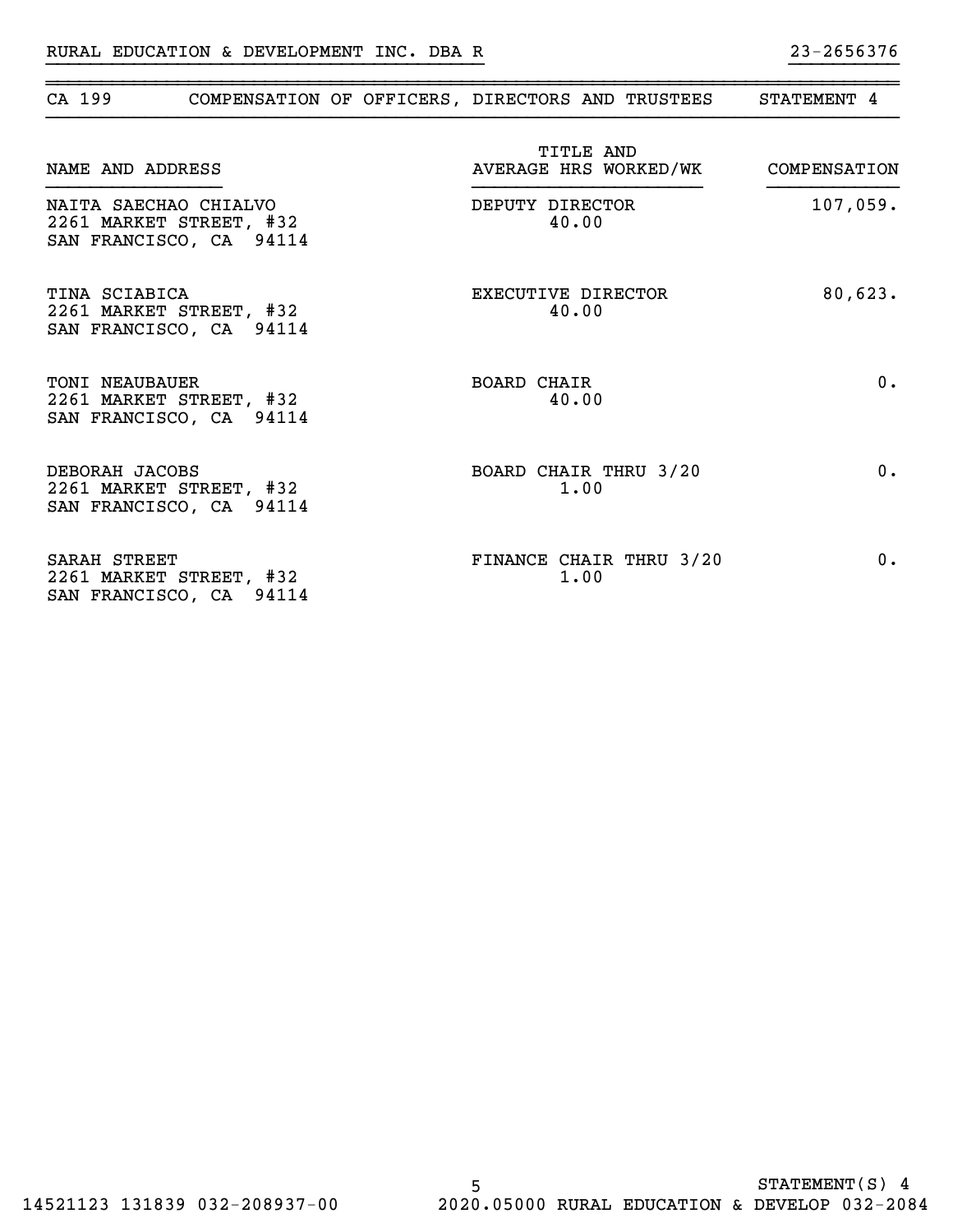| RURAL EDUCATION & DEVELOPMENT INC. DBA R                                            |                  |      | 23-2656376 |
|-------------------------------------------------------------------------------------|------------------|------|------------|
| MELISSA ANDERSON<br>2261 MARKET STREET, #32<br>SAN FRANCISCO, CA 94114              | MEMBER           | 2.00 | 0.         |
| CAREY BOHJANEN<br>2261 MARKET STREET, #32<br>SAN FRANCISCO, CA 94114                | MEMBER           | 2.00 | 0.         |
| SWATHI BALASUBRAMANIAN MASSER<br>2261 MARKET STREET, #32<br>SAN FRANCISCO, CA 94114 | MEMBER           | 1.00 | 0.         |
| SABINA AHMED<br>2261 MARKET STREET, #32<br>SAN FRANCISCO, CA 94114                  | MEMBER THRU 7/20 | 1.00 | 0.         |
| CAROLYN BREHM<br>2261 MARKET STREET, #32<br>SAN FRANCISCO, CA 94114                 | MEMBER THRU 7/20 | 2.00 | $0$ .      |
| <b>BETH HALVORSEN</b><br>2261 MARKET STREET, #32<br>SAN FRANCISCO, CA 94114         | MEMBER THRU 9/20 | 1.00 | $0$ .      |

TOTAL TO FORM 199, PART II, LINE 11 187,682.

| CA 199                                                                                                                                                                                 | OTHER EXPENSES | STATEMENT 5                                                                               |
|----------------------------------------------------------------------------------------------------------------------------------------------------------------------------------------|----------------|-------------------------------------------------------------------------------------------|
| DESCRIPTION                                                                                                                                                                            |                | <b>AMOUNT</b>                                                                             |
| OTHER EMPLOYEE BENEFITS<br>LEGAL FEES<br>ACCOUNTING FEES<br>OTHER PROFESSIONAL FEES<br>OFFICE EXPENSES<br>INFORMATION TECHNOLOGY<br>TRAVEL<br>CONFERENCES AND CONVENTIONS<br>INSURANCE |                | 749.<br>1,135.<br>39,560.<br>190,417.<br>13, 234.<br>3,872.<br>1,616.<br>1,223.<br>4,451. |
| TOTAL TO FORM 199, PART II, LINE 17                                                                                                                                                    |                | 256, 257.                                                                                 |

~~~~~~~~~~~~~~

}}}}}}}}}}}}

~~~~~~~~~~~~

~~~~~~~~~~~~~~~~~~~~~~~~~~~~~~~~~~~~~~~~~~~~~~~~~~~~~~~~~~~~~~~~~~~~~~~~~~~~~~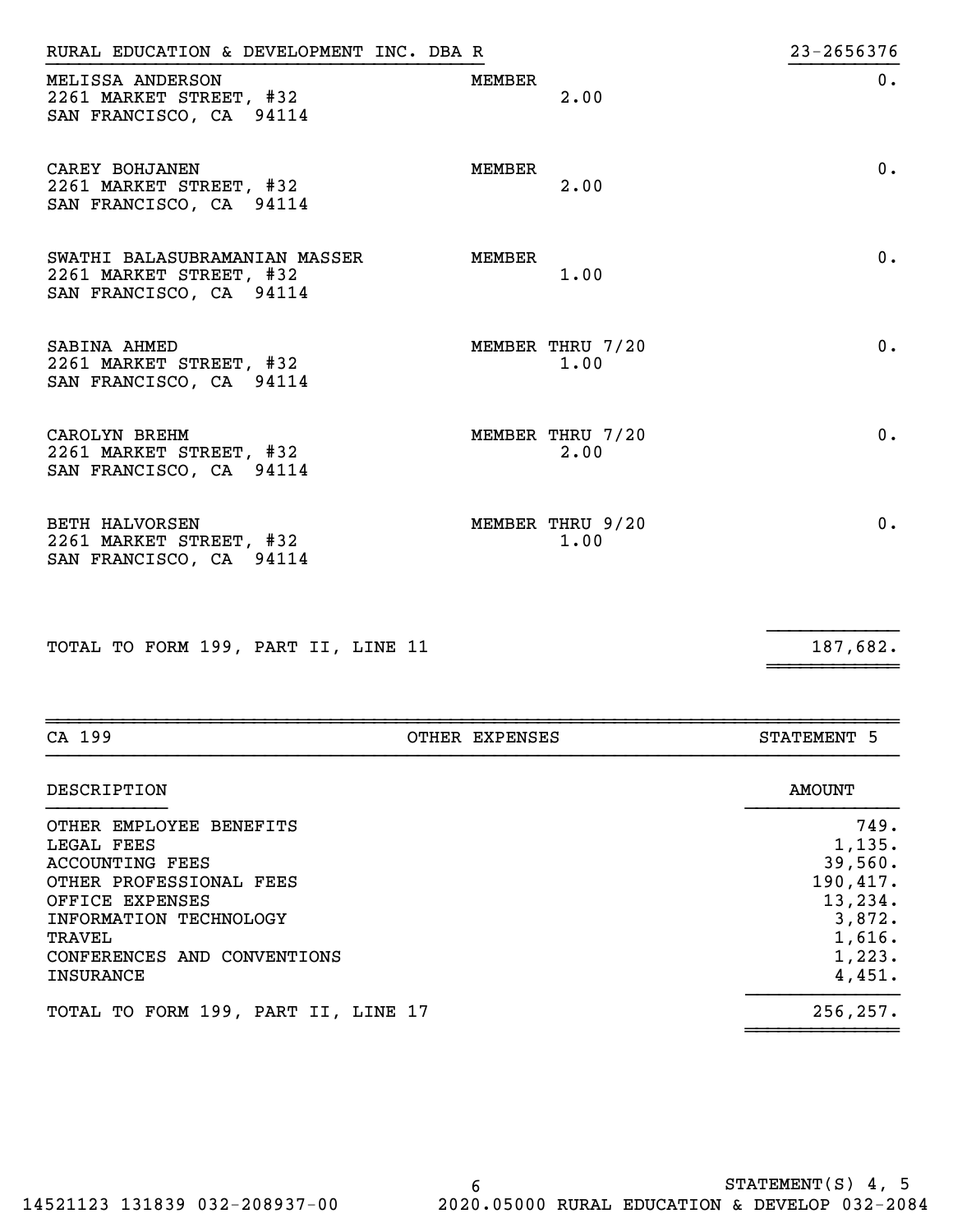| CA 199<br>OTHER ASSETS                                                                  |                                 | STATEMENT 6               |
|-----------------------------------------------------------------------------------------|---------------------------------|---------------------------|
| DESCRIPTION                                                                             | BEG. OF YEAR                    | END OF YEAR               |
| PLEDGES AND GRANTS RECEIVABLE<br>PREPAID EXPENSES AND DEFERRED CHARGES<br>DUE FROM IREX | 263,832.<br>132,451.<br>10,319. | 99,020.<br>122,485.<br>0. |
| TOTAL TO FORM 199, SCHEDULE L, LINE 12                                                  | 406,602.                        | 221,505.                  |

}}}}}}}}}}}}}}}}}}}}}}}}}}}}}}}}}}}}}}}} }}}}}}}}}}

| CA 199                                                                      | <b>FUND BALANCES</b> |                           | STATEMENT 7          |  |
|-----------------------------------------------------------------------------|----------------------|---------------------------|----------------------|--|
| DESCRIPTION                                                                 |                      | BEG. OF YEAR              | END OF YEAR          |  |
| NET ASSETS WITHOUT DONOR RESTRICTIONS<br>NET ASSETS WITH DONOR RESTRICTIONS |                      | 195, 147.<br>$776, 166$ . | 337,779.<br>649,951. |  |
| TOTAL TO FORM 199, SCHEDULE L, LINE 21                                      |                      | 971, 313.                 | 987,730.             |  |

~~~~~~~~~~~~~~ ~~~~~~~~~~~~~~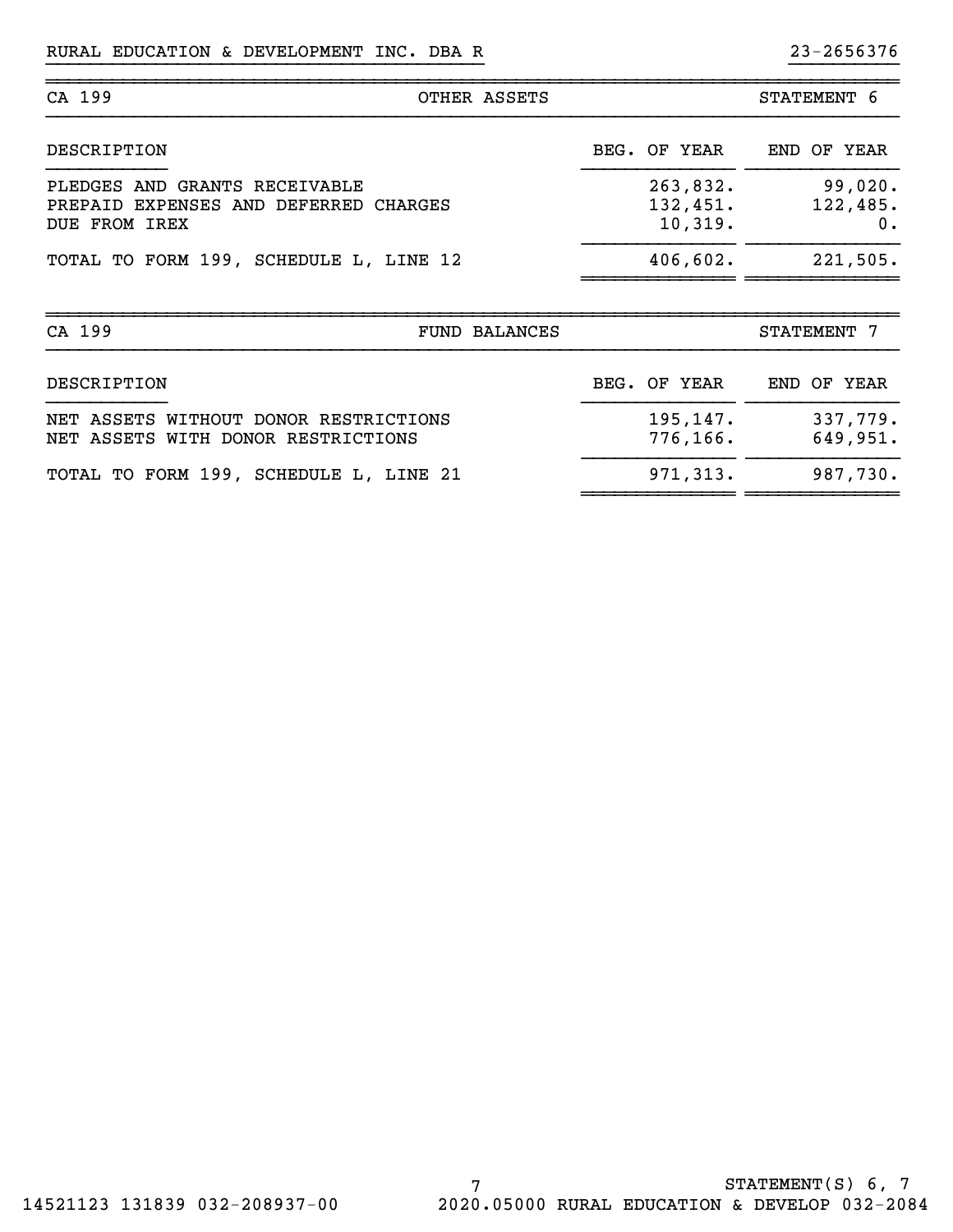| <b>TAXABLE YEAR</b><br>2020 |                                         | <b>California e-file Return Authorization for</b><br><b>Exempt Organizations</b>                                                                                                                                                                                                                                                                                                                                                                                                                                                                                                                                                                                                                                                                                                                                                                                                                                                                                                                                                                                                                                                                                                                                                                                                                                                                                      |      |                    |                                   |                   |                      | <b>FORM</b><br>8453-EO |
|-----------------------------|-----------------------------------------|-----------------------------------------------------------------------------------------------------------------------------------------------------------------------------------------------------------------------------------------------------------------------------------------------------------------------------------------------------------------------------------------------------------------------------------------------------------------------------------------------------------------------------------------------------------------------------------------------------------------------------------------------------------------------------------------------------------------------------------------------------------------------------------------------------------------------------------------------------------------------------------------------------------------------------------------------------------------------------------------------------------------------------------------------------------------------------------------------------------------------------------------------------------------------------------------------------------------------------------------------------------------------------------------------------------------------------------------------------------------------|------|--------------------|-----------------------------------|-------------------|----------------------|------------------------|
| Exempt Organization name    |                                         |                                                                                                                                                                                                                                                                                                                                                                                                                                                                                                                                                                                                                                                                                                                                                                                                                                                                                                                                                                                                                                                                                                                                                                                                                                                                                                                                                                       |      |                    |                                   |                   | Identifying number   |                        |
|                             |                                         | RURAL EDUCATION & DEVELOPMENT INC.                                                                                                                                                                                                                                                                                                                                                                                                                                                                                                                                                                                                                                                                                                                                                                                                                                                                                                                                                                                                                                                                                                                                                                                                                                                                                                                                    |      |                    |                                   |                   |                      |                        |
|                             | DBA READ GLOBAL                         |                                                                                                                                                                                                                                                                                                                                                                                                                                                                                                                                                                                                                                                                                                                                                                                                                                                                                                                                                                                                                                                                                                                                                                                                                                                                                                                                                                       |      |                    |                                   |                   | 23-2656376           |                        |
| Part I                      |                                         | Electronic Return Information (whole dollars only)                                                                                                                                                                                                                                                                                                                                                                                                                                                                                                                                                                                                                                                                                                                                                                                                                                                                                                                                                                                                                                                                                                                                                                                                                                                                                                                    |      |                    |                                   |                   |                      |                        |
| 1                           | Total gross receipts (Form 199, line 4) |                                                                                                                                                                                                                                                                                                                                                                                                                                                                                                                                                                                                                                                                                                                                                                                                                                                                                                                                                                                                                                                                                                                                                                                                                                                                                                                                                                       |      |                    |                                   |                   | 1.                   | 822,020                |
| 2                           | Total gross income (Form 199, line 8)   |                                                                                                                                                                                                                                                                                                                                                                                                                                                                                                                                                                                                                                                                                                                                                                                                                                                                                                                                                                                                                                                                                                                                                                                                                                                                                                                                                                       |      |                    |                                   |                   | $2\quad$             | 821,991                |
| з                           |                                         | Total expenses and disbursements (Form 199, line 9) <b>Face and Servey Accord Expenses and disbursements</b> (Form 199, line 9)                                                                                                                                                                                                                                                                                                                                                                                                                                                                                                                                                                                                                                                                                                                                                                                                                                                                                                                                                                                                                                                                                                                                                                                                                                       |      |                    |                                   |                   | 3                    | 805, 371               |
| Part II                     |                                         | Settle Your Account Electronically for Taxable Year 2020                                                                                                                                                                                                                                                                                                                                                                                                                                                                                                                                                                                                                                                                                                                                                                                                                                                                                                                                                                                                                                                                                                                                                                                                                                                                                                              |      |                    |                                   |                   |                      |                        |
| 4                           | Electronic funds withdrawal             | 4a Amount                                                                                                                                                                                                                                                                                                                                                                                                                                                                                                                                                                                                                                                                                                                                                                                                                                                                                                                                                                                                                                                                                                                                                                                                                                                                                                                                                             |      |                    | 4b Withdrawal date (mm/dd/yyyy)   |                   |                      |                        |
| Part III                    |                                         | Banking Information (Have you verified the exempt organization's banking information?)                                                                                                                                                                                                                                                                                                                                                                                                                                                                                                                                                                                                                                                                                                                                                                                                                                                                                                                                                                                                                                                                                                                                                                                                                                                                                |      |                    |                                   |                   |                      |                        |
| 5 Routing number            |                                         |                                                                                                                                                                                                                                                                                                                                                                                                                                                                                                                                                                                                                                                                                                                                                                                                                                                                                                                                                                                                                                                                                                                                                                                                                                                                                                                                                                       |      |                    |                                   |                   |                      |                        |
| 6 Account number            |                                         |                                                                                                                                                                                                                                                                                                                                                                                                                                                                                                                                                                                                                                                                                                                                                                                                                                                                                                                                                                                                                                                                                                                                                                                                                                                                                                                                                                       |      | 7 Type of account: |                                   | Checking          | Savings              |                        |
|                             | Part IV Declaration of Officer          |                                                                                                                                                                                                                                                                                                                                                                                                                                                                                                                                                                                                                                                                                                                                                                                                                                                                                                                                                                                                                                                                                                                                                                                                                                                                                                                                                                       |      |                    |                                   |                   |                      |                        |
| on line 4a.                 |                                         | I authorize the exempt organization's account to be settled as designated in Part II. If I check Part II, Box 4, I authorize an electronic funds withdrawal for the amount listed                                                                                                                                                                                                                                                                                                                                                                                                                                                                                                                                                                                                                                                                                                                                                                                                                                                                                                                                                                                                                                                                                                                                                                                     |      |                    |                                   |                   |                      |                        |
|                             |                                         | Under penalties of perjury, I declare that I am an officer of the above exempt organization and that the information I provided to my electronic return originator (ERO),<br>transmitter, or intermediate service provider and the amounts in Part I above agree with the amounts on the corresponding lines of the exempt organization's 2020<br>California electronic return. To the best of my knowledge and belief, the exempt organization's return is true, correct, and complete. If the exempt organization is filing<br>a balance due return, I understand that if the Franchise Tax Board (FTB) does not receive full and timely payment of the exempt organization's fee liability, the exempt<br>organization will remain liable for the fee liability and all applicable interest and penalties. I authorize the exempt organization return and accompanying schedules and<br>statements be transmitted to the FTB by the ERO, transmitter, or intermediate service provider. If the processing of the exempt organization's return or refund is<br>delayed, I authorize the FTB to disclose to the ERO or intermediate service provider the reason(s) for the delay.                                                                                                                                                                                    |      |                    |                                   |                   |                      |                        |
| Sign<br><b>Here</b>         | Signature of officer                    |                                                                                                                                                                                                                                                                                                                                                                                                                                                                                                                                                                                                                                                                                                                                                                                                                                                                                                                                                                                                                                                                                                                                                                                                                                                                                                                                                                       | Date | Title              | DEPUTY DIRECTOR                   |                   |                      |                        |
| Part V                      |                                         | Declaration of Electronic Return Originator (ERO) and Paid Preparer.                                                                                                                                                                                                                                                                                                                                                                                                                                                                                                                                                                                                                                                                                                                                                                                                                                                                                                                                                                                                                                                                                                                                                                                                                                                                                                  |      |                    |                                   |                   |                      |                        |
|                             |                                         | I declare that I have reviewed the above exempt organization's return and that the entries on form FTB 8453-EO are complete and correct to the best of my knowledge. (If I<br>am only an intermediate service provider, I understand that I am not responsible for reviewing the exempt organization's return. I declare, however, that form FTB 8453-EO<br>accurately reflects the data on the return.) I have obtained the organization officer's signature on form FTB 8453-EO before transmitting this return to the FTB; I have<br>provided the organization officer with a copy of all forms and information that I will file with the FTB, and I have followed all other requirements described in FTB Pub.<br>1345, 2020 Handbook for Authorized e-file Providers. I will keep form FTB 8453-EO on file for four years from the due date of the return or four years from the date<br>the exempt organization return is filed, whichever is later, and I will make a copy available to the FTB upon request. If I am also the paid preparer, under penalties of perjury,<br>I declare that I have examined the above exempt organization's return and accompanying schedules and statements, and to the best of my knowledge and belief, they are<br>true, correct, and complete. I make this declaration based on all information of which I have knowledge. |      |                    |                                   |                   |                      |                        |
| ERO's-                      |                                         |                                                                                                                                                                                                                                                                                                                                                                                                                                                                                                                                                                                                                                                                                                                                                                                                                                                                                                                                                                                                                                                                                                                                                                                                                                                                                                                                                                       |      | Date               | Check if<br>also paid             | Check<br>if self- | <b>ERO's PTIN</b>    |                        |
| <b>ERO</b>                  | signature                               | ALLEN GILBERT, CPA                                                                                                                                                                                                                                                                                                                                                                                                                                                                                                                                                                                                                                                                                                                                                                                                                                                                                                                                                                                                                                                                                                                                                                                                                                                                                                                                                    |      |                    | $\overline{\text{x}}$<br>preparer | employed          |                      | P01380103              |
| Must                        | Firm's name (or yours                   | CLIFTONLARSONALLEN                                                                                                                                                                                                                                                                                                                                                                                                                                                                                                                                                                                                                                                                                                                                                                                                                                                                                                                                                                                                                                                                                                                                                                                                                                                                                                                                                    | LLP  |                    |                                   |                   |                      | Firm's FEIN 41-0746749 |
| Sign                        | if self-employed)<br>and address        | 10700 NORTHUP WAY,                                                                                                                                                                                                                                                                                                                                                                                                                                                                                                                                                                                                                                                                                                                                                                                                                                                                                                                                                                                                                                                                                                                                                                                                                                                                                                                                                    |      | SUITE 200          |                                   |                   |                      |                        |
|                             |                                         | BELLEVUE, WA                                                                                                                                                                                                                                                                                                                                                                                                                                                                                                                                                                                                                                                                                                                                                                                                                                                                                                                                                                                                                                                                                                                                                                                                                                                                                                                                                          |      |                    |                                   |                   | ZIP code $98004$     |                        |
|                             |                                         | Under penalties of perjury, I declare that I have examined the above organization's return and accompanying schedules and statements, and to the best of my knowledge<br>and belief, they are true, correct, and complete. I make this declaration based on all information of which I have knowledge.                                                                                                                                                                                                                                                                                                                                                                                                                                                                                                                                                                                                                                                                                                                                                                                                                                                                                                                                                                                                                                                                |      |                    |                                   |                   |                      |                        |
| Paid                        | Paid                                    |                                                                                                                                                                                                                                                                                                                                                                                                                                                                                                                                                                                                                                                                                                                                                                                                                                                                                                                                                                                                                                                                                                                                                                                                                                                                                                                                                                       |      | Date               | Check                             |                   | Paid preparer's PTIN |                        |
| Preparer                    | preparer's<br>signature                 |                                                                                                                                                                                                                                                                                                                                                                                                                                                                                                                                                                                                                                                                                                                                                                                                                                                                                                                                                                                                                                                                                                                                                                                                                                                                                                                                                                       |      |                    | if self-                          | employed          |                      |                        |
| <b>Must</b>                 | Firm's name (or yours                   |                                                                                                                                                                                                                                                                                                                                                                                                                                                                                                                                                                                                                                                                                                                                                                                                                                                                                                                                                                                                                                                                                                                                                                                                                                                                                                                                                                       |      |                    |                                   |                   | Firm's FEIN          |                        |
| Sign                        | if self-employed)<br>and address        |                                                                                                                                                                                                                                                                                                                                                                                                                                                                                                                                                                                                                                                                                                                                                                                                                                                                                                                                                                                                                                                                                                                                                                                                                                                                                                                                                                       |      |                    |                                   |                   |                      |                        |
|                             |                                         |                                                                                                                                                                                                                                                                                                                                                                                                                                                                                                                                                                                                                                                                                                                                                                                                                                                                                                                                                                                                                                                                                                                                                                                                                                                                                                                                                                       |      |                    |                                   |                   | ZIP code             |                        |
|                             |                                         |                                                                                                                                                                                                                                                                                                                                                                                                                                                                                                                                                                                                                                                                                                                                                                                                                                                                                                                                                                                                                                                                                                                                                                                                                                                                                                                                                                       |      |                    |                                   |                   |                      |                        |
|                             |                                         |                                                                                                                                                                                                                                                                                                                                                                                                                                                                                                                                                                                                                                                                                                                                                                                                                                                                                                                                                                                                                                                                                                                                                                                                                                                                                                                                                                       |      |                    |                                   |                   |                      |                        |

**For Privacy Notice, get FTB 1131 ENG/SP.**

FTB 8453-EO 2020

029021 11-19-20